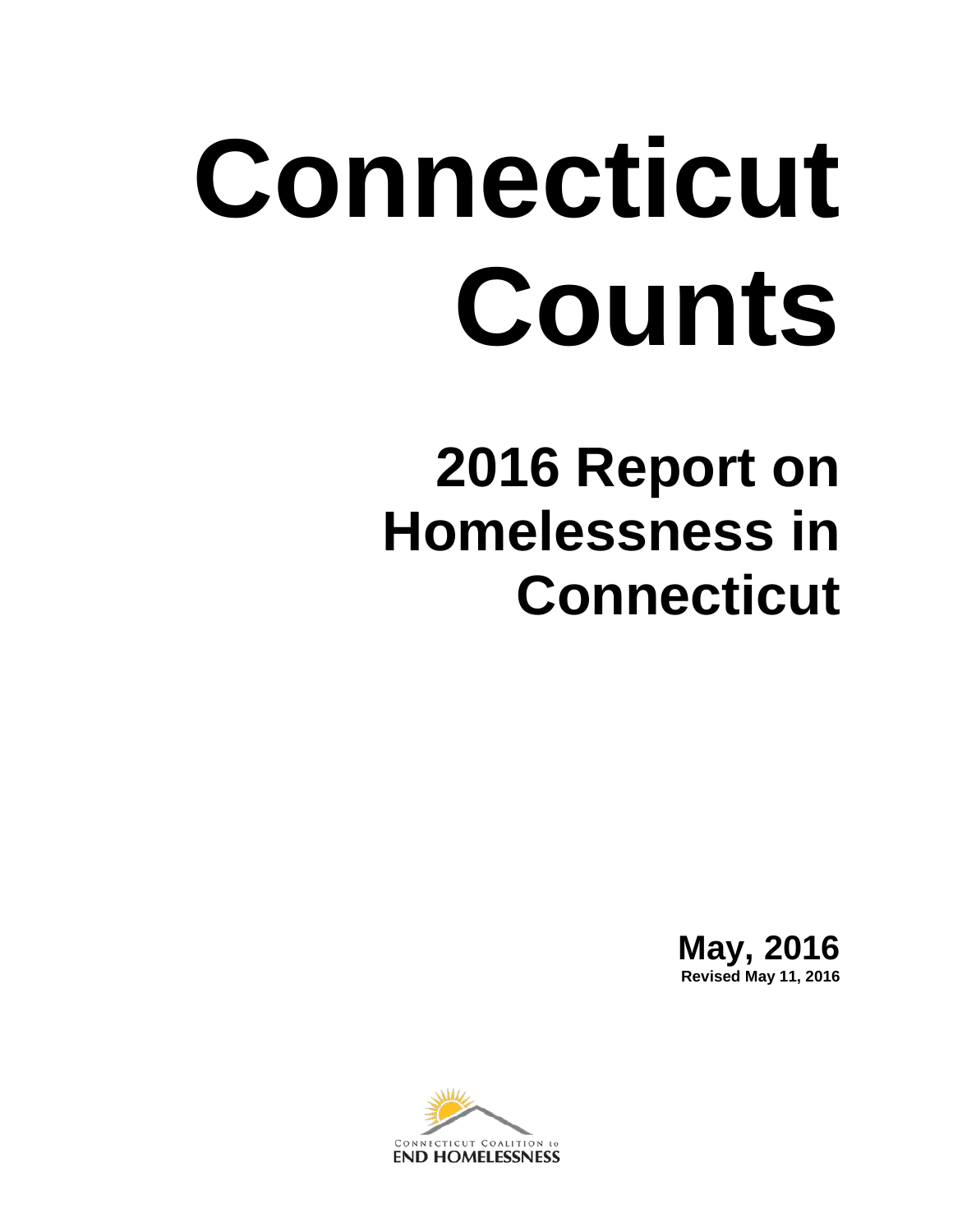This report can be downloaded for free at: www.cceh.org

## **The Connecticut Coalition to End Homelessness**

The Connecticut Coalition to End Homelessness, in partnership with members and communities throughout the state, creates change through leadership, advocacy, and building the capacity of members and the field to respond to environmental challenges. Our collective mission is to prevent and end homelessness in Connecticut.

## **Contributing Staff**

Lisa Tepper Bates Brian Roccapriore Jackie Janosko Jeanne D. Miner

## **Support**

CCEH would like to thank the generous sponsors who made this project possible:

- Connecticut Housing Finance Authority
- **Court Support Service Division**
- Department of Children & Families
- Department of Correction
- Department of Developmental Services
- Department of Housing
- Department of Mental Health & Addiction Services
- Department of Social Services
- Department of Veterans' Affairs
- Hartford Foundation for Public Giving
- Melville Charitable Trust
- State of Connecticut Office of Policy and Management

## **Special Thanks**

Special thanks to State of Connecticut Department of Housing, State of Connecticut Department of Mental Health and Addiction Services, Housing Innovations, Nutmeg IT Consulting, CT HMIS Steering Committee, and HUD Continua of Care in Connecticut that make CT HMIS possible.

## **Acknowledgements**

Many stakeholders in the state participated at so many levels in this year's Point-In-Time Count, and we are grateful to them all. We would like to thank the following agencies which provided regional coordination for the effort and contributed so much to the process through their participation:

- BH Care
- Capitol Region Mental Health Center
- Catholic Charities of Fairfield County
- Center for Human Development
- Charlotte Hungerford Hospital Behavioral Health Center
- Columbus House
- Community Renewal Team
- The Connection, Inc.
- Department of Veterans' Affairs
- Emerge, Inc.
- Family & Children's Agency
- Friendship Service Center
- Inspirica, Inc.
- Journey Home
- Mercy Housing and Shelter Corporation
- Mid-Fairfield AIDS Project
- Northwest Mental Health Authority
- Recovery Network of Programs
- Rushford Center
- Supportive Housing WORKS
- St. Vincent DePaul Mission of Bristol, Inc.
- Thames River Community Service, Inc.
- United Way of Southeastern CT
- Western CT Mental Health Network
- Windham Regional Community Council

## **Questions**

Any questions about the content of this report can be directed to Brian Roccapriore at [broccapriore@cceh.org](mailto:broccapriore@cceh.org)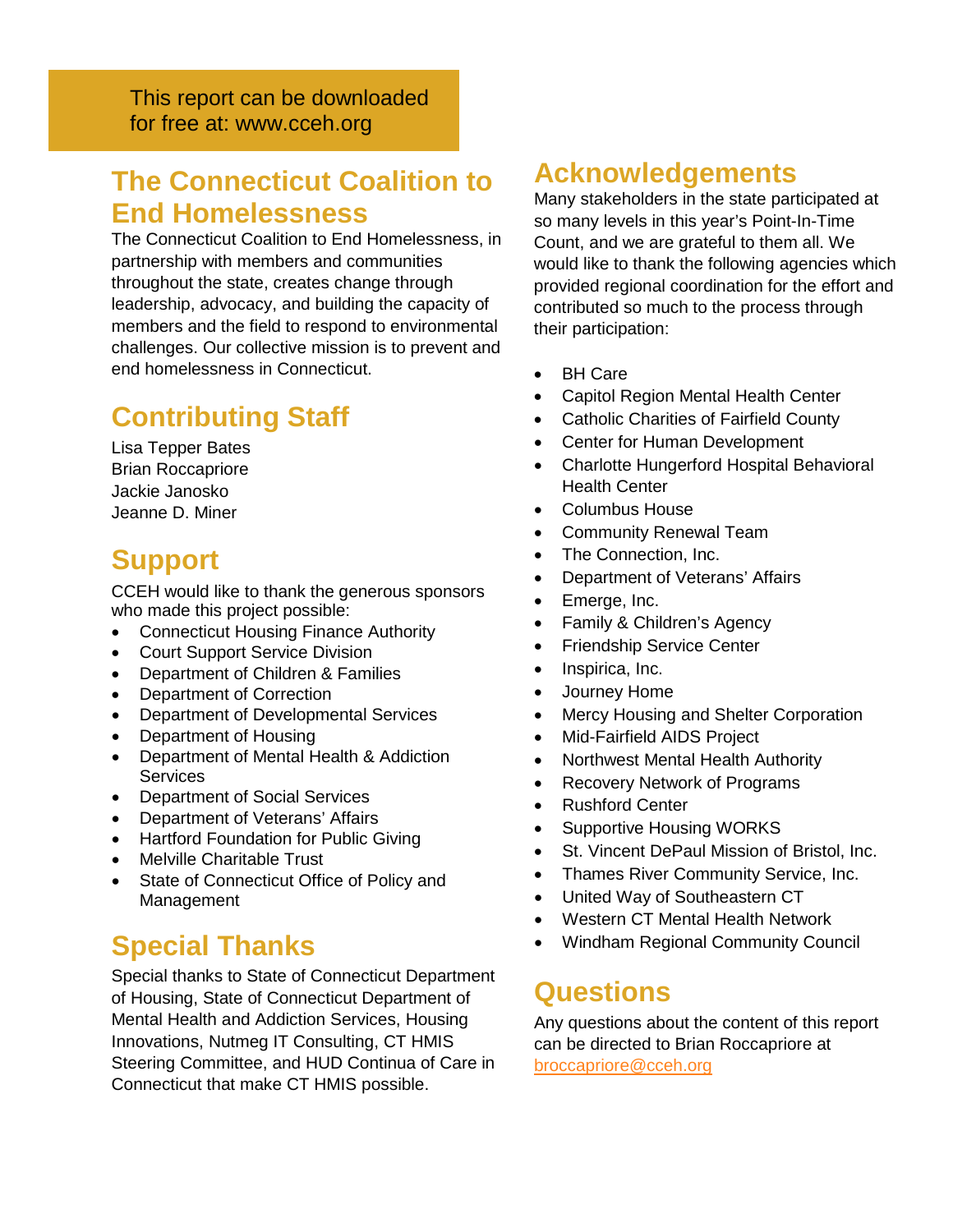## <span id="page-2-0"></span>Introduction

Thank you for your interest in efforts to end homelessness in Connecticut. Data is an increasingly important driver of our efforts to end homelessness: the 2016 Point-in-Time count provides critical information.

The 2016 count of both sheltered and unsheltered homelessness took place in the middle of Connecticut's efforts to achieve major milestones in ending homelessness across our state. Governor Dannel P. Malloy, providers across Connecticut, and many of our partners embraced the goals of Zero: 2016 – to end veteran homelessness in Connecticut and to end chronic homelessness (the long-term homelessness of people with disabilities) by the end of 2016.

Homeless providers are working together with state and federal colleagues like never before to coordinate efforts, de-duplicate services, and target resources to reach those most in need, first. Through this great teamwork, we have secured a major victory: the federal government confirmed in February, 2016 that our state was the second in the nation to functionally end veteran homelessness.

This means that we have built a system to house and provide supports as needed to all veterans long homeless, and to secure housing for any veteran newly identified as homeless in 90 days or less. We would like to ensure that no veteran will ever face homelessness again, but this is an impossible task. The unpredictability of life, economic or personal upheaval, can result in homelessness for many people at any time. By building a system that is flexible, adequately resourced, and data-driven, we can stay responsive to changing conditions and be ready to serve any veteran in need going forward.

Building on this momentum, we are making great strides to end chronic homelessness. As with veterans, the real work lies not in imagining that there is one finish line we can cross and be "done." Rather, we have our eyes on the real prize: building a homelessness response system that meets the dynamic conditions of human need. The 2016 Point-in-Time count reflects that our efforts are working -Connecticut experienced a 20 percent decrease in chronic homelessness since just 2015, and we are on track to end chronic homelessness in our state this year!

We are grateful to the many sponsors, listed on the facing page, who make possible the Point-in-Time Count. This effort involves dozens of providers and hundreds of volunteers who step up to help. We thank all of them – for taking part in the count, and for working every day with those experiencing homelessness to meet their needs and help them forge paths to housing.

Sincerely,

hin hoppen Bt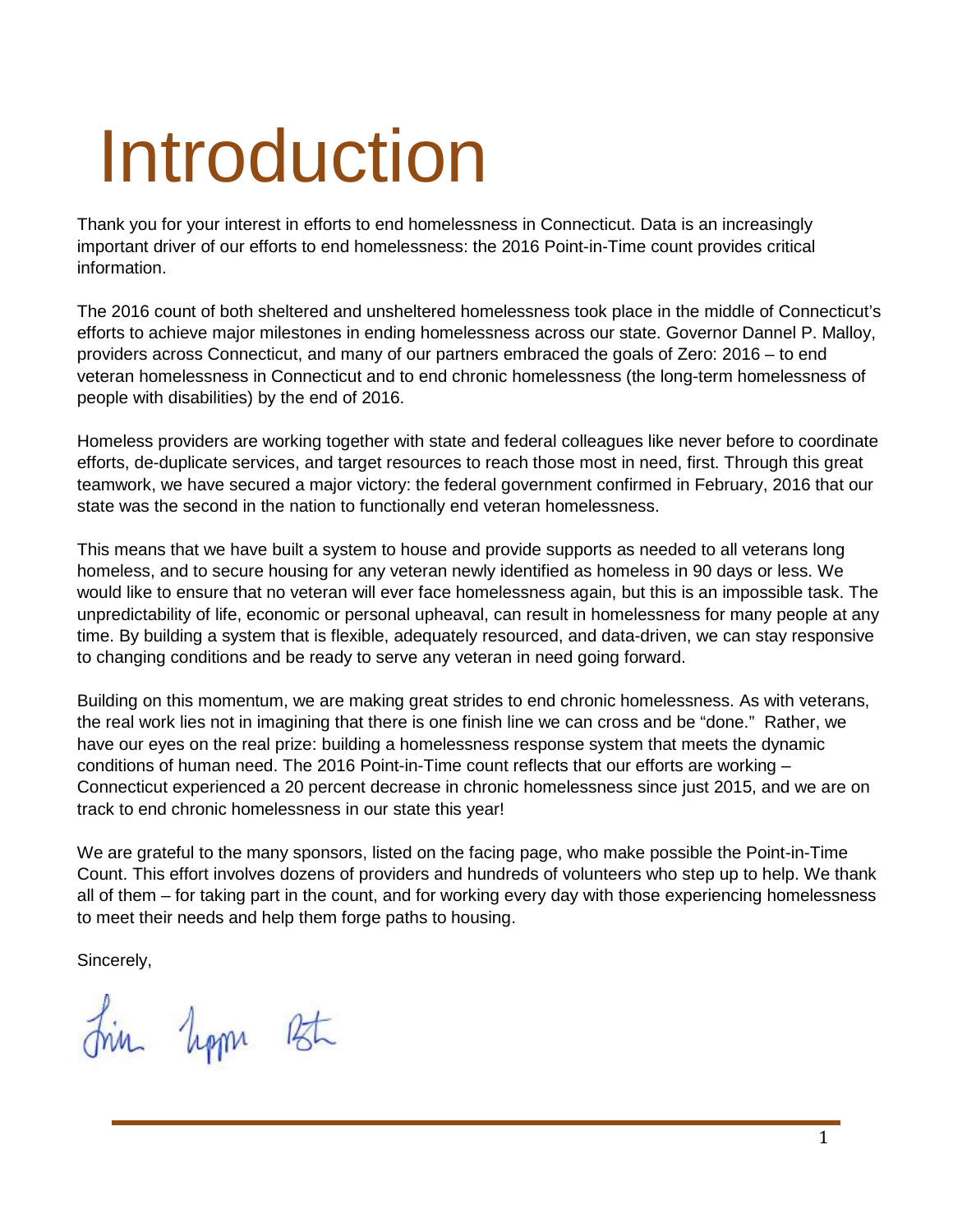## <span id="page-3-0"></span>Table of Contents

| APPENDIX C: FULL UNSHELTERED COUNT METHODOLOGY32 |  |
|--------------------------------------------------|--|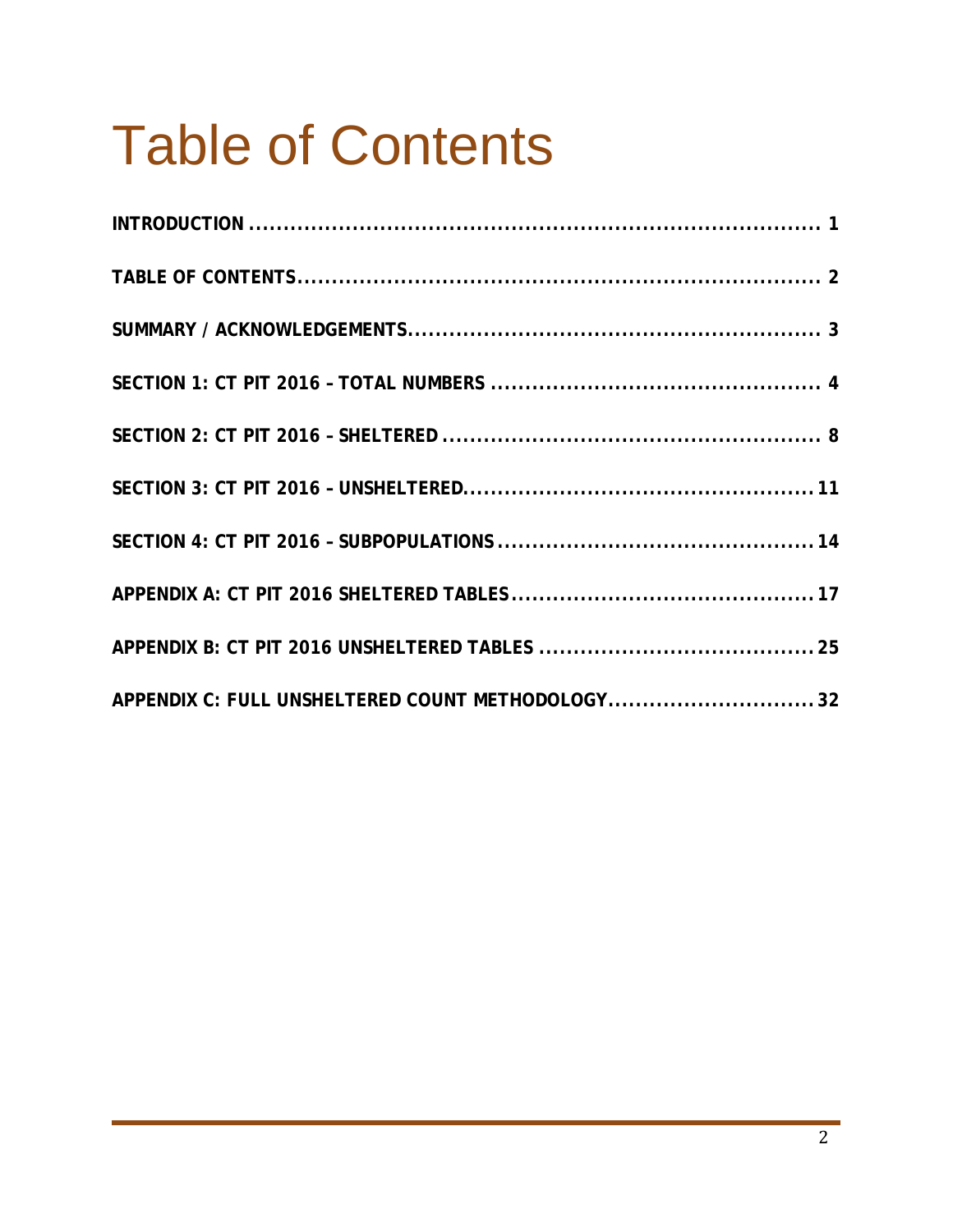## <span id="page-4-0"></span>**Summary**

## **Key Findings**

On the night of January 26<sup>th</sup>, **3,911** persons were homeless in Connecticut. A 3.4% decrease from last year, and a 13% decrease since 2007.

2016 represents the **lowest total ever** in a statewide CT PIT count.

The percentage of people experiencing chronic homelessness, long term homelessness and living with a severe disability, continues to decline to its lowest point ever, dropping **20%** since 2015.

Only **45** veterans were identified in emergency shelters, **a 44% decrease** since 2015; 128 veterans in transitional housing, **dropping 20%** since 2015.

**673** people were estimated to be unsheltered.

## **Purpose**

Since 2005, the U.S. Department of Housing and Urban Development (HUD) has required communities to count and report the number of people experiencing homelessness on one night during the last ten days of January. This year in Connecticut the night of the count was January 26<sup>th</sup>.

The Connecticut Coalition to End Homelessness (CCEH) continues to lead communities across the state in conducting annual homelessness counts, mobilizing nonprofits, local and state government agencies, and hundreds of private citizen volunteers to gather critical data in order to inform efforts to prevent and end homelessness.

Every other year, HUD requires communities to conduct unsheltered counts of people living in a place unfit for human habitation (such as in abandoned buildings, under bridges, or in parks). This year, HUD required only a sheltered count. However the State of Connecticut elected to conduct an unsheltered count to provide more information on homelessness in our state.

To assist in this process, CCEH was able to identify resources to supply our volunteers with an optional mobile application that allowed for real time data entry from the field and eliminated the need for paper surveys. Volunteers conducted approximately 20% of the unsheltered surveys using this tool.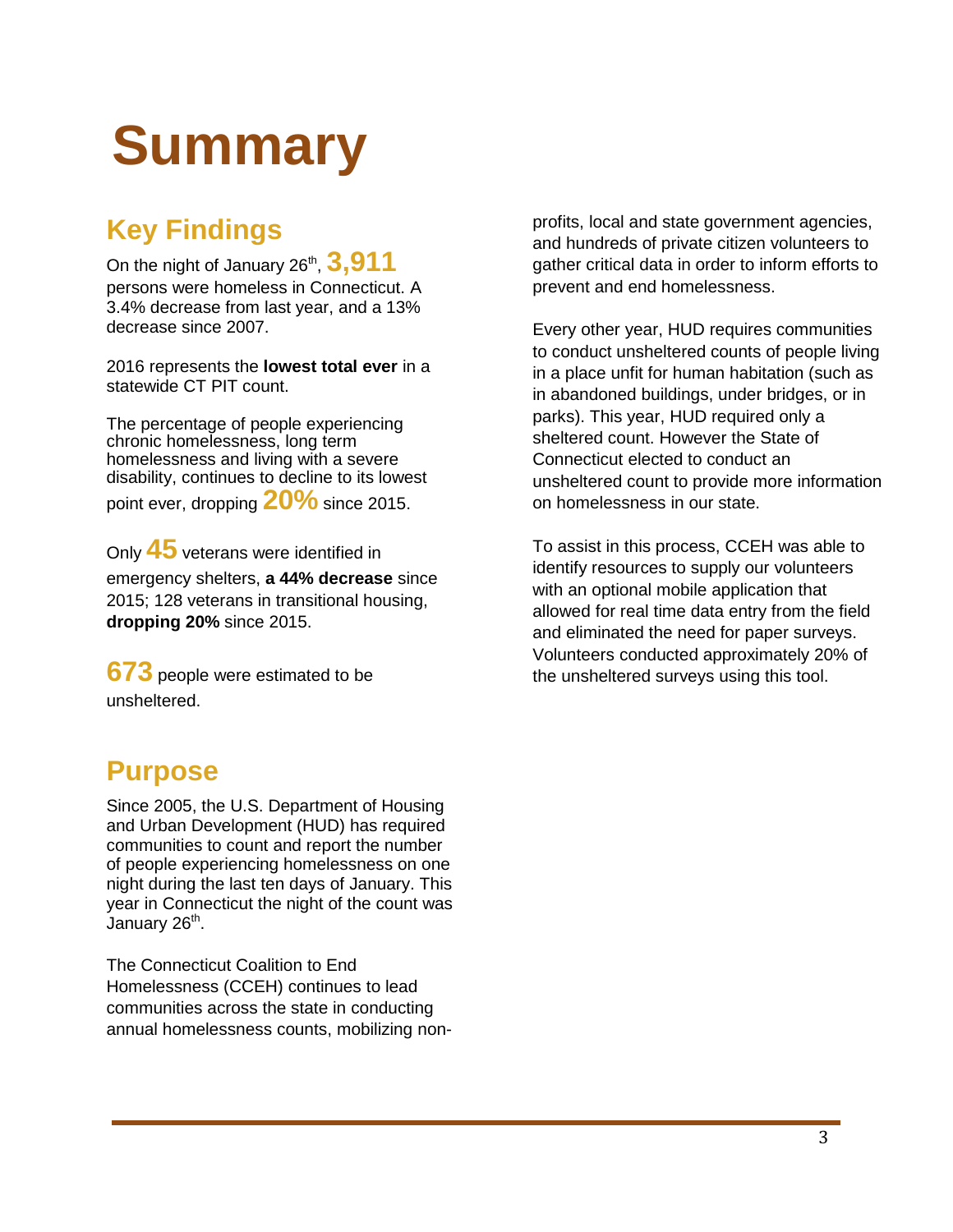## <span id="page-5-0"></span>Section 1: CT PIT 2016 – Total numbers

## **About** *CT PIT 2016*

Since 2005, HUD has required applicants for federal homeless assistance grants to count and report the number of people experiencing homelessness in their communities on one night during the last ten days of January.

Homeless Point-in-Time counts across the country are used as a primary data source to inform federal funding for programs and services to end homelessness and to track progress against established goals.

## **Chronic Homelessness Definition Change**

In December of 2015, HUD published the Final Rule on Defining "Chronically Homeless," providing a final federal definition of the population of people experiencing chronic homelessness.

Under the new definition, to be considered chronically homeless a person must have a disability and (a) have experienced homelessness, as defined as living in a place not meant for human habitation, in an emergency shelter, or a safe haven for the last 12 months continuously, or (b) have experienced homelessness on at least four occasions in the last three years where those occasions cumulatively total at least 12 months.

Previously, HUD had not defined what constitutes an "episode" for eligibility purposes, leaving local Continua of Care and providers to develop their own criteria. Under

the new definition, HUD now states that someone can be chronically homeless under the episodic criteria so long as they have experienced homelessness in **any** 12 months in the last three years across at least **four**  episodes, regardless of the length of any particular episode.

The shift in definition is HUD's intent to prioritize households who have been homeless for very long periods of time and who may require more consistent engagement and assistance to exit homelessness. The Final Rule clarifies the definition in a way that gets closer to the originally intended target population – the subset of people with high service needs and disabilities who, if not provided with intensive housing assistance and supportive services, would likely remain homeless.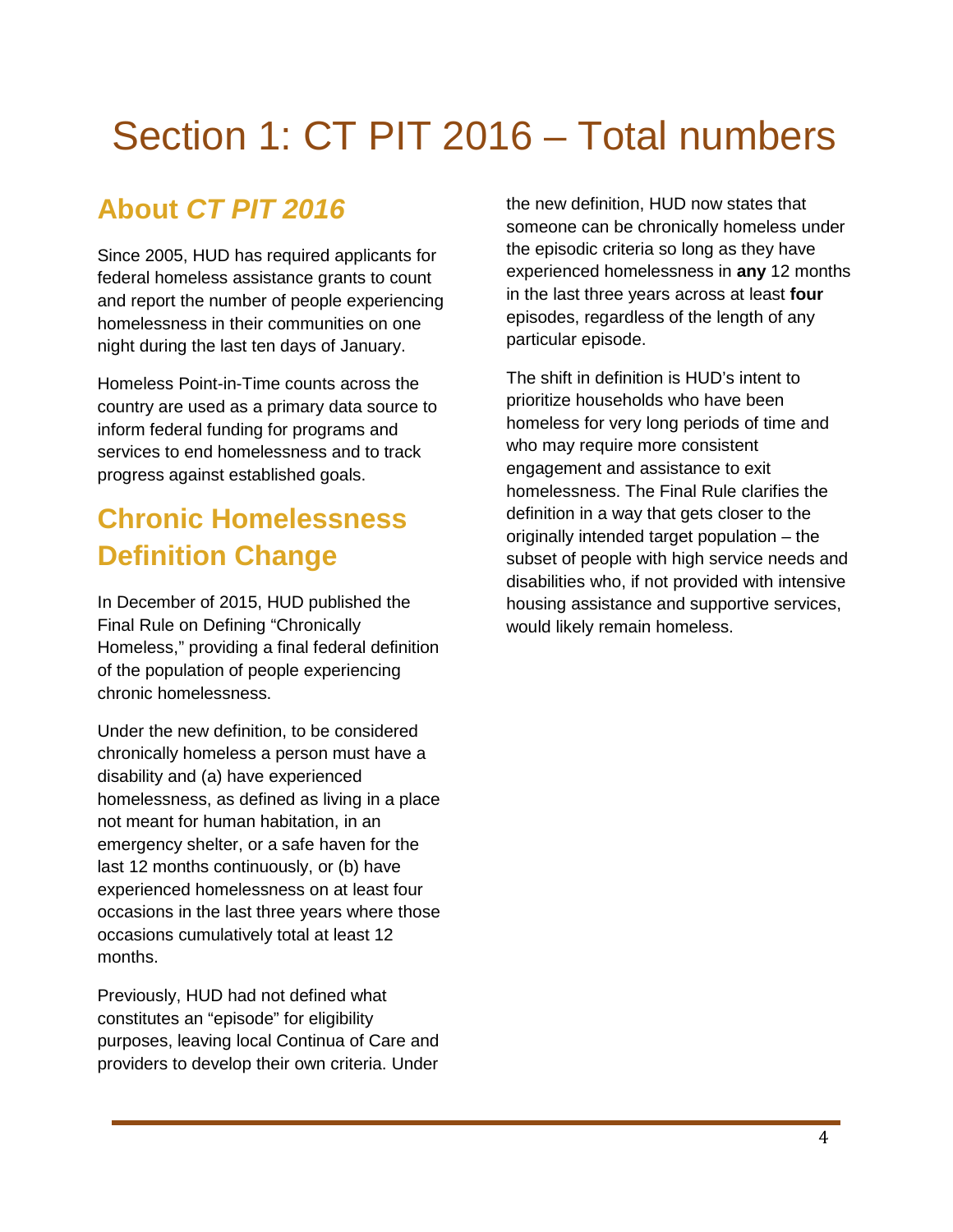## **Findings**

Statewide, **3,911** people were experiencing homelessness on the night of January 26th, 2016: **2,370** in emergency shelter, **868** in transitional housing, and **673** unsheltered. This represents an overall **decrease of 3.4% statewide from last year, and a 13% decrease since 2007**.

*CT PIT 2016* is the lowest total number of persons ever counted during a Point-In-Time count in Connecticut (Figure 1).

Table 1 illustrates the distribution of the various populations, both sheltered and unsheltered, who were counted for *CT PIT 2016.*

## **Table 1**

| Population                  | <b>Number of Persons</b> |
|-----------------------------|--------------------------|
| Sheltered                   |                          |
| <b>Adults in Families</b>   | 506                      |
| <b>Children in Families</b> | 820                      |
| <b>Adult Individuals</b>    | 1,904                    |
| <b>Unaccompanied Youth</b>  | 8                        |
| Unsheltered                 |                          |
| <b>Adults in Families</b>   | 3                        |
| <b>Children in Families</b> | 3                        |
| <b>Adult Individuals</b>    | 667                      |
| <b>Unaccompanied Youth</b>  |                          |
| <b>Total Persons</b>        | 3,911                    |



### **Figure 1 – Total Homeless Population Since 2007**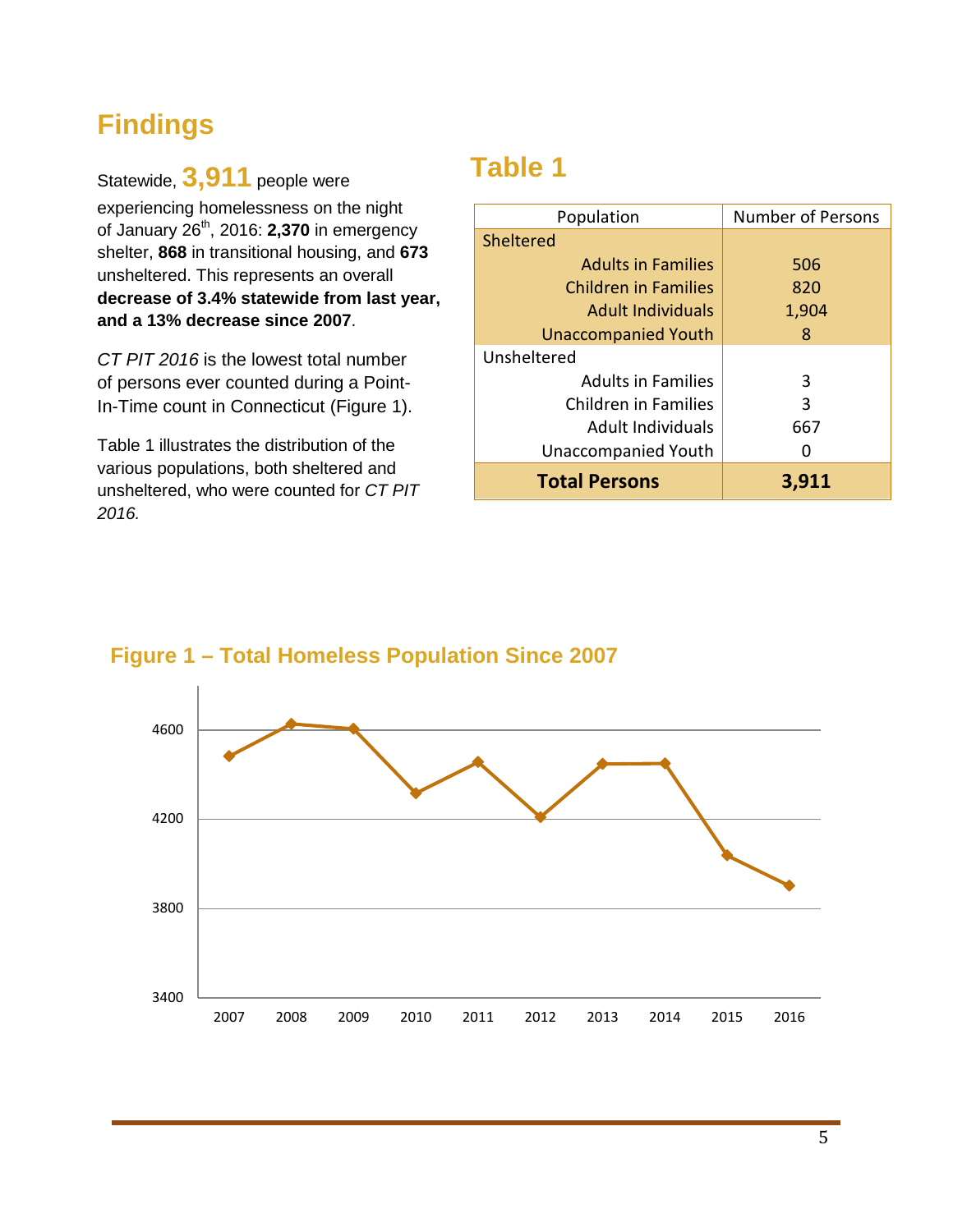### **Individuals**

Statewide **2,571** individuals (over the age of 18 without an accompanying minor) were homeless on the night of *CT PIT 2016*. This is a 5% decrease from last year. The total number of sheltered individuals decreased in Connecticut, while the unsheltered number slightly increased. Homelessness among sheltered individuals decreased 10% (218 persons), and increased 12% (72 persons) among those who were unsheltered. While the much warmer weather may have contributed to higher numbers in the unsheltered population, coordinated efforts across the state at housing the longest-term, most vulnerable homeless are clearly having an impact at reducing homelessness among individuals. Figure 2 illustrates this reduction.

There were also **eight** unaccompanied youth identified in projects on the night of *CT PIT 2016*.

In 2015 Connecticut conducted its first-ever count of homeless and housing unstable youth, using a best practice methodology distinct from HUD's Point-in-Time count. That count estimated there were 3,000 unaccompanied youth (age 24 and under) experiencing homelessness in our state. Plans for the next youth-specific count are currently underway, and the state is anticipating the enhanced effort to take place in 2017. Please find the full 2015 youth count report at www.cceh.org.

## **Families**

There were **1,332** people in families experiencing homelessness this year. The total number of families identified during *CT PIT 2016* was seven lower than last year. The family sizes were slightly larger, however, accounting for the overall increase of 13 people.

Figure 2 illustrates the overall picture of family homelessness identified during *CT PIT 2016*.



#### **Figure 2**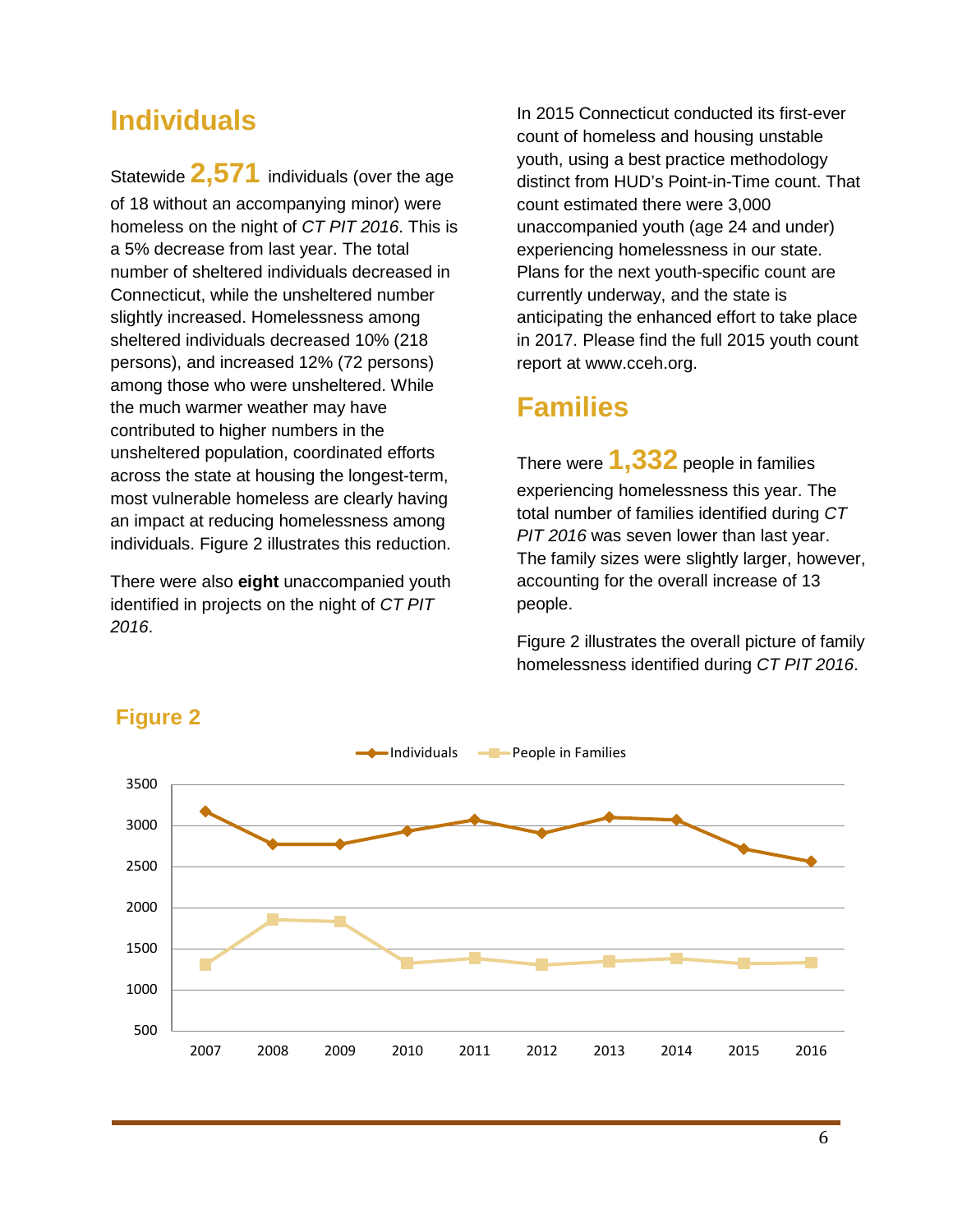## **Veterans**

Veterans counted as homeless in the PIT **decreased 23%** from 2015. Overall, the 216 veterans experiencing homelessness represented 5.5% of the total homeless population. Twenty-one percent of veterans were in emergency shelter, 59% were in transitional housing (used as interim housing), and 20% were unsheltered.

In 2013, the year the Reaching Home Veterans Workgroup first convened to initiate the statewide effort to effectively end veteran homelessness in Connecticut, 340 selfreported veterans were identified during the PIT count, **36% more than were counted in 2016**. Even more remarkable is the **reduction by more than 90%** in individuals self-reporting as veterans experiencing chronic homelessness, from **129** in 2013 to only **11** in 2016. In addition, the number of unsheltered veterans **dropped 42%** since 2013. (Please note: for purposes of the PIT count, veteran status is self-reported, not verified.)

Connecticut has built an enhanced homeless response system for veterans, through which we are quickly identifying veterans experiencing homelessness throughout the state, ensuring they are offered adequate shelter, rapidly providing them with interim housing (when necessary), and helping them secure permanent housing with appropriate supports within 90 days.

As noted above, 59% of self-reported veterans counted in this year's PIT count are in transitional housing. Although these units are still considered "transitional housing" for the purposes of the PIT as defined by HUD, veteran providers in Connecticut converted them into interim housing in 2015, providing

veterans with the opportunities and encouragement needed to obtain permanent housing within 90 days. Only 128 selfreported veterans were in transitional housing, i.e., interim housing, a **20% decrease since 2015.** Now that veterans are rapidly moving on from these units, providers have increased capacity, allowing them to serve not only numerous veterans who are not literally homeless, but also those facing housing instability or other challenges.

Thanks to enhanced outreach efforts, only 45 self-reported veterans were in an emergency shelter, a **44% decrease since 2015**. Selfreported veterans are rapidly engaged by coordinated outreach teams and verified veterans are offered interim housing (when necessary) and connected to the assistance needed to achieve stable, permanent housing within 90 days.

## **Temperature and Unsheltered Count Correlation**

A variety of factors can influence the number of people staying in a place not meant for human habitation on the night of the count. Historically, CT PIT counts have shown that colder temperatures directly correlate to lower numbers of identified individuals outside. The evening low temperature during CT PIT 2016 was 25° warmer than the night of the count in 2015.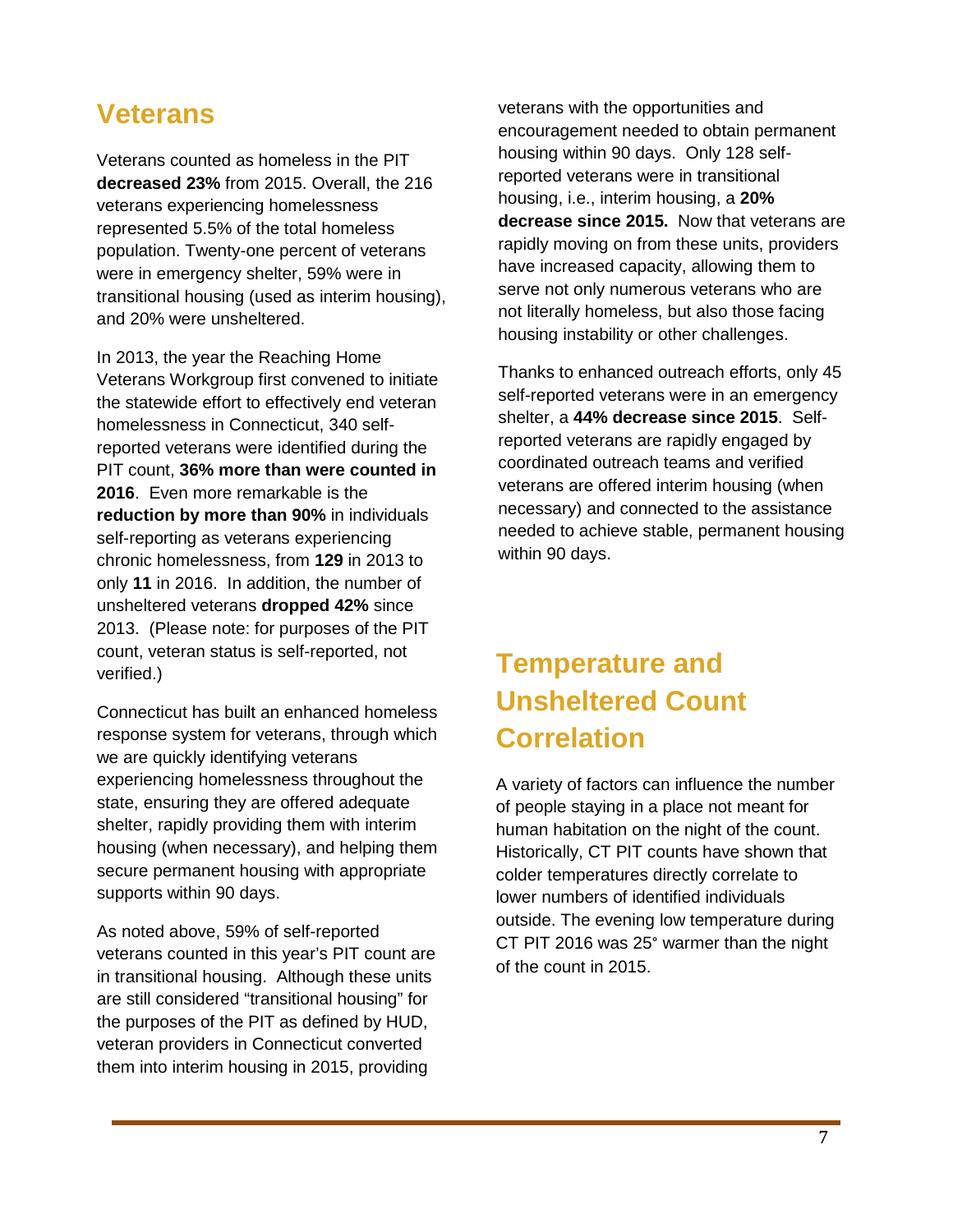## <span id="page-9-0"></span>Section 2: CT PIT 2016 – Sheltered

## **Findings**

Statewide, **3,238** people were in a homeless shelter or transitional housing on the night of *CT PIT 2016*. Emergency shelters accounted for 2,370 people, and transitional housing for 868. These numbers represent an overall decrease of 5% statewide from last year: 2% for people in shelter and 13% for people in transitional housing. Table 3 illustrates the total sheltered population for *CT PIT 2016*.

In segmenting the data by population and program type, however, not all groups show a decrease. While the number of individuals in emergency shelter decreased 7% since *CT PIT 2015*, the number of families increased 7%, the number of children, 8%.

The number of individuals in transitional housing decreased 19%; and the number of families decreased 10%. The reductions are due, in part, to a re-allocation of resources from transitional housing to other homeless

assistance programs, reducing the number of available transitional beds (Please see Additional Information on p. 10 for more on this). See Table 2 for a comparison of how the various sheltered populations have changed from *CT PIT 2015* to *CT PIT 2016*.

There were eight unaccompanied homeless youth (under age 18) in shelter this year, and no parenting youth under age 18.

**Appendix A** contains a full set of tables outlining the sheltered population by Continuum of Care, and sub-regions of the CoC's.

## **Table 2**

|                       | Percent Change |
|-----------------------|----------------|
| Population            | from 2015-2016 |
| <b>Individuals ES</b> | $-7%$          |
| Individuals TH        | $-19%$         |
| <b>Families ES</b>    | 7%             |
| <b>Families TH</b>    | $-10%$         |
| <b>Children ES</b>    | 8%             |
| Children TH           | -6%            |

## **Table 3**

|                      | Emergency<br>Shelter | Transitional<br>Housing | Total |
|----------------------|----------------------|-------------------------|-------|
| <b>Total Persons</b> | 2,370                | 868                     | 3,238 |
| Individuals          | 1,486                | 418                     | 1,904 |
| <b>Families</b>      | 290                  | 157                     | 447   |
| Children*            | 550                  | 278                     | 828   |

\*Includes 8 unaccompanied youth under 18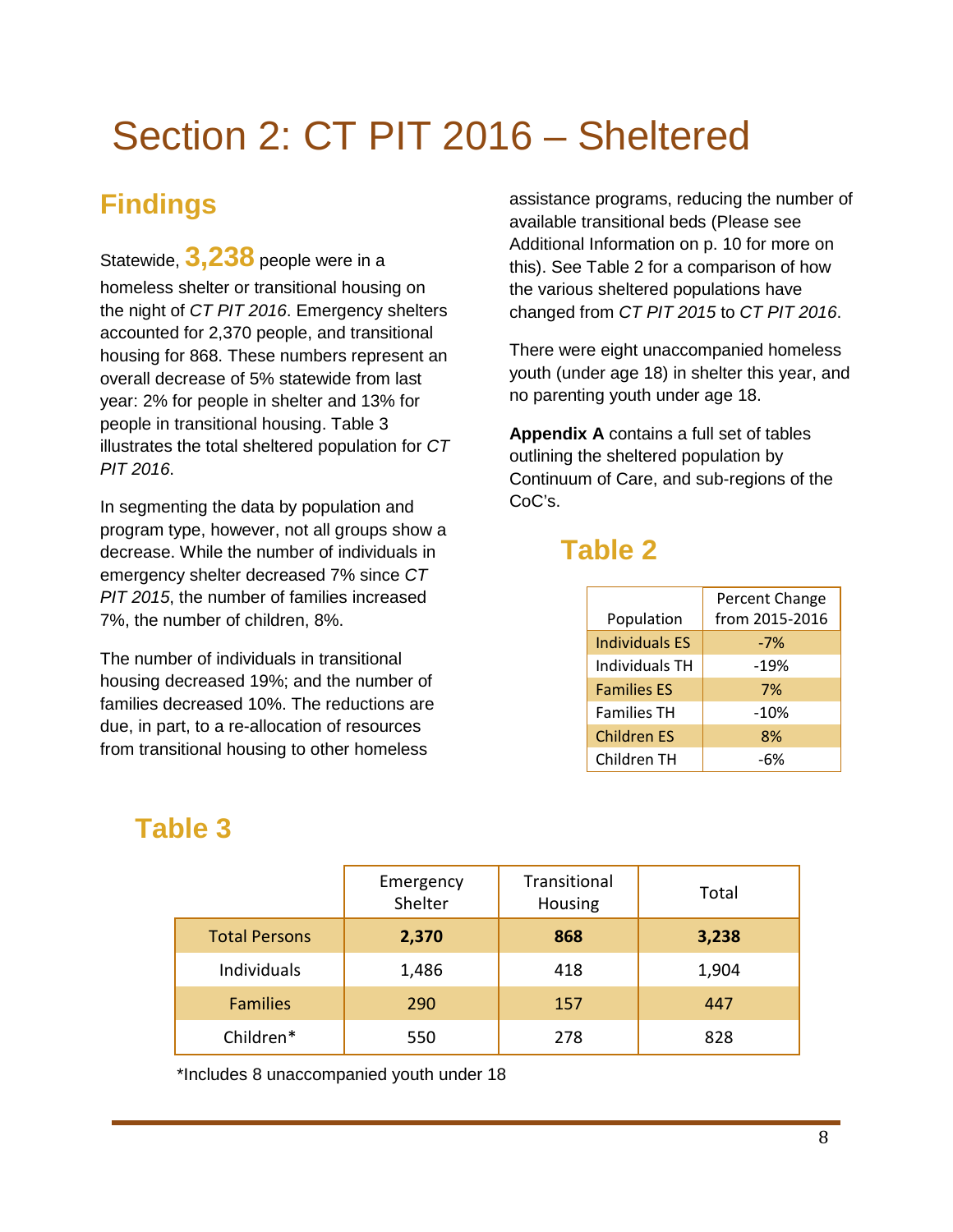## **Sheltered Subpopulations**

### **Chronic Homelessness**

Of the 1,486 individual adults and 334 adults in families in emergency shelter, 263 were identified as chronically homeless. This represents 11% of all 2,410 adults in shelter.

Of the 876 people in families in emergency shelter, 28 were identified as part of chronically homeless families. This represents 2% of all 1,326 sheltered people in families. **Section 4** of this report outlines, in detail, the total Subpopulations captured on the night of *CT PIT 2016*. It should be noted that the PIT count methodology relies on "self-report" to estimate chronic homelessness. HUD requires rigorous documentation of disability and history of homelessness for chronic homelessness. Not all those who self-report chronic homelessness will be documented as such to HUD's standard.

### **Veterans**

On the night of *CT PIT 2016*, a total of 173 self-reported veterans were in an emergency shelter or transitional housing. This represents 7% of the total adult sheltered population. Table 4 shows the distribution of veterans in ES and TH projects. Please see page 7 for more information.

## **Domestic Violence**

Victims of domestic violence account for 19% of the adults in shelter or transitional housing. The total number of people who indicated they had experienced domestic violence, 466, is a 4% decrease since last year's count of domestic violence survivors.

## **Health and Safety Concerns**

The number of adults who self-reported a severe mental illness increased this year from 374 to 442, or 18% of this year's sheltered adult population.

Eight percent (186 total) of adults in shelter indicated they had a severe drug or alcohol problem that impairs their ability to live independently.

Adults reporting a diagnosis of HIV or AIDS increased 23% this year. One hundred people, or 4% of sheltered adults, comprise this subpopulation.

Table 5 provides a snapshot of the total of all health and safety categories for the statewide sheltered population.

## **Table 4**

| Project Type                | Number of<br>Veterans |
|-----------------------------|-----------------------|
| <b>Emergency Shelter</b>    | 45                    |
| <b>Transitional Housing</b> | 128                   |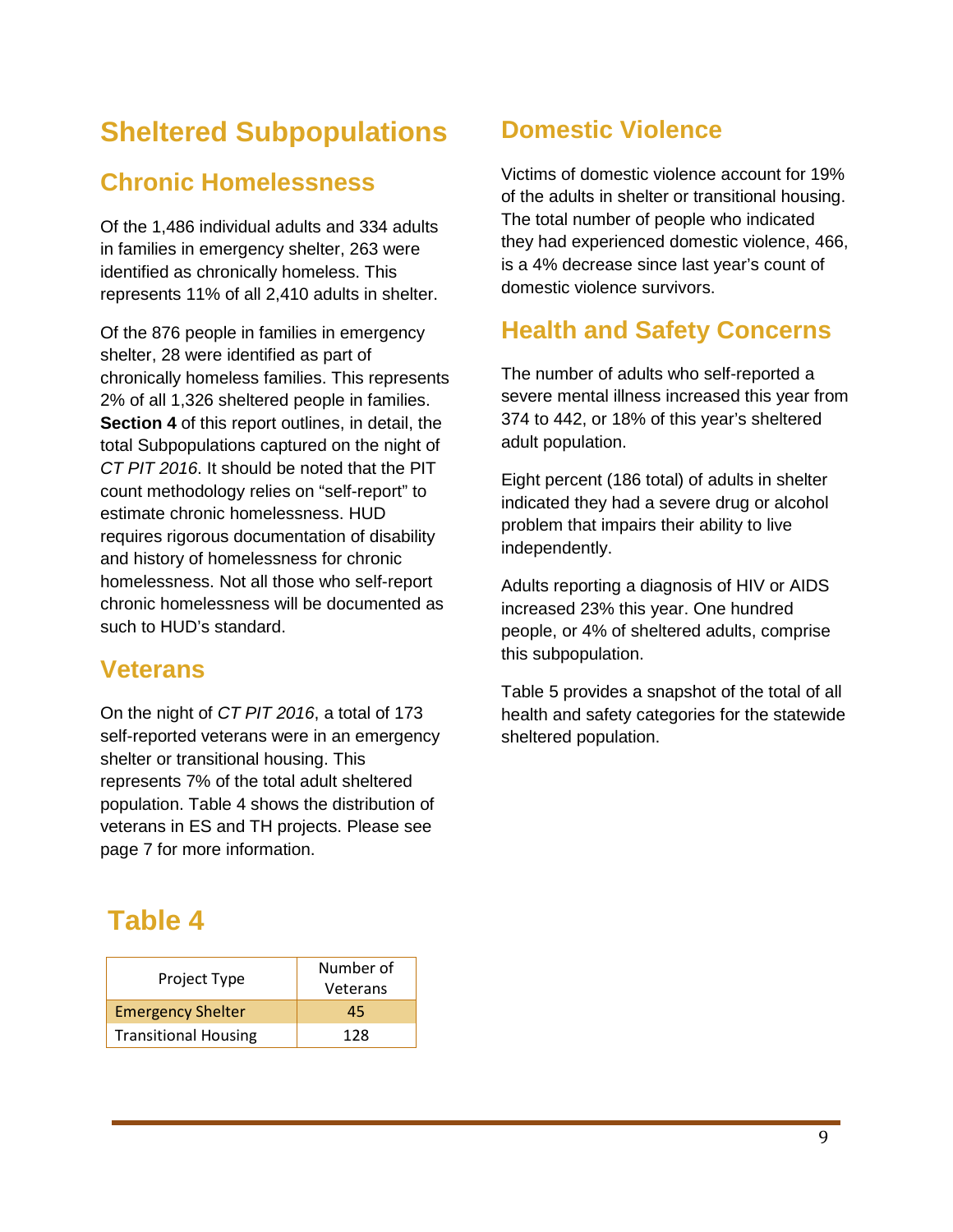## **Additional Information**

The numbers for the sheltered homeless population tend to reflect the current system capacity to provide emergency shelter and transitional housing beds. The addition or removal of a project can have a profound impact on various populations and subpopulations in the sheltered category.

Both the Balance of State (BOS) and Opening Doors Fairfield County (ODFC) Continua of Care aligned themselves with the HUD priorities to repurpose transitional housing projects for permanent housing solutions. As such, the total number of transitional housing beds decreased 13% across the state.

Please see **Appendix A** of this report for a community-level breakdown of the sheltered population.

## **Methodology – Sheltered Count**

Consistent and rigorous methodology ensures that the Connecticut PIT data are reliable and comparable across years and can be used to design effective interventions to help people experiencing homelessness. Connecticut has implemented a consistent and uniform statewide methodology for CT PIT implementation since 2008.

For a detailed description of the sheltered count methodology, please see **Appendix C**.

## **Table 5**

| Severe Mental Illness      |                          | <b>Chronic Substance</b><br>Abuse |                          | HIV/AIDS                   |                                |
|----------------------------|--------------------------|-----------------------------------|--------------------------|----------------------------|--------------------------------|
| <b>Number</b><br>of Adults | Percent<br>of<br>Adults* | <b>Number</b><br>of Adults        | Percent<br>of<br>Adults* | <b>Number</b><br>of Adults | Percent<br>$\alpha$<br>Adults* |
| 442                        | 18%                      | 186                               | 8%                       | 100                        | 4%                             |

\* These columns represent percent total of adults and adults in families in shelter or transitional housing (2,410)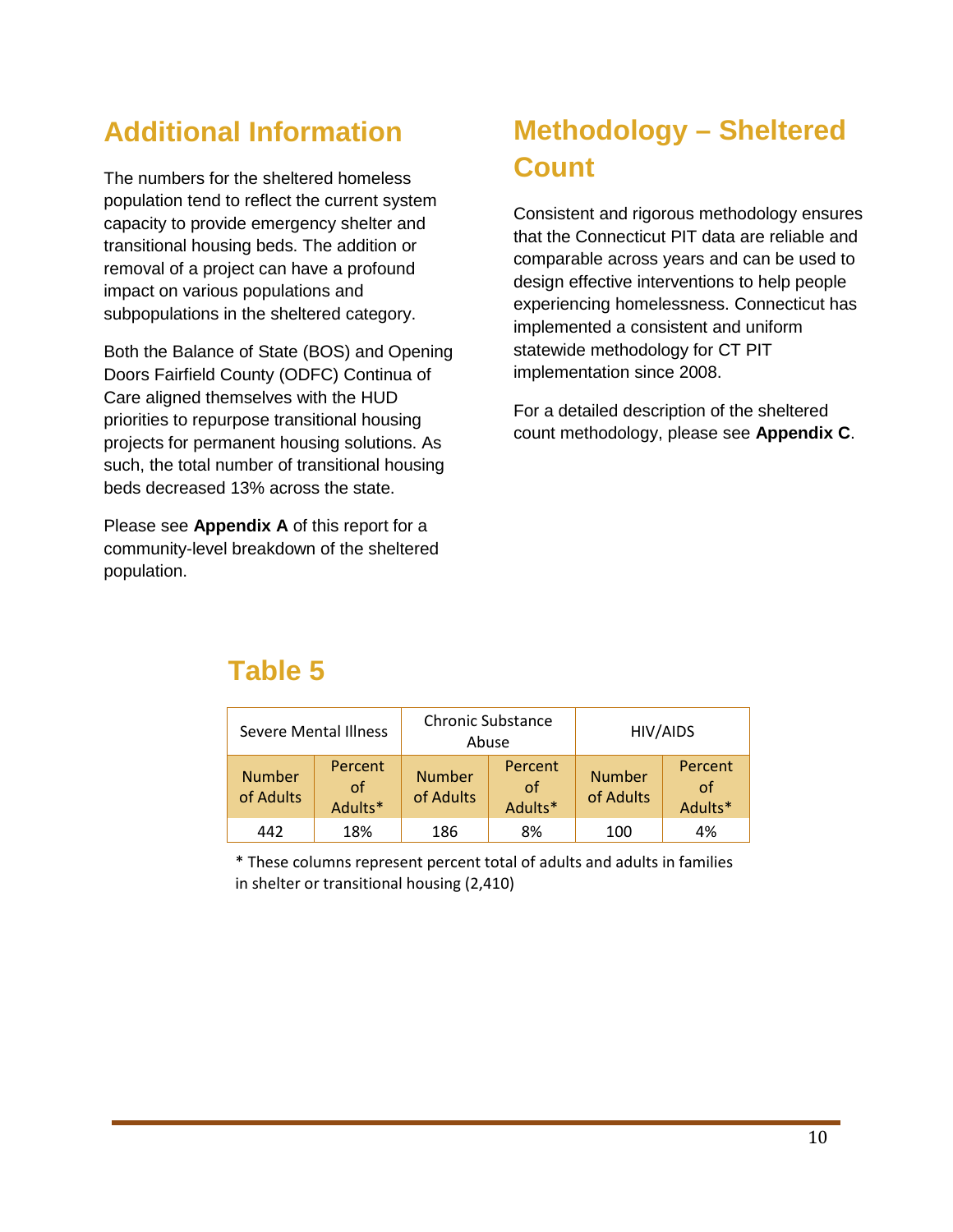## <span id="page-12-0"></span>**Section 3: CT PIT 2016 – Unsheltered**

## **Background**

Every other year, HUD requires communities to conduct unsheltered counts of people living in a place unfit for human habitation (such as in abandoned buildings, under bridges, or in parks). This year, HUD required only a sheltered count. The State of Connecticut decided, however, to conduct an unsheltered count as well in this off year to enhance the information available to understand homelessness in our state. The following unsheltered methodology section, as well as the more in-depth methodology explanation in **Appendix C**, clearly outlines the steps that were taken to create the statistically reliable number of unsheltered individuals.

The low temperatures surrounding *CT PIT 2016* were 25 degrees warmer than the previous year, which was one of the most severe winters in the history of Connecticut. In 2015, the extreme weather conditions likely drove many homeless individuals to seek alternate indoor locations, especially emergency shelter. Supporting this hypothesis, the total unsheltered population increased in *CT PIT 2016*, while the overall population of individuals experiencing homelessness decreased.

## **Table 6**

| <b>Total Persons</b> | 673           |
|----------------------|---------------|
| <b>Individuals</b>   | 667           |
| <b>Families</b>      | $\mathcal{P}$ |
| Children             | R             |

#### **Figure 3: Total Unsheltered Population**



## **Findings**

Statewide, **673** persons were living on the streets or in other places not intended for human habitation on the night of January  $26<sup>th</sup>$ . Table 6 shows the breakdown of the total unsheltered population in the state. Among them were only two unsheltered families, which included three children. This represents a decrease from last year's unsheltered count of 11 families with 20 children. The total number of people experiencing unsheltered homelessness is marginally higher than the last unsheltered count in 2015, but is down 17% since 2007.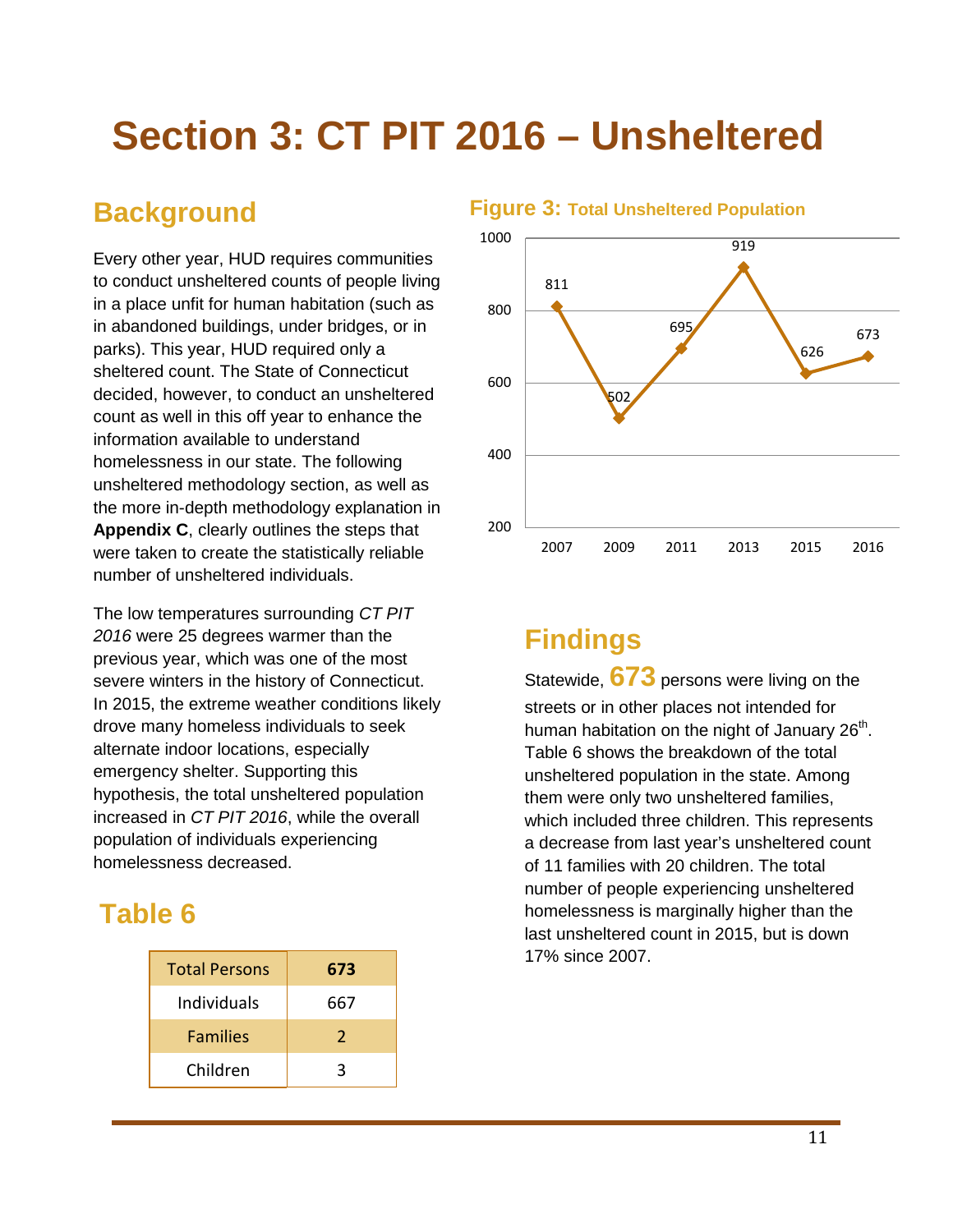Unsheltered persons were much more likely to be adults without children, comprising 99% of those found sleeping on the streets. Only six people were counted in families with children. Of the total unsheltered adults, 22 were youth ages 18-24. **Appendix B** contains a full set of tables outlining the unsheltered population.

There were no unaccompanied children under the age of 18 found unsheltered anywhere in the state on the night of the count.

For complete data tables on the unsheltered population, please see **Appendix B**.

## **Unsheltered Subpopulations**

## **Chronic Homelessness**

Of the 670 adults who were living on the streets or other places not intended for human habitation, 185 self-identified as chronically homeless. **Neither of the unsheltered families identified during** *CT PIT 2016* **were chronically homeless.**

### **Veterans**

Statewide, 43 self-reported veterans experiencing homelessness were estimated to be living on the streets or in other places not intended for human habitation.

There were **no unsheltered veteran families** identified *CT PIT 2016*. Five unsheltered veterans were self-identified as experiencing chronic homelessness.

Please see page 7 for more information.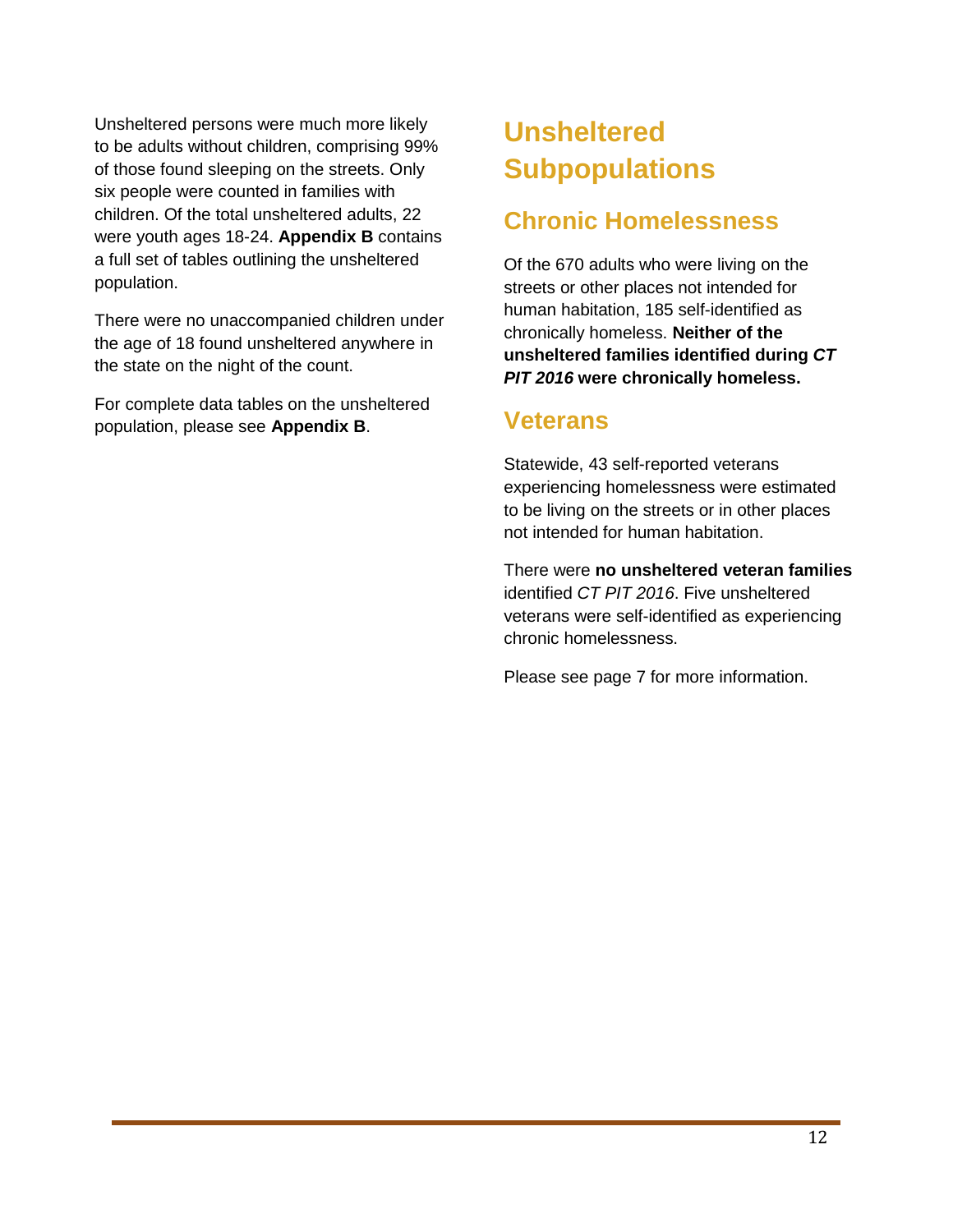## **Domestic Violence**

Across the state, 71 unsheltered adults stated they had experienced domestic violence.

## **Health and Safety Concerns**

One in four unsheltered adults (171 total) selfreported having a severe mental illness.

Eighteen percent, 123 total, of unsheltered adults reported having a Chronic Substance Abuse issue.

Persons self-reporting a diagnosis of HIV/AIDS have historically been the smallest homeless subpopulation, and this trend continues into 2016. Three unsheltered individuals reported being diagnosed with HIV/AIDS – a 57% decrease from the seven identified in the previous unsheltered count.

Table 7 shows the total of health and safety concerns of the statewide unsheltered population.

## **Additional Data**

For a community breakdown of the unsheltered population, see **Appendix B** of this report.

## **Methodology – Unsheltered Count**

The unsheltered homeless count followed the same methodology as the counts conducted in 2011, 2013, and 2015. The process uses the U.S. Census block identification combined with areas in which persons experiencing homelessness were located in the previous unsheltered count.

For a detailed description of the unsheltered count methodology, please see **Appendix C**.

## **Table 7**

| <b>Severe Mental Illness</b> |                          | <b>Chronic Substance</b><br>Abuse |                          | HIV/AIDS                   |                                  |
|------------------------------|--------------------------|-----------------------------------|--------------------------|----------------------------|----------------------------------|
| <b>Number</b><br>of Adults   | Percent<br>of<br>Adults* | <b>Number</b><br>of Adults        | Percent<br>of<br>Adults* | <b>Number</b><br>of Adults | Percent<br>$\alpha$ f<br>Adults* |
| 171                          | 26%                      | 123                               | 18%                      |                            | 0.4%                             |

\*These columns represent percent of total unsheltered adults (670)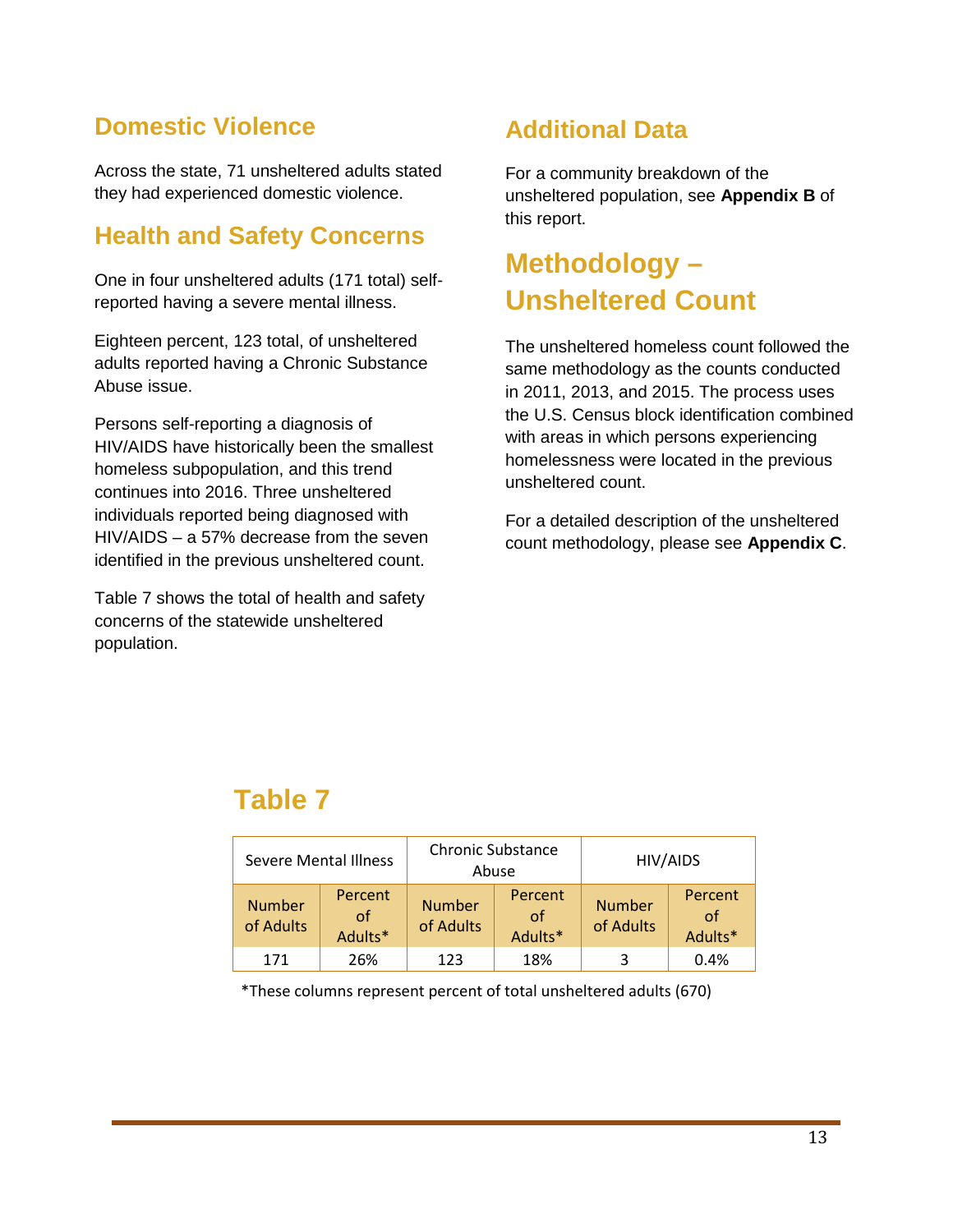## <span id="page-15-0"></span>Section 4: CT PIT 2016 – Subpopulations

## **Introduction**

HUD asks that Continua of Care provide data for ten subpopulations of people experiencing homelessness. These categories not only help estimate the level of need for services targeted to these specific groups, they also track the progress toward ending homelessness for groups with the greatest need.

The categories for the 2016 Point-in-Time Count are:

- Chronically Homeless Individuals
- Chronically Homeless Families
- Total Persons in Chronically Homeless Families
- Chronically Homeless Individual Veterans
- Chronically Homeless Veteran Families
- Total Persons in Chronically Homeless Veteran Families
- Adults with a Serious Mental Illness
- Adults with a Substance Use Disorder
- Adults with HIV/AIDS
- Survivors of Domestic Violence

Data collected on PIT surveys inform the totals for each of the subpopulations (See Table 8). This year there were increases in some of the subpopulations and decreases in others when compared to *CT PIT 2015*. The continued reduction in chronic homelessness is in a small part due to the chronic homelessness definition changes, but can mostly be attributed to a concerted effort by communities to prioritize for permanent housing the most vulnerable individuals and families experiencing homelessness.

## **Table 8: Subpopulations**

| Subpopulation                                          | Sheltered | Unsheltered | <b>Total</b> |
|--------------------------------------------------------|-----------|-------------|--------------|
| <b>Chronically Homeless Individuals</b>                | 254       | 185         | 439          |
| <b>Total Chronically Homeless Families</b>             | 9         | 0           | 9            |
| <b>Total Persons in Chronically Homeless Families</b>  | 28        | $\Omega$    | 28           |
| Chronically Homeless Individual Veterans               | 6         | 5           | 11           |
| <b>Chronically Homeless Veteran Families</b>           | $\Omega$  | $\Omega$    | $\Omega$     |
| Total Persons in Chronically Homeless Veteran Families | 0         | 0           | 0            |
| <b>Adults with a Serious Mental Illness</b>            | 442       | 171         | 613          |
| Adults with a Substance Use Disorder                   | 186       | 123         | 309          |
| <b>Adults with HIV/AIDS</b>                            | 100       | 3           | 103          |
| <b>Adult Survivors of Domestic Violence</b>            | 466       | 71          | 537          |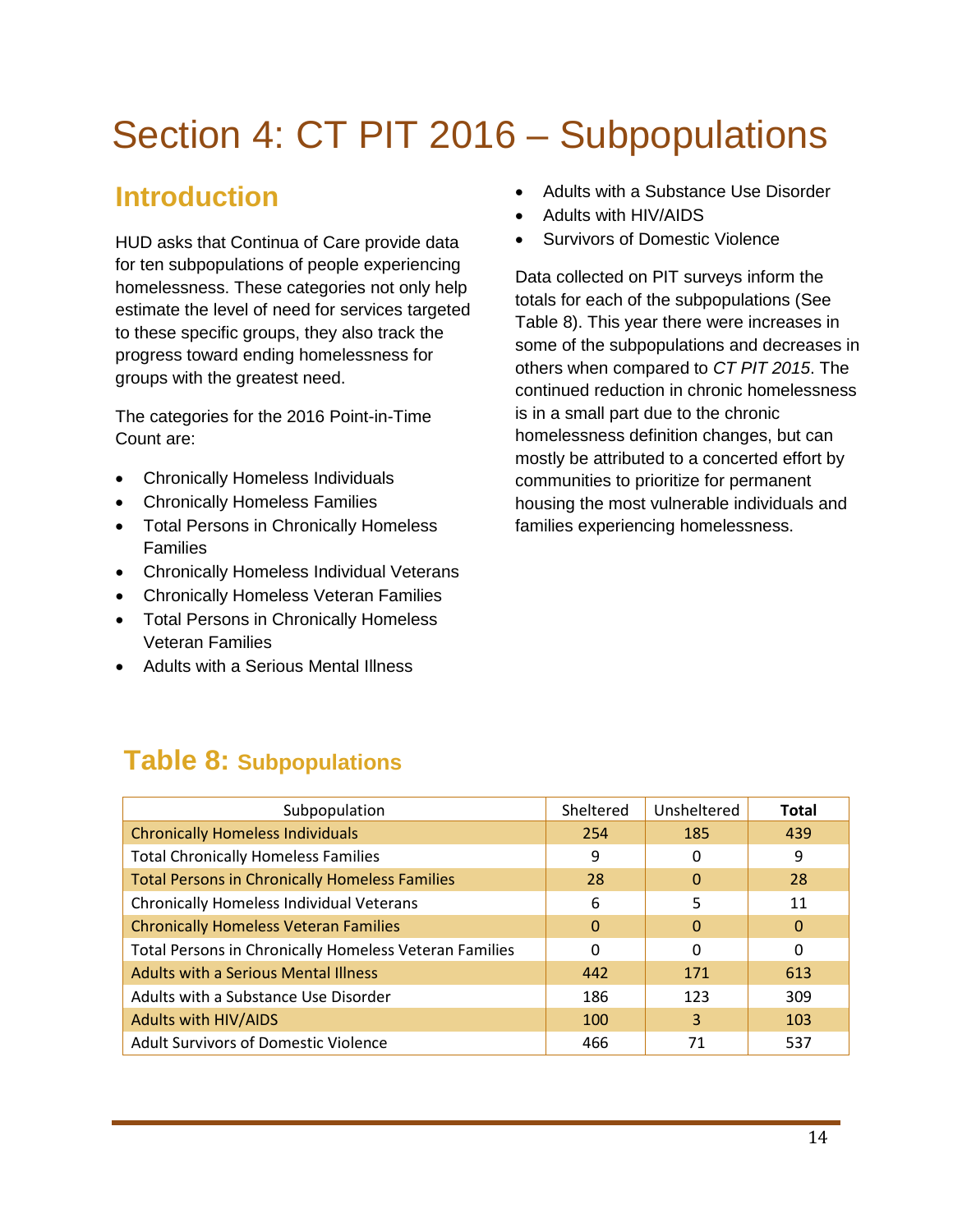## **Chronically Homeless**

The HUD definition of chronic homelessness is a person or family experiencing literal homeless either continuously for at least one year or for four episodes in the past three years totaling at least 12 months. This status must be coupled with a disabling condition of indefinite duration that impairs ability to live independently. HUD asks for the chronically homeless information to be segmented by Individuals, Families, and Veterans. See Figure 4 for a chart of chronic homelessness in Connecticut since 2007.

#### **Individuals**

The total number of individual adults estimated to be chronically homeless on the night *of CT PIT 2016* was **439**. This represents 17% of the total number of homeless individuals in Connecticut. This number represents a substantial decrease **(20%)** in chronically homeless adult individuals identified in the 2015 count.

### **Families**

On the night of *CT PIT 2016*, Connecticut had an estimated **nine** chronically homeless families comprising **28** people. In order to count as a family, there must be one or more dependent children under the age of 18 accompanying the adult head of household. This represents 5% of the total number of homeless families in Connecticut.

#### **Veterans**

Eleven self-reported individual veterans were experiencing chronic homelessness on the night of CT PIT 2016, **over a 91% decrease** since the inception of the statewide effort to effectively end veteran homelessness in 2013. As noted, veteran and chronic homelessness status is not verified for the PIT. **There were no chronically homeless veteran families** identified in projects or unsheltered.

The state has the resources and systems in place to rapidly house any veteran experiencing chronic homelessness. Continued outreach efforts are made to those who are refusing the permanent housing interventions offered.



#### **Figure 4 – Total individual adults experiencing chronic homelessness**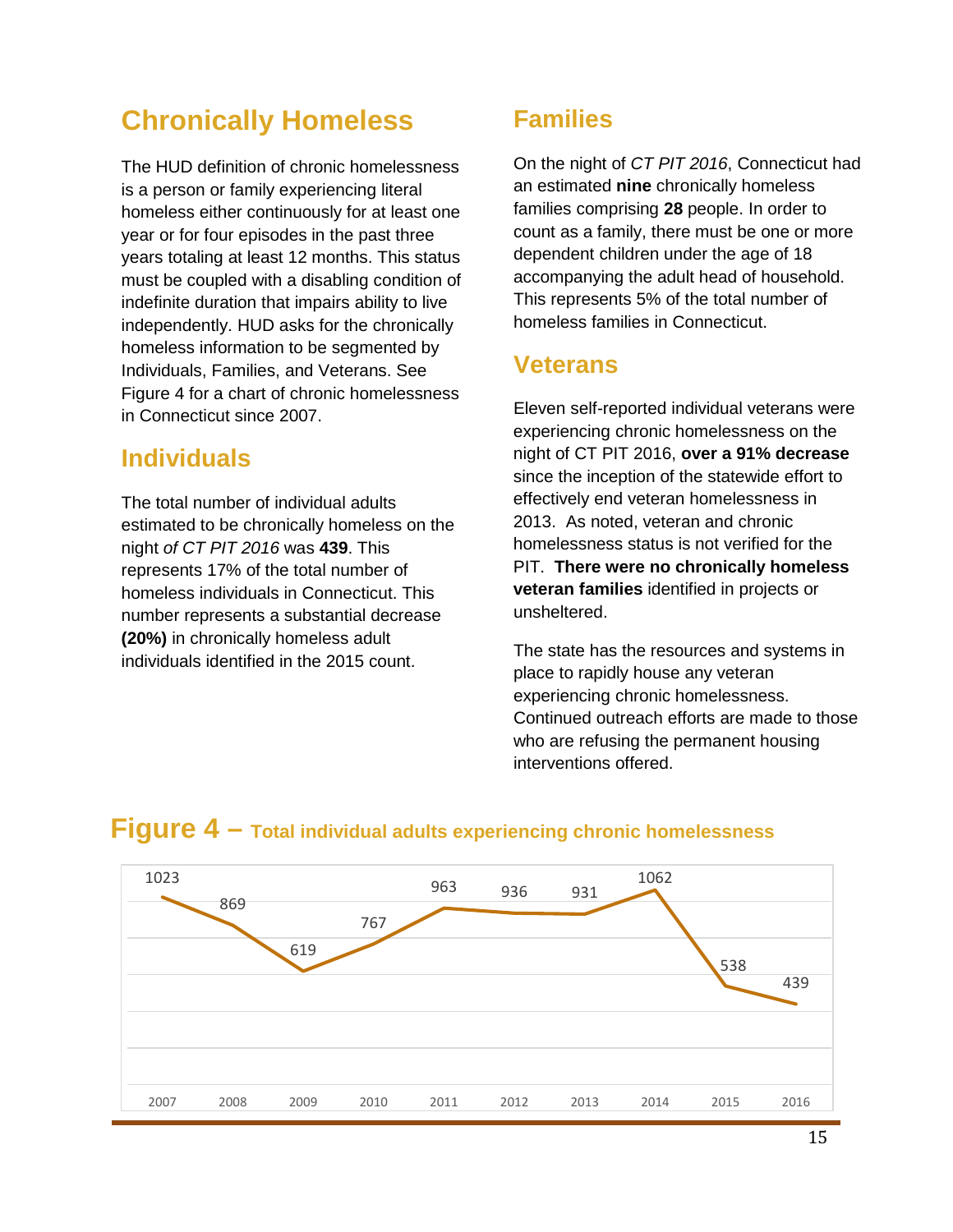## **Serious Mental Illness**

The number of people who self-reported a serious mental illness was 613, or 20% of homeless adults. Table 9 shows the total of health and safety concerns of the statewide population.

## **Chronic Substance Abuse**

This year, 309 people self-reported a chronic substance abuse problem, which represents 10% of homeless adults.

### **HIV/AIDS**

The rate of people experiencing homelessness who also report being HIV positive or having AIDS has increased by 17%. This year, 103 people indicated they had these diagnoses. This represents 3% of homeless adults.

## **Domestic Violence**

The number of people who reported being a survivor of domestic violence decreased this year. A total of 537 people reported they were domestic violence survivors; however, the survey did not ask follow-up questions regarding when the trauma occurred, or if it was directly related to the experience of homelessness. The 537 represents 17% of homeless adults.

## **Table 9**

|                            | Severe<br><b>Mental Illness</b> |                            | <b>Chronic Substance</b><br>Abuse |                            | HIV/AIDS                 |
|----------------------------|---------------------------------|----------------------------|-----------------------------------|----------------------------|--------------------------|
| <b>Number</b><br>of Adults | Percent<br>of<br>Adults*        | <b>Number</b><br>of Adults | Percent<br>of<br>Adults*          | <b>Number</b><br>of Adults | Percent<br>of<br>Adults* |
| 613                        | 20%                             | 309                        | 10%                               | 103                        | 3%                       |

\*These columns represent percent of the total adult homeless population (3,071)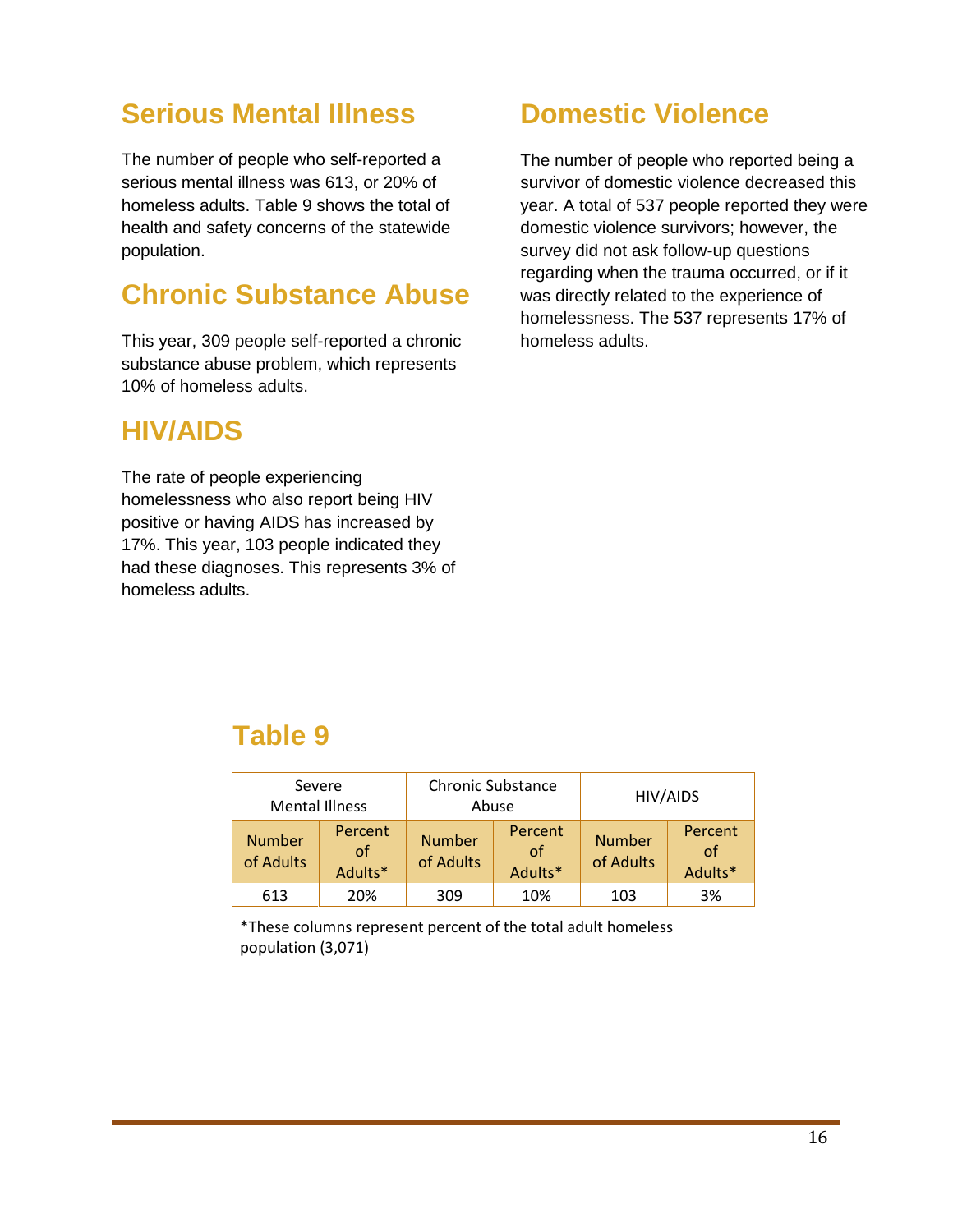## <span id="page-18-0"></span>Appendix A: CT PIT 2016 Sheltered **Tables**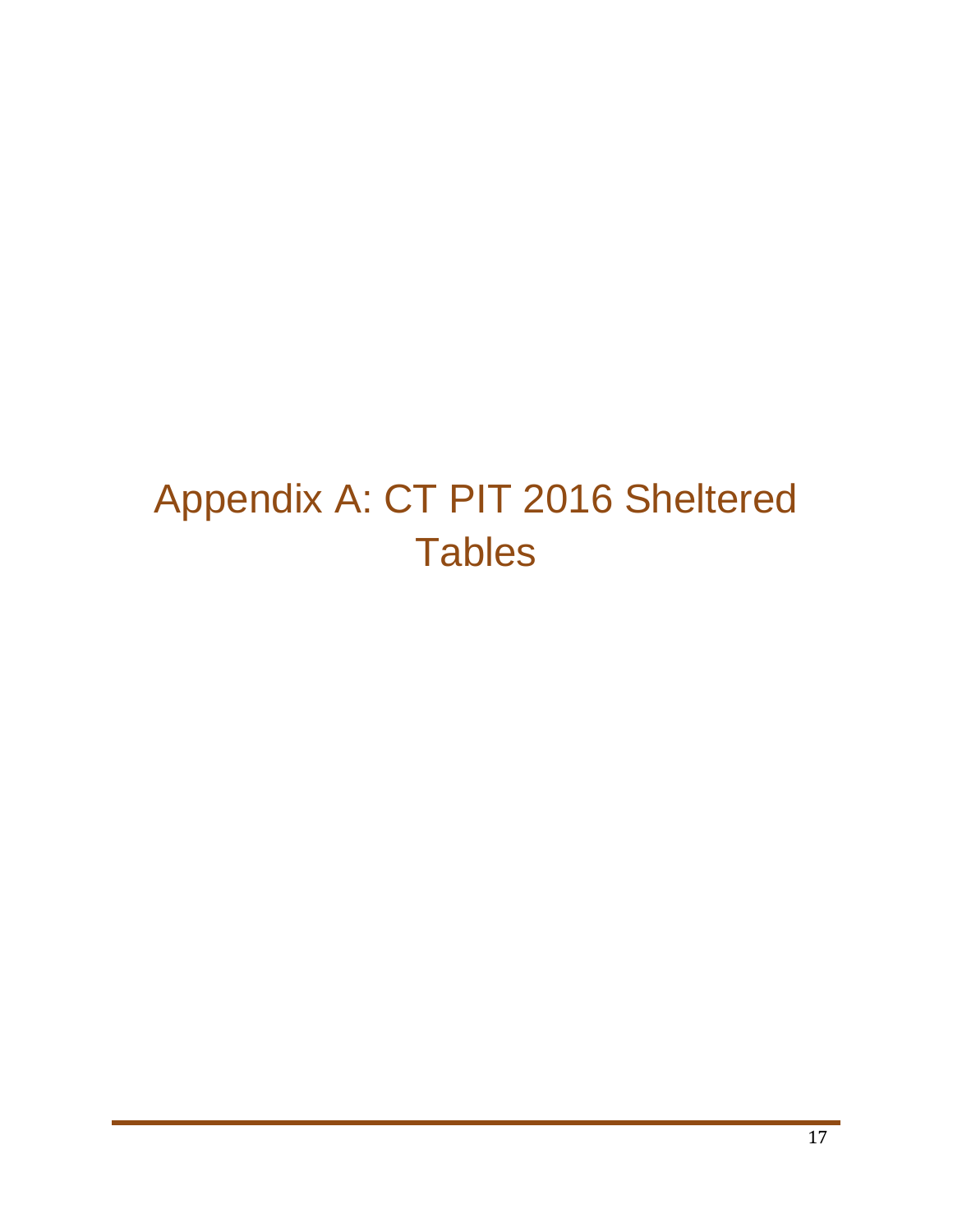| Appendix A: Table 1.                                                                     |
|------------------------------------------------------------------------------------------|
| Total Persons, Families Counted in Emergency Shelters and Transitional Housing Statewide |

| Population                      | <b>Number of Persons</b> | Percent of Total Persons |  |
|---------------------------------|--------------------------|--------------------------|--|
| <b>Children in Families</b>     | 820                      | 25.3%                    |  |
| <b>Adults in Families</b>       | 506                      | 15.6%                    |  |
| <b>Single Adults</b>            | 1904                     | 58.8%                    |  |
| Unaccompanied Children under 18 | 8                        | 0.2%                     |  |
| <b>Total Persons</b>            | 3238                     | 100.0%                   |  |
|                                 |                          |                          |  |
| <b>Number of Families</b>       | 447                      |                          |  |

#### **Appendix A: Table 2a.**

#### **Number of Persons in Emergency Shelter and Transitional Housing, by Continuum of Care (CoC)**

| State / Continuum of Care /           | Children in     | Adults in       | Single | Unaccompanied  | Total   |
|---------------------------------------|-----------------|-----------------|--------|----------------|---------|
| Subcontinuum                          | <b>Families</b> | <b>Families</b> | Adults | Youth under 18 | Persons |
| <b>Balance of State</b>               | 604             | 361             | 1533   |                | 2499    |
| <b>Opening Doors Fairfield County</b> | 216             | 145             | 371    |                | 739     |
| <b>State Total</b>                    | 820             | 506             | 1904   |                | 3238    |

#### **Appendix A: Table 2b.**

#### **Number of Persons in Emergency Shelters and Transitional Housing, by Subcontinuum (SubCoC)**

| <b>BOS: Bristol</b>                | 6   | $\overline{4}$ | 16  | $\Omega$     | 26  |
|------------------------------------|-----|----------------|-----|--------------|-----|
| <b>BOS: Danbury</b>                | 16  | 11             | 94  | 0            | 121 |
| <b>BOS: Hartford</b>               | 125 | 69             | 489 | $\Omega$     | 683 |
| <b>BOS: Middlesex</b>              | 23  | 11             | 46  | $\Omega$     | 80  |
| <b>BOS: New Britain</b>            | 27  | 22             | 95  | $\mathbf{1}$ | 145 |
| <b>BOS: New Haven</b>              | 138 | 84             | 298 | $\Omega$     | 520 |
| <b>BOS: Norwich/New London Co.</b> | 84  | 46             | 127 | $\Omega$     | 257 |
| <b>BOS: Waterbury</b>              | 39  | 25             | 84  | $\Omega$     | 148 |
| <b>BOS: Remainder</b>              | 146 | 89             | 284 | $\Omega$     | 519 |
| ODFC: Bridgeport                   | 108 | 71             | 158 | $\Omega$     | 337 |
| <b>ODFC: Norwalk</b>               | 35  | 24             | 96  | $\Omega$     | 155 |
| <b>ODFC: Stamford-Greenwich</b>    | 73  | 50             | 117 |              | 247 |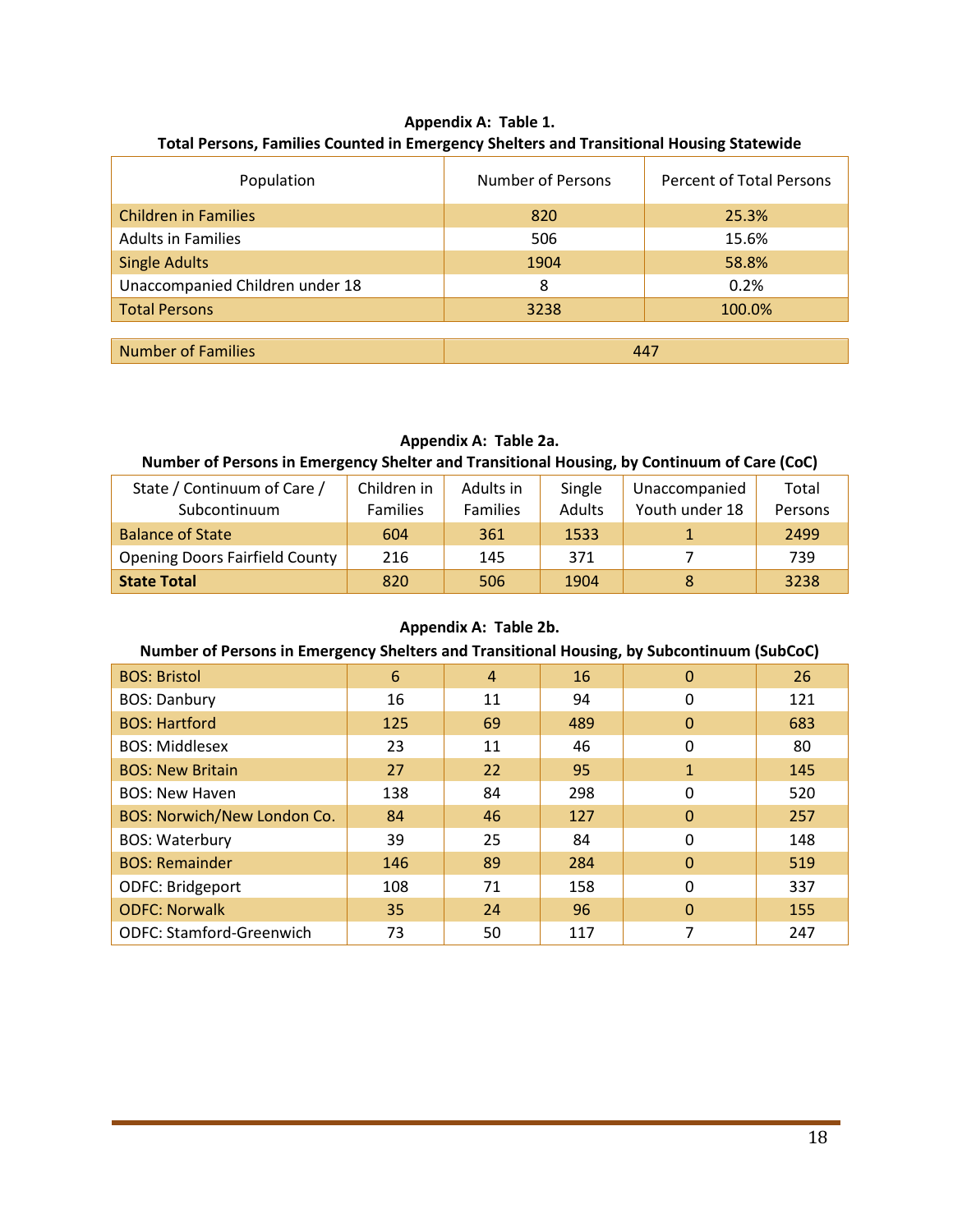#### **Appendix A: Table 3a.**

| State / Continuum of Care /<br>Subcontinuum | Percent of<br>Children in<br><b>Families</b> | Percent of<br>Adults in<br><b>Families</b> | Percent<br>of Single<br>Adults | Percent of<br>Unaccompanied<br>Youth under 18 | Percent of<br>Total<br>Persons |
|---------------------------------------------|----------------------------------------------|--------------------------------------------|--------------------------------|-----------------------------------------------|--------------------------------|
| <b>Balance of State</b>                     | 73.7%                                        | 71.3%                                      | 80.5%                          | 12.5%                                         | 77.2%                          |
| <b>Opening Doors Fairfield County</b>       | 26.3%                                        | 28.7%                                      | 19.5%                          | 87.5%                                         | 22.8%                          |
| <b>State Total</b>                          | 100.0%                                       | 100.0%                                     | 100.0%                         | 100.0%                                        | 100.0%                         |

#### **Percent of Persons in Emergency Shelters and Transitional Housing, by CoC**

#### **Appendix A: Table 3b.**

#### **Percent of Persons in Emergency Shelters and Transitional Housing, by SubCoC**

| <b>BOS: Bristol</b>                | 0.7%  | 0.8%  | 0.8%  | 0.0%    | 0.8%  |
|------------------------------------|-------|-------|-------|---------|-------|
| <b>BOS: Danbury</b>                | 2.0%  | 2.2%  | 4.9%  | $0.0\%$ | 3.7%  |
| <b>BOS: Hartford</b>               | 15.2% | 13.6% | 25.7% | 0.0%    | 21.1% |
| <b>BOS: Middlesex</b>              | 2.8%  | 2.2%  | 2.4%  | 0.0%    | 2.5%  |
| <b>BOS: New Britain</b>            | 3.3%  | 4.3%  | 5.0%  | 12.5%   | 4.5%  |
| <b>BOS: New Haven</b>              | 16.8% | 16.6% | 15.7% | 0.0%    | 16.1% |
| <b>BOS: Norwich/New London Co.</b> | 10.2% | 9.1%  | 6.7%  | 0.0%    | 7.9%  |
| <b>BOS: Waterbury</b>              | 4.8%  | 4.9%  | 4.4%  | 0.0%    | 4.6%  |
| <b>BOS: Remainder</b>              | 17.8% | 17.6% | 14.9% | 0.0%    | 16.0% |
| ODFC: Bridgeport                   | 13.2% | 14.0% | 8.3%  | 0.0%    | 10.4% |
| <b>ODFC: Norwalk</b>               | 4.3%  | 4.7%  | 5.0%  | 0.0%    | 4.8%  |
| <b>ODFC: Stamford-Greenwich</b>    | 8.9%  | 9.9%  | 6.1%  | 87.5%   | 7.6%  |

#### **Appendix A: Table 4. Number of Families in Emergency Shelters and Transitional Housing, by CoC**

| State / Continuum of Care / Subcontinuum | Number of Families | Percent of Total<br><b>Families</b> |
|------------------------------------------|--------------------|-------------------------------------|
| <b>Balance of State</b>                  | 327                | 73.2%                               |
| <b>Opening Doors Fairfield County</b>    | 120                | 26.8%                               |
| <b>State Total</b>                       | 447                | 100.0%                              |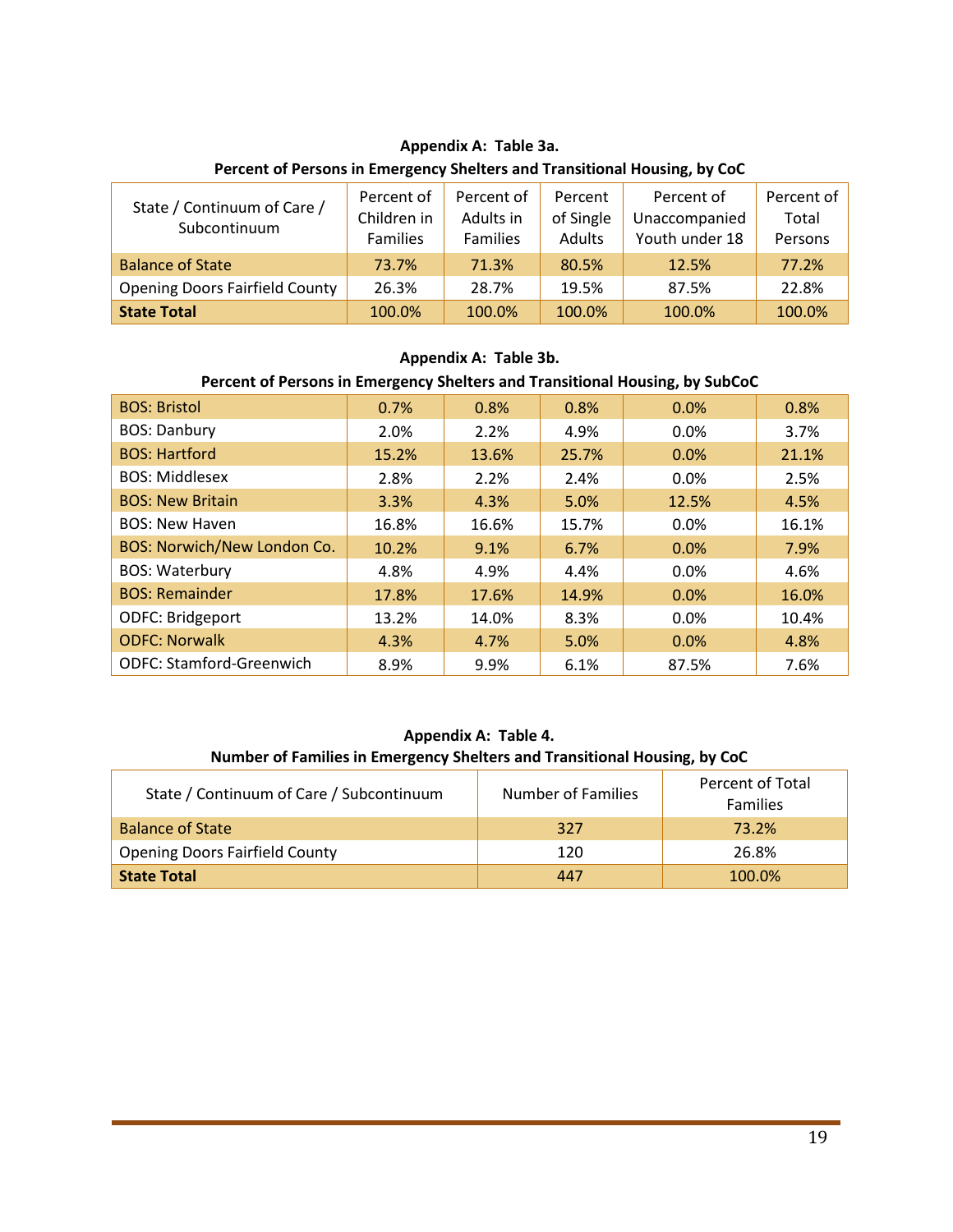| Subcontinuum                       | Number of Families | Percent of Total<br><b>Families</b> |
|------------------------------------|--------------------|-------------------------------------|
| <b>BOS: Bristol</b>                | $\overline{4}$     | 0.9%                                |
| <b>BOS: Danbury</b>                | 11                 | 2.5%                                |
| <b>BOS: Hartford</b>               | 68                 | 15.2%                               |
| <b>BOS: Middlesex</b>              | 9                  | 2.0%                                |
| <b>BOS: New Britain</b>            | 18                 | 4.0%                                |
| <b>BOS: New Haven</b>              | 69                 | 15.4%                               |
| <b>BOS: Norwich/New London Co.</b> | 45                 | 10.1%                               |
| <b>BOS: Waterbury</b>              | 21                 | 4.7%                                |
| <b>BOS: Remainder</b>              | 82                 | 18.3%                               |
| ODFC: Bridgeport                   | 53                 | 11.9%                               |
| <b>ODFC: Norwalk</b>               | 23                 | 5.1%                                |
| <b>ODFC: Stamford-Greenwich</b>    | 44                 | 9.8%                                |

**Appendix A: Table 4b. Number of Families in Emergency Shelters and Transitional Housing, by SubCoC**

#### **Appendix A: Table 5a.**

#### **Regional Breakdown of Chronically Homeless (CH) Single Adults in Adults in Shelter, by CoC**

| State / Continuum of Care /<br>Subcontinuum | Number of CH<br>Single Adults | Percent of All Sheltered<br>CH Single Adults in State | Percent of Each<br><b>Region's Total Single</b><br>Adults |
|---------------------------------------------|-------------------------------|-------------------------------------------------------|-----------------------------------------------------------|
| <b>Balance of State</b>                     | 213                           | 83.9%                                                 | 13.9%                                                     |
| <b>Opening Doors Fairfield County</b>       | 41                            | 16.1%                                                 | 11.1%                                                     |
| <b>State Total</b>                          | 254                           | 100.0%                                                | 13.3%                                                     |

#### **Appendix A: Table 5b.**

#### **Regional Breakdown of Chronically Homeless (CH) Single Adults in Adults in Shelter, by SubCoC**

| <b>BOS: Bristol</b>                | $\mathbf{1}$ | 0.4%  | 6.3%  |
|------------------------------------|--------------|-------|-------|
| <b>BOS: Danbury</b>                | 20           | 7.9%  | 21.3% |
| <b>BOS: Hartford</b>               | 61           | 24.0% | 12.5% |
| <b>BOS: Middlesex</b>              | 5            | 2.0%  | 10.9% |
| <b>BOS: New Britain</b>            | 13           | 5.1%  | 13.7% |
| <b>BOS: New Haven</b>              | 46           | 18.1% | 15.4% |
| <b>BOS: Norwich/New London Co.</b> | 14           | 5.5%  | 11.0% |
| <b>BOS: Waterbury</b>              | 6            | 2.4%  | 7.1%  |
| <b>BOS: Remainder</b>              | 48           | 18.9% | 16.9% |
| ODFC: Bridgeport                   | 9            | 3.5%  | 5.7%  |
| <b>ODFC: Norwalk</b>               | 18           | 7.1%  | 18.8% |
| <b>ODFC: Stamford-Greenwich</b>    | 14           | 5.5%  | 12.0% |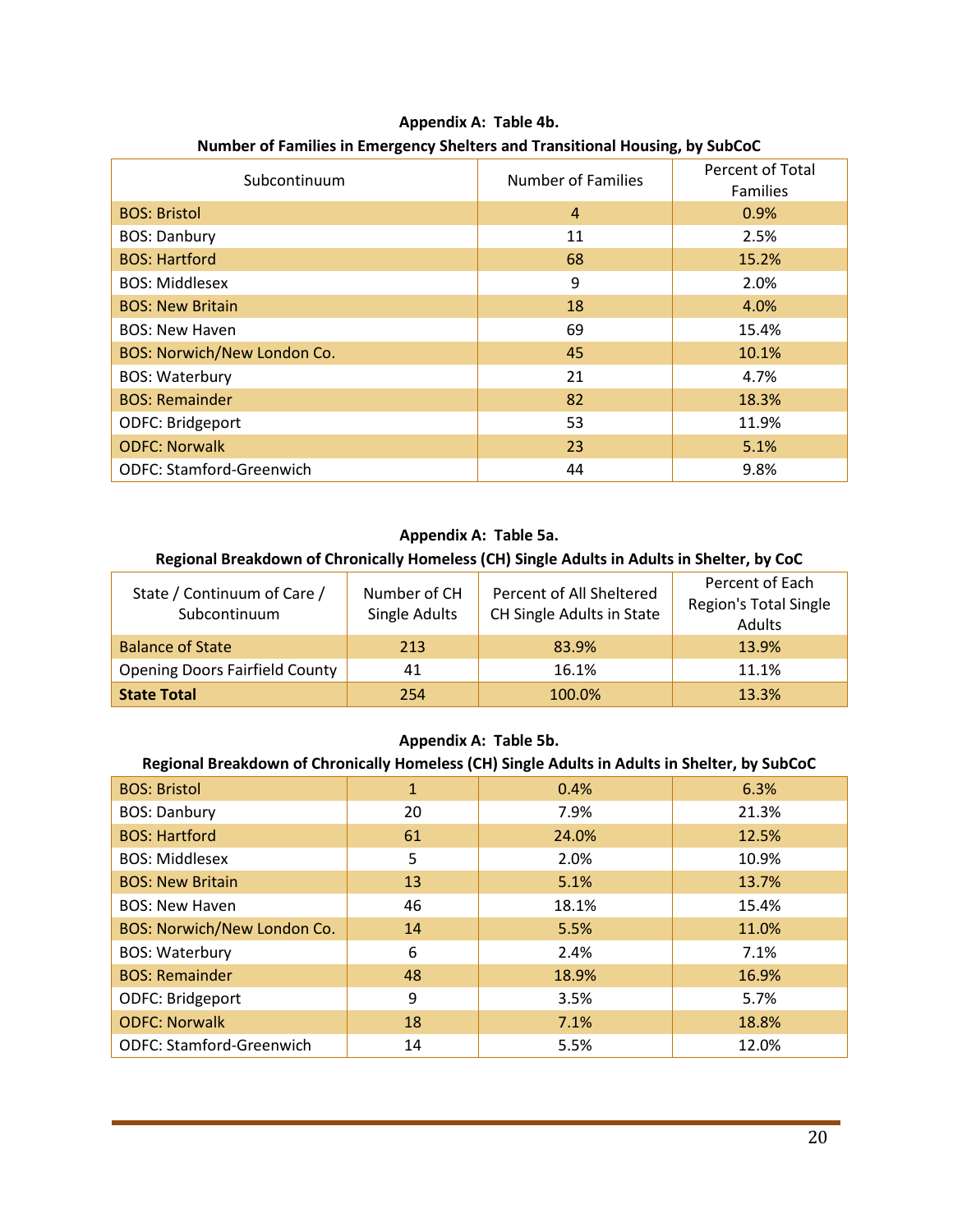| State / Continuum of Care             | Number of CH<br>Families | Percent of All<br>Sheltered CH<br><b>Families in State</b> | Percent of Each<br>Region's Total<br><b>Families</b> |  |
|---------------------------------------|--------------------------|------------------------------------------------------------|------------------------------------------------------|--|
| <b>Balance of State</b>               | $\Delta$                 | 44.4%                                                      | 1.2%                                                 |  |
| <b>Opening Doors Fairfield County</b> |                          | 55.6%                                                      | 4.2%                                                 |  |
| <b>State Total</b>                    | q                        | 100.0%                                                     | 2.0%                                                 |  |

#### **Appendix A: Table 6a. Regional Breakdown of Chronically Homeless (CH) Families in Shelter, by CoC**

#### **Appendix A: Table 6b.**

#### **Regional Breakdown of Chronically Homeless (CH) Families in Shelter, by SubCoC**

| <b>BOS: Bristol</b>                | $\mathbf{0}$ | 0.0%  | 0.0%  |
|------------------------------------|--------------|-------|-------|
| <b>BOS: Danbury</b>                | 0            | 0.0%  | 0.0%  |
| <b>BOS: Hartford</b>               | $\Omega$     | 0.0%  | 0.0%  |
| <b>BOS: Middlesex</b>              | 2            | 22.2% | 22.2% |
| <b>BOS: New Britain</b>            | 1            | 11.1% | 5.6%  |
| <b>BOS: New Haven</b>              | 0            | 0.0%  | 0.0%  |
| <b>BOS: Norwich/New London Co.</b> | $\mathbf{0}$ | 0.0%  | 0.0%  |
| <b>BOS: Waterbury</b>              | 2            | 22.2% | 9.5%  |
| <b>BOS: Remainder</b>              | $\mathbf{1}$ | 11.1% | 1.2%  |
| ODFC: Bridgeport                   | 4            | 44.4% | 7.5%  |
| <b>ODFC: Norwalk</b>               | 1            | 11.1% | 4.3%  |
| <b>ODFC: Stamford-Greenwich</b>    |              | 11.1% | 2.3%  |

#### **Appendix A: Table 7a.**

#### **Adults with Health and Safety Concerns: Numbers and Percent of Region's Adults, by CoC**

| State / Continuum of Care /           |                     | <b>Chronic Substance</b><br>Severe<br><b>Mental Illness</b><br>Abuse |                     |                      | <b>HIV-AIDS</b>     |                      |
|---------------------------------------|---------------------|----------------------------------------------------------------------|---------------------|----------------------|---------------------|----------------------|
| Subcontinuum                          | Number<br>of Adults | Percent<br>of Adults                                                 | Number<br>of Adults | Percent<br>of Adults | Number<br>of Adults | Percent<br>of Adults |
| <b>Balance of State</b>               | 356                 | 18.8%                                                                | 151                 | 8.0%                 | 68                  | 3.6%                 |
| <b>Opening Doors Fairfield County</b> | 86                  | 16.7%                                                                | 35                  | 6.8%                 | 32                  | 6.2%                 |
| <b>State Total</b>                    | 442                 | 18.3%                                                                | 186                 | 7.7%                 | 100                 | 4.1%                 |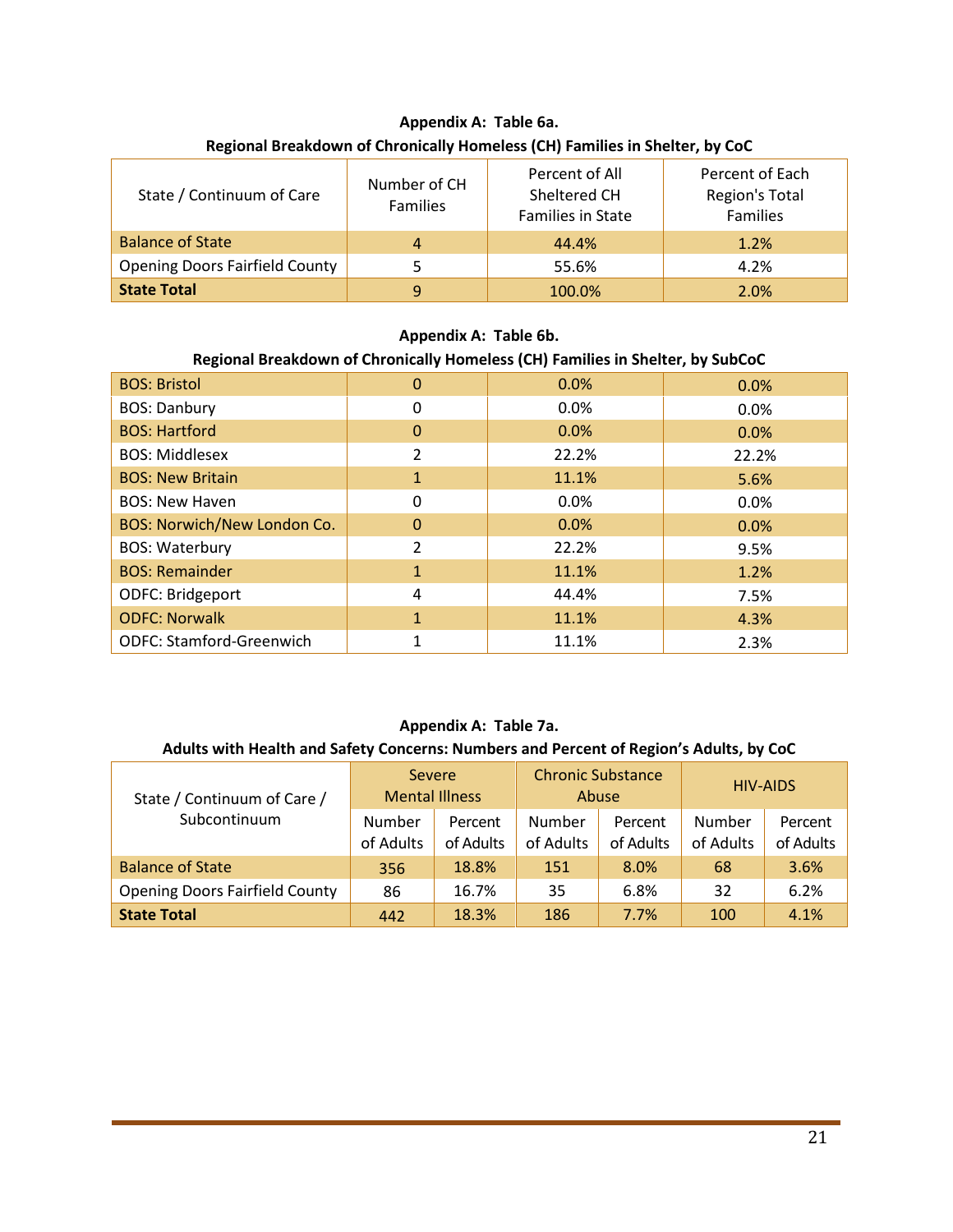**Appendix A: Table 7b.**

| Subcontinuum                       |               | <b>Severe</b><br><b>Mental Illness</b> |           | <b>Chronic Substance</b><br>Abuse | <b>HIV-AIDS</b> |           |
|------------------------------------|---------------|----------------------------------------|-----------|-----------------------------------|-----------------|-----------|
|                                    | <b>Number</b> | Percent                                | Number    | Percent                           | Number          | Percent   |
|                                    | of Adults     | of Adults                              | of Adults | of Adults                         | of Adults       | of Adults |
| <b>BOS: Bristol</b>                | 5.            | 25.0%                                  | 1         | 5.0%                              | $\Omega$        | 0.0%      |
| <b>BOS: Danbury</b>                | 26            | 24.8%                                  | 6         | 5.7%                              | 10              | 9.5%      |
| <b>BOS: Hartford</b>               | 103           | 18.5%                                  | 70        | 12.5%                             | 22              | 3.9%      |
| <b>BOS: Middlesex</b>              | 10            | 17.5%                                  | 3         | 5.3%                              | $\Omega$        | 0.0%      |
| <b>BOS: New Britain</b>            | 21            | 17.9%                                  | 21        | 17.9%                             | 5               | 4.3%      |
| <b>BOS: New Haven</b>              | 57            | 14.9%                                  | 22        | 5.8%                              | 3               | 0.8%      |
| <b>BOS: Norwich/New London Co.</b> | 31            | 17.9%                                  | 6         | 3.5%                              | $\overline{2}$  | 1.2%      |
| <b>BOS: Waterbury</b>              | 19            | 17.4%                                  | 4         | 3.7%                              | 17              | 15.6%     |
| <b>BOS: Remainder</b>              | 92            | 24.7%                                  | 21        | 5.6%                              | $\overline{4}$  | 1.1%      |
| <b>ODFC: Bridgeport</b>            | 36            | 15.7%                                  | 16        | 7.0%                              | 13              | 5.7%      |
| <b>ODFC: Norwalk</b>               | 18            | 15.0%                                  | 9         | 7.5%                              | $\theta$        | 0.0%      |
| <b>ODFC: Stamford-Greenwich</b>    | 31            | 18.6%                                  | 10        | 6.0%                              | 8               | 10.2%     |

**Adults with Health and Safety Concerns: Number and Percent of Region's Adults, by SubCoC**

#### **Appendix A: Table 8a.**

#### **Adult Survivors of Domestic Violence in Emergency Shelter or Transitional Housing, by CoC**

| State / Continuum of Care             | Number of Survivors | Percent of All Sheltered<br>Adults in Region |
|---------------------------------------|---------------------|----------------------------------------------|
| <b>Balance of State</b>               | 356                 | 18.8%                                        |
| <b>Opening Doors Fairfield County</b> | 110                 | 21.3%                                        |
| <b>State Total</b>                    | 466                 | 19.3%                                        |

#### **Appendix A: Table 8b.**

#### **Adult Survivors of Domestic Violence in Emergency Shelter or Transitional Housing, by SubCoC**

| <b>BOS: Bristol</b>                | 2   | 10.0% |
|------------------------------------|-----|-------|
| <b>BOS: Danbury</b>                | 16  | 15.2% |
| <b>BOS: Hartford</b>               | 58  | 10.4% |
| <b>BOS: Middlesex</b>              | 4   | 7.0%  |
| <b>BOS: New Britain</b>            | 30  | 25.6% |
| <b>BOS: New Haven</b>              | 49  | 12.8% |
| <b>BOS: Norwich/New London Co.</b> | 58  | 33.5% |
| <b>BOS: Waterbury</b>              | 25  | 22.9% |
| <b>BOS: Remainder</b>              | 111 | 29.8% |
| ODFC: Bridgeport                   | 38  | 16.6% |
| <b>ODFC: Norwalk</b>               | 19  | 15.8% |
| <b>ODFC: Stamford-Greenwich</b>    | 45  | 26.9% |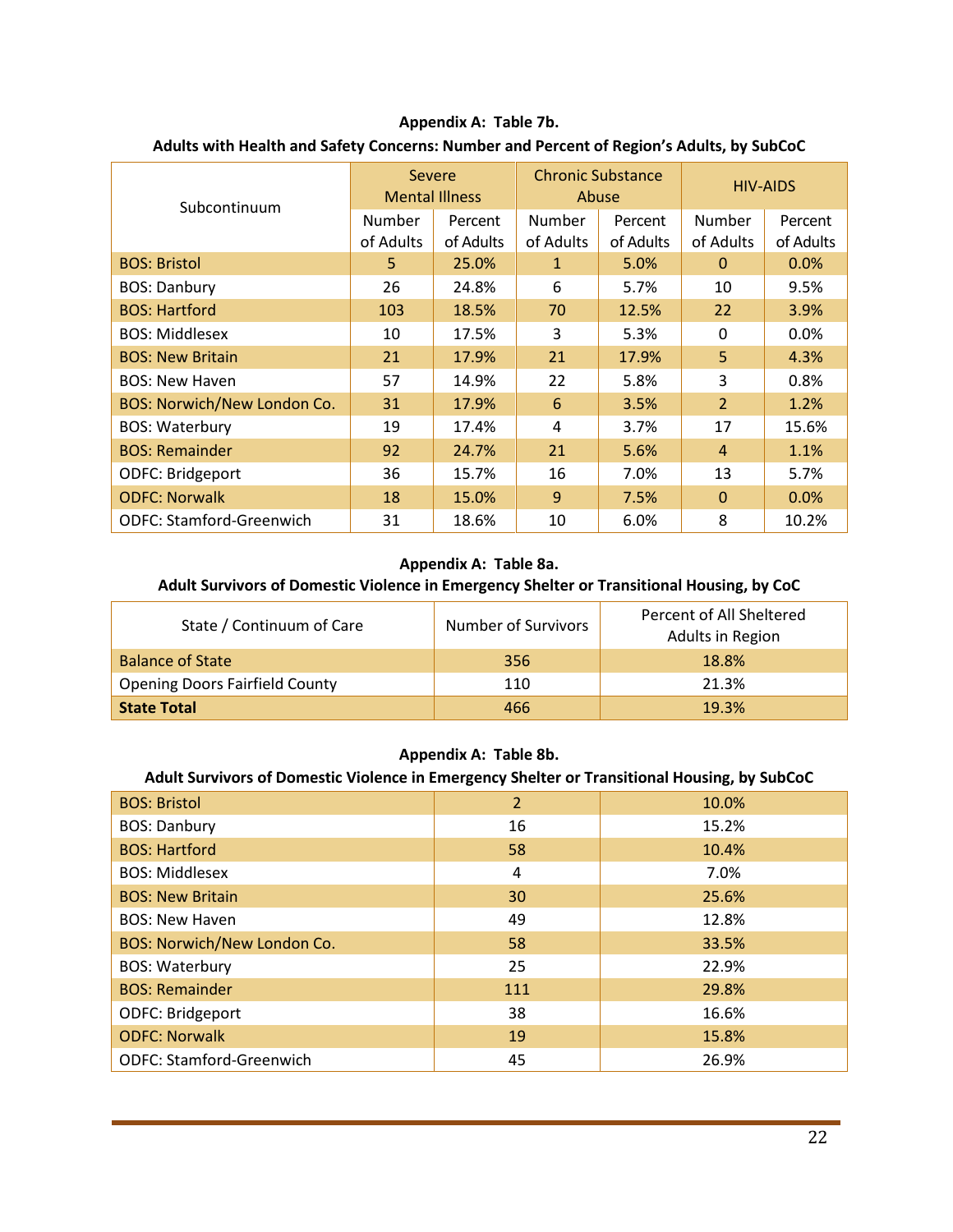#### **Appendix A: Table 9a. Veterans in Emergency Shelter and Transitional Housing, by CoC**

| State / Continuum of Care             | Number of Veterans | Percent of Statewide<br><b>Sheltered Veterans</b> |
|---------------------------------------|--------------------|---------------------------------------------------|
| <b>Balance of State</b>               | 131                | 75.7%                                             |
| <b>Opening Doors Fairfield County</b> | 42                 | 24.3%                                             |
| <b>State Total</b>                    | 173                | $100.0\%$                                         |

#### **Appendix A: Table 9b.**

#### **Veterans in Emergency Shelter and Transitional Housing, by SubCoC**

| <b>BOS: Bristol</b>             | 0            | 0.0%  |
|---------------------------------|--------------|-------|
| <b>BOS: Danbury</b>             | 4            | 2.3%  |
| <b>BOS: Hartford</b>            | 22           | 12.7% |
| <b>BOS: Middlesex</b>           |              | 0.6%  |
| <b>BOS: New Britain</b>         | 5            | 2.9%  |
| <b>BOS: New Haven</b>           | 33           | 19.1% |
| BOS: Norwich/New London Co.     | 11           | 6.4%  |
| <b>BOS: Waterbury</b>           | 1            | 0.6%  |
| <b>BOS: Remainder</b>           | 54           | 31.2% |
| ODFC: Bridgeport                | 39           | 22.5% |
| <b>ODFC: Norwalk</b>            | $\mathbf{0}$ | 0.0%  |
| <b>ODFC: Stamford-Greenwich</b> | 3            | 1.7%  |

#### **Appendix A: Table 10a.**

#### **Chronically Homeless Veterans in Emergency Shelter and Transitional Housing, by CoC**

| State / Continuum of Care             | Number of Veterans | Percent of All Sheltered<br>Veterans in Region |
|---------------------------------------|--------------------|------------------------------------------------|
| <b>Balance of State</b>               | $\mathfrak b$      | 4.6%                                           |
| <b>Opening Doors Fairfield County</b> |                    | $0.0\%$                                        |
| State Total                           | b                  | 3.5%                                           |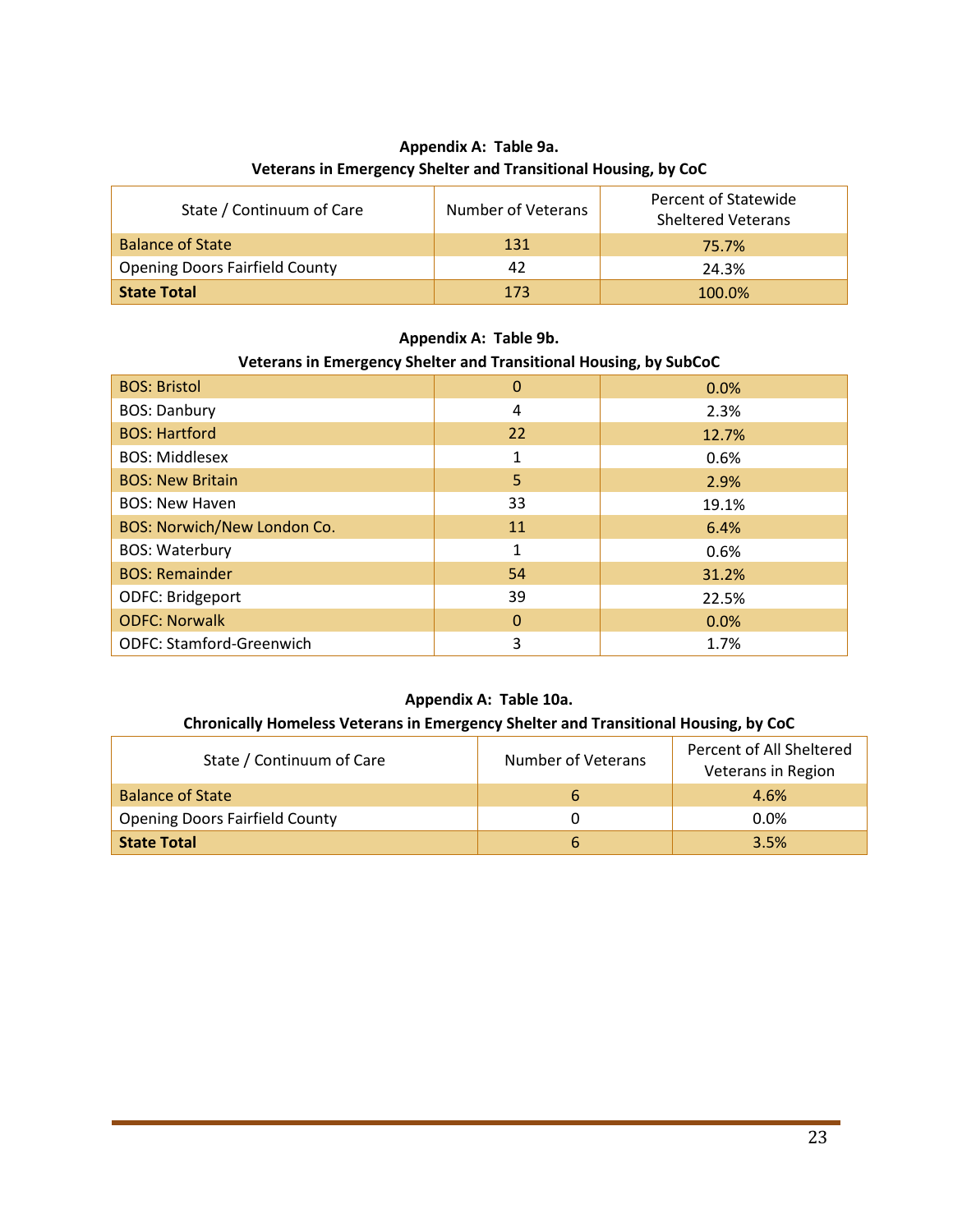| Subcontinuum                       | <b>Number of Veterans</b> | Percent of All Sheltered<br>Veterans in Region |
|------------------------------------|---------------------------|------------------------------------------------|
| <b>BOS: Bristol</b>                | $\Omega$                  | 0.0%                                           |
| <b>BOS: Danbury</b>                | 0                         | 0.0%                                           |
| <b>BOS: Hartford</b>               | $\overline{2}$            | 9.1%                                           |
| <b>BOS: Middlesex</b>              | 0                         | 0.0%                                           |
| <b>BOS: New Britain</b>            | 0                         | 0.0%                                           |
| <b>BOS: New Haven</b>              | 3                         | 9.1%                                           |
| <b>BOS: Norwich/New London Co.</b> | $\Omega$                  | 0.0%                                           |
| <b>BOS: Waterbury</b>              | 0                         | 0.0%                                           |
| <b>BOS: Remainder</b>              | 3                         | 5.6%                                           |
| ODFC: Bridgeport                   | 0                         | 0.0%                                           |
| <b>ODFC: Norwalk</b>               | 0                         | 0.0%                                           |
| <b>ODFC: Stamford-Greenwich</b>    | 0                         | 0.0%                                           |

**Appendix A: Table 10b. Chronically Homeless Veterans in Emergency Shelter and Transitional Housing, by SubCoC**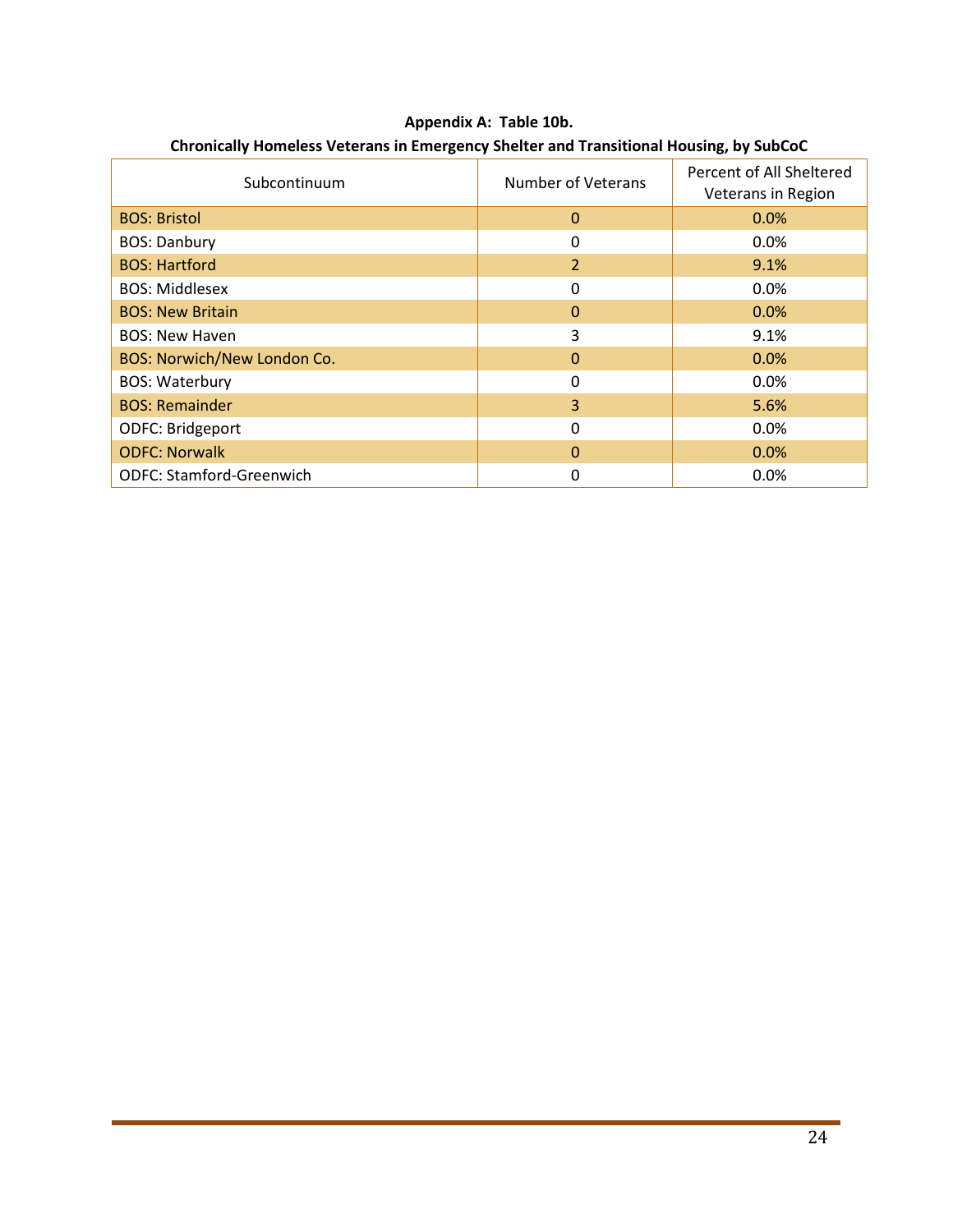## <span id="page-26-0"></span>Appendix B: CT PIT 2016 Unsheltered **Tables**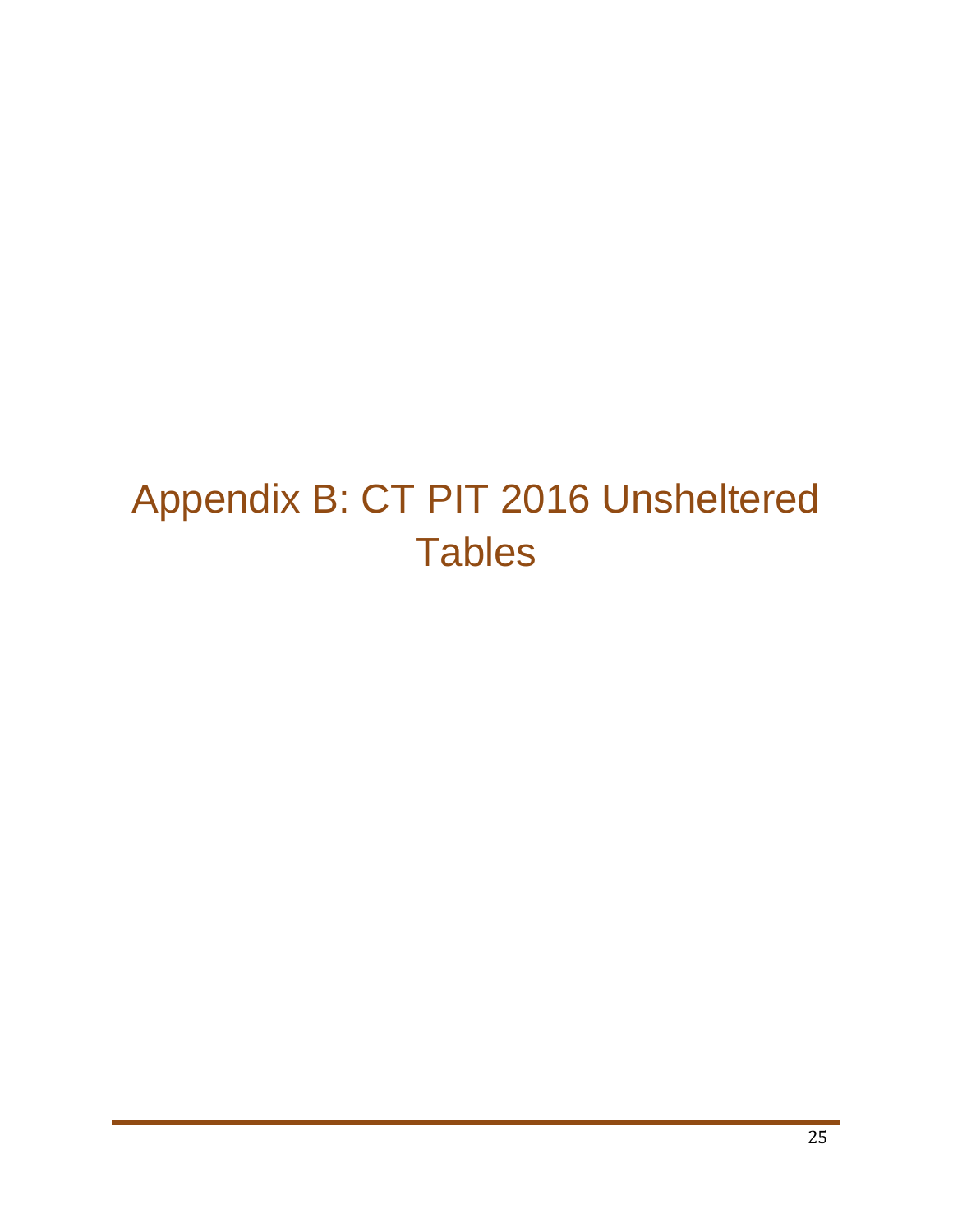| Population                      | <b>Number of Persons</b> | <b>Percent of Total Persons</b> |  |
|---------------------------------|--------------------------|---------------------------------|--|
| <b>Children in Families</b>     | 3                        | 0.4%                            |  |
| <b>Adults in Families</b>       | 3                        | 0.4%                            |  |
| <b>Single Adults</b>            | 667                      | 99.1%                           |  |
| Unaccompanied Children under 18 | 0                        | 0.0%                            |  |
| <b>Total Persons</b>            | 673                      | 100.0%                          |  |
|                                 |                          |                                 |  |
| <b>Number of Families</b>       |                          |                                 |  |

#### **Appendix B: Table 1. Total Unsheltered Persons, Families Counted Statewide**

**Appendix B: Table 2a. Number of Unsheltered Persons, by Continuum of Care (CoC)**

| State / Continuum of Care /           | Children in     | Adults in       | Single | Unaccompanied  | Total   |
|---------------------------------------|-----------------|-----------------|--------|----------------|---------|
| Subcontinuum                          | <b>Families</b> | <b>Families</b> | Adults | Youth under 18 | Persons |
| <b>Balance of State</b>               |                 |                 | 511    |                | 517     |
| <b>Opening Doors Fairfield County</b> |                 |                 | 156    |                | 156     |
| <b>State Total</b>                    |                 |                 | 667    |                | 673     |

**Appendix B: Table 2b.**

| Number of Unsheltered Persons, by Subcontinuum (SubCoC) |  |  |  |  |  |
|---------------------------------------------------------|--|--|--|--|--|
|---------------------------------------------------------|--|--|--|--|--|

| <b>BOS: Bristol</b>                | $\Omega$ | $\Omega$     | 17  | $\Omega$ | 17  |
|------------------------------------|----------|--------------|-----|----------|-----|
| <b>BOS: Danbury</b>                | 0        | 0            | 4   | 0        | 4   |
| <b>BOS: Hartford</b>               | $\Omega$ | $\Omega$     | 24  | 0        | 24  |
| <b>BOS: Middlesex</b>              | 0        | 0            | 52  | 0        | 52  |
| <b>BOS: New Britain</b>            | $\Omega$ | $\Omega$     | 13  | 0        | 13  |
| <b>BOS: New Haven</b>              | $\Omega$ | 0            | 105 | 0        | 105 |
| <b>BOS: Norwich/New London Co.</b> | $\Omega$ | $\Omega$     | 31  | 0        | 31  |
| <b>BOS: Waterbury</b>              | 0        | $\mathbf{0}$ | 56  | 0        | 56  |
| <b>BOS: Remainder</b>              | 3        | 3            | 209 | $\Omega$ | 215 |
| ODFC: Bridgeport                   | 0        | 0            | 45  | 0        | 45  |
| <b>ODFC: Norwalk</b>               | $\Omega$ | $\Omega$     | 49  | 0        | 49  |
| <b>ODFC: Stamford-Greenwich</b>    |          | 0            | 62  |          | 62  |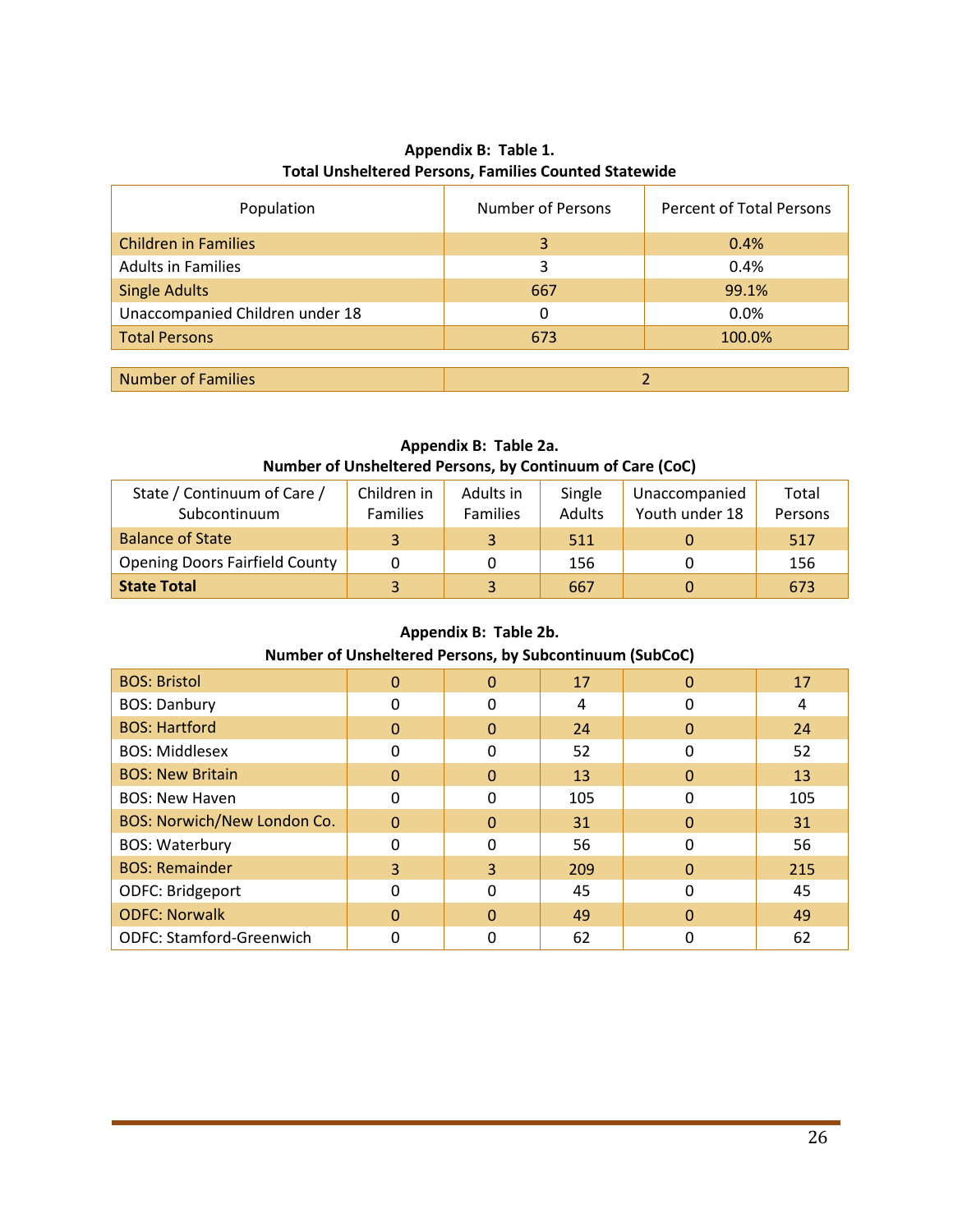#### **Appendix B: Table 3a. Percent of Unsheltered Persons, by CoC**

| State / Continuum of Care /<br>Subcontinuum | Percent of<br>Children in<br><b>Families</b> | Percent of<br>Adults in<br><b>Families</b> | Percent<br>of Single<br>Adults | Percent of<br>Unaccompanied<br>Youth under 18 | Percent of<br>Total<br>Persons |
|---------------------------------------------|----------------------------------------------|--------------------------------------------|--------------------------------|-----------------------------------------------|--------------------------------|
| <b>Balance of State</b>                     | 100.0%                                       | 100.0%                                     | 76.6%                          |                                               | 76.8%                          |
| <b>Opening Doors Fairfield County</b>       | 0.0%                                         | 0.0%                                       | 23.4%                          |                                               | 23.2%                          |
| <b>State Total</b>                          | 100.0%                                       | 100.0%                                     | 100.0%                         |                                               | 100.0%                         |

**Appendix B: Table 3b. Percent of Unsheltered Persons, by SubCoC**

| <b>BOS: Bristol</b>                | 0.0%   | 0.0%    | 2.5%  | 2.5%  |
|------------------------------------|--------|---------|-------|-------|
| <b>BOS: Danbury</b>                | 0.0%   | 0.0%    | 0.6%  | 0.6%  |
| <b>BOS: Hartford</b>               | 0.0%   | 0.0%    | 3.6%  | 3.6%  |
| <b>BOS: Middlesex</b>              | 0.0%   | 0.0%    | 7.8%  | 7.7%  |
| <b>BOS: New Britain</b>            | 0.0%   | 0.0%    | 1.9%  | 1.9%  |
| <b>BOS: New Haven</b>              | 0.0%   | 0.0%    | 15.7% | 15.6% |
| <b>BOS: Norwich/New London Co.</b> | 0.0%   | 0.0%    | 4.6%  | 4.6%  |
| <b>BOS: Waterbury</b>              | 0.0%   | $0.0\%$ | 8.4%  | 8.3%  |
| <b>BOS: Remainder</b>              | 100.0% | 100.0%  | 31.3% | 31.9% |
| ODFC: Bridgeport                   | 0.0%   | 0.0%    | 6.7%  | 6.7%  |
| <b>ODFC: Norwalk</b>               | 0.0%   | 0.0%    | 7.3%  | 7.3%  |
| <b>ODFC: Stamford-Greenwich</b>    | 0.0%   | 0.0%    | 9.3%  | 9.2%  |

#### **Appendix B: Table 4. Number of Unsheltered Families, by CoC**

| State / Continuum of Care             | Number of Families | Percent of Total<br><b>Families</b> |
|---------------------------------------|--------------------|-------------------------------------|
| <b>Balance of State</b>               |                    | 100.0%                              |
| <b>Opening Doors Fairfield County</b> |                    | $0.0\%$                             |
| <b>State Total</b>                    |                    | 100.0%                              |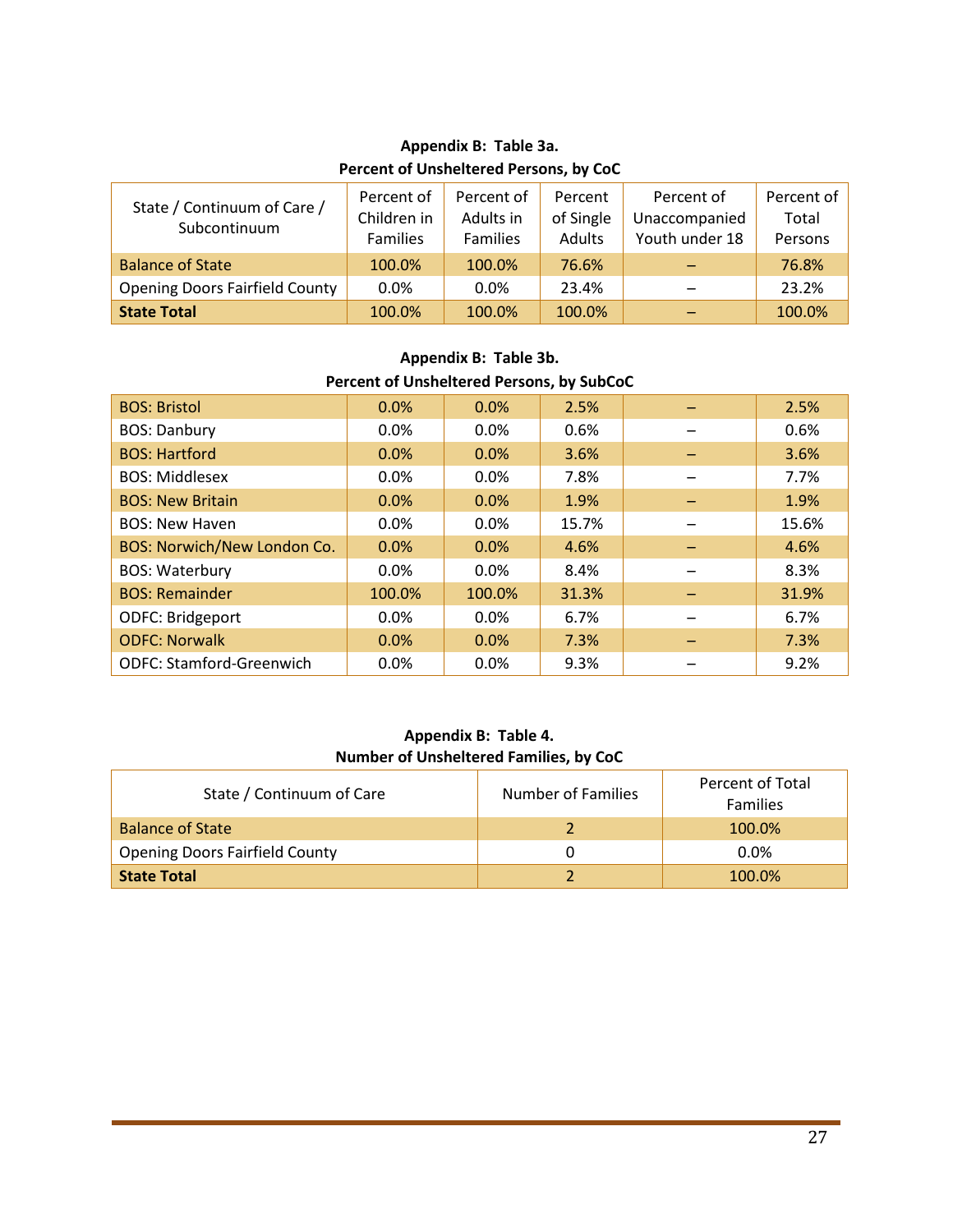| Subcontinuum                       | Number of Families | <b>Percent of Total</b><br><b>Families</b> |
|------------------------------------|--------------------|--------------------------------------------|
| <b>BOS: Bristol</b>                | 0                  | 0.0%                                       |
| <b>BOS: Danbury</b>                | 0                  | 0.0%                                       |
| <b>BOS: Hartford</b>               | 0                  | 0.0%                                       |
| <b>BOS: Middlesex</b>              | 0                  | 0.0%                                       |
| <b>BOS: New Britain</b>            | 0                  | 0.0%                                       |
| <b>BOS: New Haven</b>              | 0                  | 0.0%                                       |
| <b>BOS: Norwich/New London Co.</b> | 0                  | 0.0%                                       |
| <b>BOS: Waterbury</b>              | 0                  | 0.0%                                       |
| <b>BOS: Remainder</b>              | $\overline{2}$     | 100.0%                                     |
| ODFC: Bridgeport                   | 0                  | 0.0%                                       |
| <b>ODFC: Norwalk</b>               | 0                  | 0.0%                                       |
| <b>ODFC: Stamford-Greenwich</b>    |                    | 0.0%                                       |

#### **Appendix B: Table 4b. Number of Unsheltered Families, by SubCoC**

#### **Appendix B: Table 5a.**

#### **Regional Breakdown of Unsheltered Chronically Homeless (CH) Single Adults in Adults, by CoC**

| State / Continuum of Care /           | Number of CH  | Percent of Each<br>Percent of All<br>Region's Total Single<br>Unsheltered CH Single<br>Adults in State<br>Adults |       |  |
|---------------------------------------|---------------|------------------------------------------------------------------------------------------------------------------|-------|--|
| Subcontinuum                          | Single Adults |                                                                                                                  |       |  |
|                                       |               |                                                                                                                  |       |  |
| <b>Balance of State</b>               | 143           | 77.3%                                                                                                            | 28.0% |  |
| <b>Opening Doors Fairfield County</b> | 42            | 22.7%                                                                                                            | 26.9% |  |
| <b>State Total</b>                    | 185           | 100.0%                                                                                                           | 27.7% |  |

#### **Appendix B: Table 5b.**

#### **Regional Breakdown of Unsheltered Chronically Homeless (CH) Single Adults in Adults, by SubCoC**

| <b>BOS: Bristol</b>                | 3              | 1.6%  | 17.6% |
|------------------------------------|----------------|-------|-------|
| <b>BOS: Danbury</b>                | 1              | 0.5%  | 25.0% |
| <b>BOS: Hartford</b>               | $\overline{4}$ | 2.2%  | 16.7% |
| <b>BOS: Middlesex</b>              | 25             | 13.5% | 48.1% |
| <b>BOS: New Britain</b>            | 3              | 1.6%  | 23.1% |
| <b>BOS: New Haven</b>              | 28             | 15.1% | 26.7% |
| <b>BOS: Norwich/New London Co.</b> | 6              | 3.2%  | 19.4% |
| <b>BOS: Waterbury</b>              | 12             | 6.5%  | 21.4% |
| <b>BOS: Remainder</b>              | 61             | 33.0% | 29.2% |
| ODFC: Bridgeport                   | 10             | 5.4%  | 22.2% |
| <b>ODFC: Norwalk</b>               | 12             | 6.5%  | 24.5% |
| <b>ODFC: Stamford-Greenwich</b>    | 20             | 10.8% | 32.3% |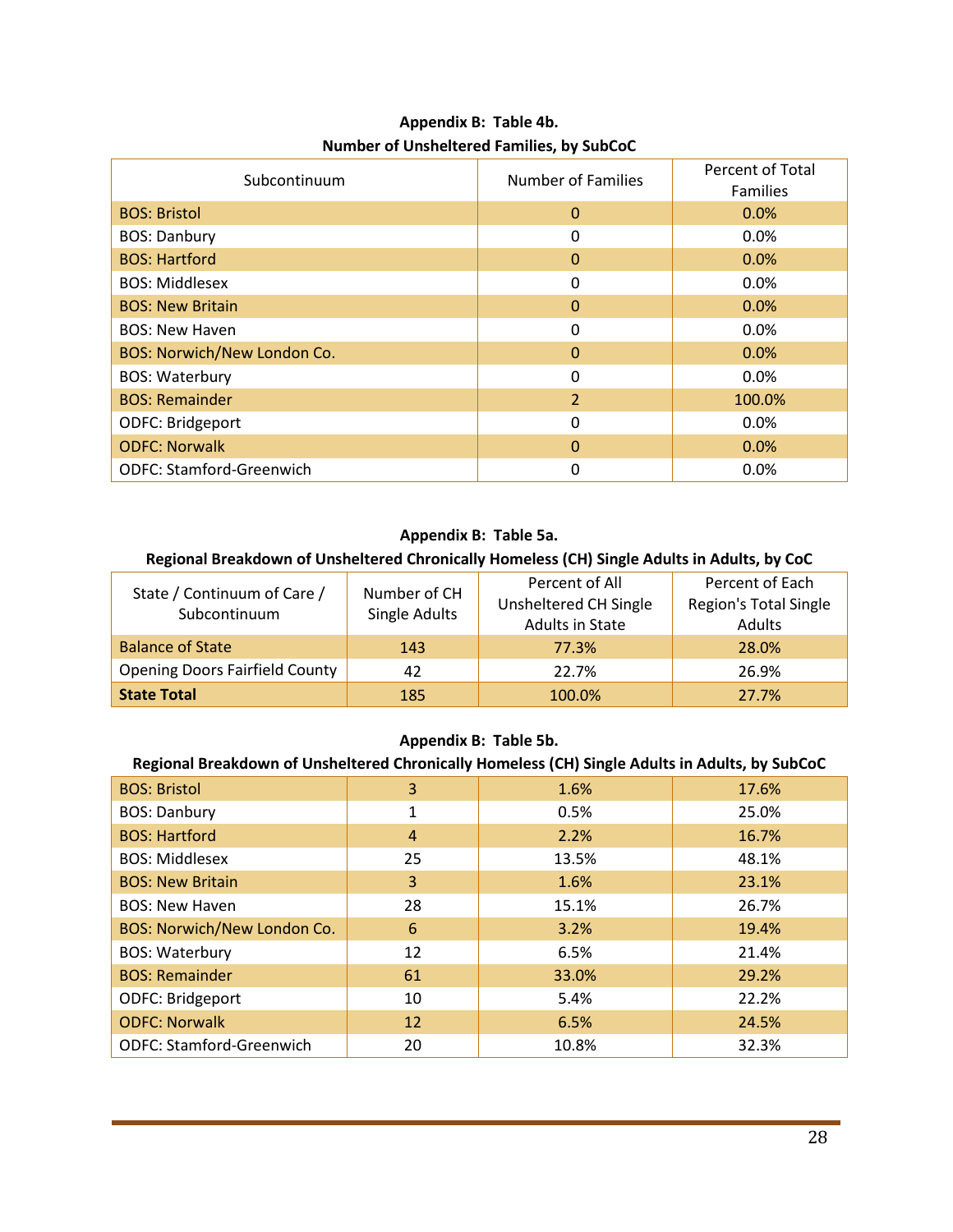#### **Appendix B: Table 6. Unsheltered Chronically Homeless (CH) Families**

| <b>State</b>       | Number of CH<br><b>Families</b> |
|--------------------|---------------------------------|
| <b>State Total</b> |                                 |

#### **Appendix B: Table 7a. Adults with Health and Safety Concerns: Numbers and Percent of Region's Adults, by CoC**

|                                       | Severe<br><b>Mental Illness</b> |                      | <b>Chronic Substance</b> | Abuse                |                     | <b>HIV-AIDS</b>      |
|---------------------------------------|---------------------------------|----------------------|--------------------------|----------------------|---------------------|----------------------|
| State / Continuum of Care             | Number<br>of Adults             | Percent<br>of Adults | Number<br>of Adults      | Percent<br>of Adults | Number<br>of Adults | Percent<br>of Adults |
| <b>Balance of State</b>               | 135                             | 26.3%                | 105                      | 20.4%                | 3                   | 0.6%                 |
| <b>Opening Doors Fairfield County</b> | 36                              | 23.1%                | 18                       | 11.5%                | 0                   | 0.0%                 |
| <b>State Total</b>                    | 171                             | 25.5%                | 123                      | 18.4%                | 3                   | 0.4%                 |

#### **Appendix B: Table 7b.**

#### **Adults with Health and Safety Concerns: Number and Percent of Region's Adults, by SubCoC**

| Subcontinuum                       |                | Severe<br><b>Mental Illness</b> |                | <b>Chronic Substance</b><br>Abuse |                | <b>HIV-AIDS</b> |
|------------------------------------|----------------|---------------------------------|----------------|-----------------------------------|----------------|-----------------|
|                                    | <b>Number</b>  | Percent                         | Number         | Percent                           | Number         | Percent         |
|                                    | of Adults      | of Adults                       | of Adults      | of Adults                         | of Adults      | of Adults       |
| <b>BOS: Bristol</b>                | 4              | 23.5%                           | $\overline{2}$ | 11.8%                             | $\Omega$       | 0.0%            |
| <b>BOS: Danbury</b>                | 1              | 25.0%                           | $\mathbf{1}$   | 25.0%                             | $\Omega$       | 0.0%            |
| <b>BOS: Hartford</b>               | 3              | 12.5%                           | $\overline{2}$ | 8.3%                              | $\mathbf{0}$   | 0.0%            |
| <b>BOS: Middlesex</b>              | 19             | 36.5%                           | 20             | 38.5%                             | $\overline{2}$ | 3.8%            |
| <b>BOS: New Britain</b>            | 3              | 23.1%                           | 3              | 23.1%                             | $\mathbf{0}$   | 0.0%            |
| <b>BOS: New Haven</b>              | 28             | 26.7%                           | 21             | 20.0%                             | 1              | 1.0%            |
| <b>BOS: Norwich/New London Co.</b> | $\overline{7}$ | 22.6%                           | 5              | 16.1%                             | $\Omega$       | 0.0%            |
| <b>BOS: Waterbury</b>              | 10             | 17.9%                           | 9              | 16.1%                             | 0              | 0.0%            |
| <b>BOS: Remainder</b>              | 60             | 28.3%                           | 42             | 19.8%                             | $\Omega$       | 0.0%            |
| ODFC: Bridgeport                   | 6              | 13.3%                           | 5              | 11.1%                             | 0              | 0.0%            |
| <b>ODFC: Norwalk</b>               | 10             | 20.4%                           | 6              | 12.2%                             | $\Omega$       | 0.0%            |
| <b>ODFC: Stamford-Greenwich</b>    | 20             | 32.3%                           | 7              | 11.3%                             | 0              | 0.0%            |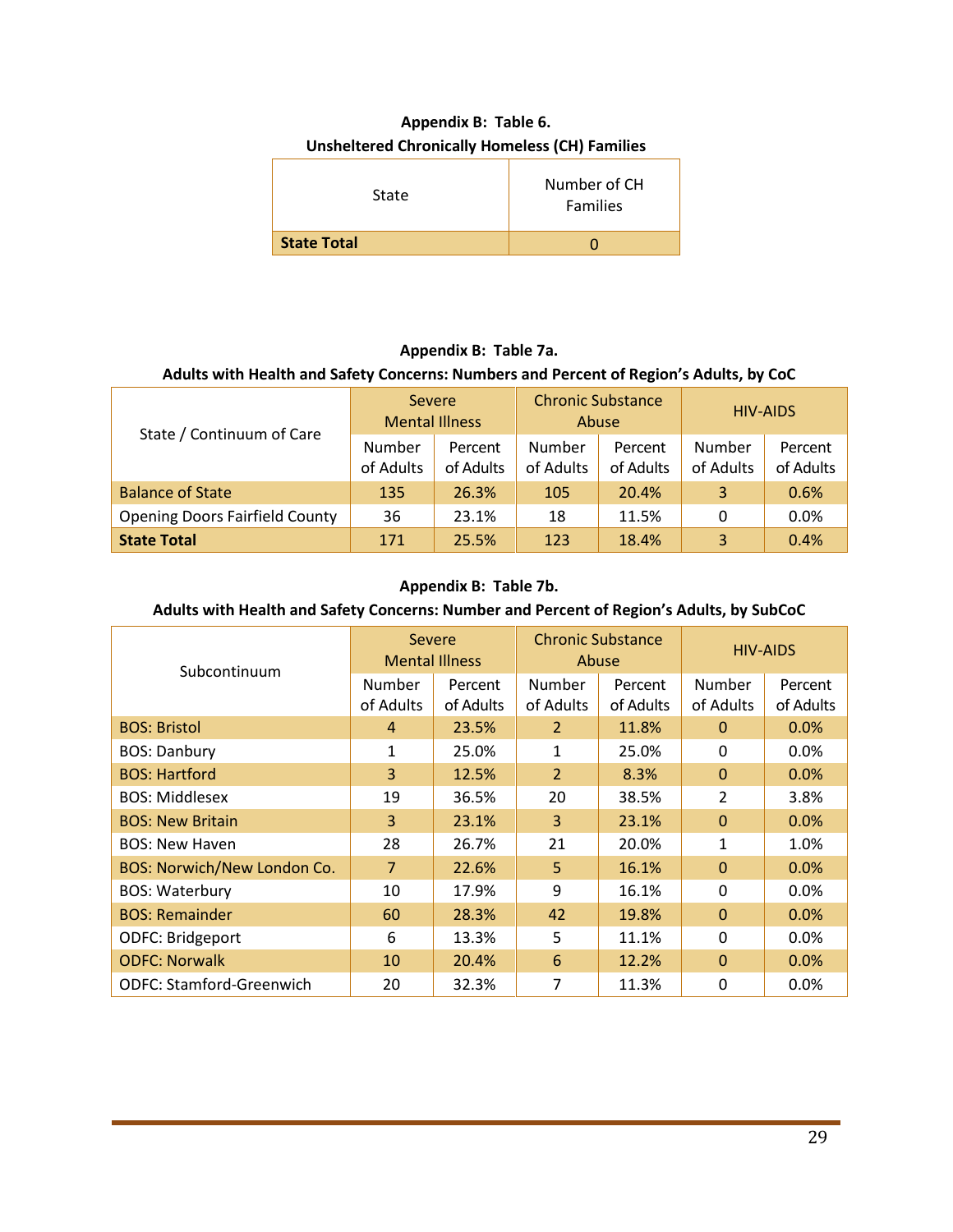| State / Continuum of Care / Subcontinuum | <b>Number of Survivors</b> | Percent of All Unsheltered<br>Adults in Region |
|------------------------------------------|----------------------------|------------------------------------------------|
| <b>Balance of State</b>                  | 59                         | 11.5%                                          |
| <b>Opening Doors Fairfield County</b>    |                            | 7.7%                                           |
| <b>State Total</b>                       |                            | 10.6%                                          |

#### **Appendix B: Table 8a. Unsheltered Adult Survivors of Domestic Violence, by CoC**

#### **Appendix B: Table 8b.**

#### **Unsheltered Adult Survivors of Domestic Violence, by SubCoC**

| <b>BOS: Bristol</b>             | $\overline{2}$ | 11.8% |
|---------------------------------|----------------|-------|
| <b>BOS: Danbury</b>             | 0              | 0.0%  |
| <b>BOS: Hartford</b>            | $\overline{2}$ | 8.3%  |
| <b>BOS: Middlesex</b>           |                | 13.5% |
| <b>BOS: New Britain</b>         | 1              | 7.7%  |
| <b>BOS: New Haven</b>           | 19             | 18.1% |
| BOS: Norwich/New London Co.     | 3              | 9.7%  |
| <b>BOS: Waterbury</b>           | 3              | 5.4%  |
| <b>BOS: Remainder</b>           | 22             | 10.4% |
| ODFC: Bridgeport                | 4              | 8.9%  |
| <b>ODFC: Norwalk</b>            | 3              | 6.1%  |
| <b>ODFC: Stamford-Greenwich</b> | 5              | 8.1%  |

#### **Appendix B: Table 9a. Unsheltered Veterans, by CoC**

| State / Continuum of Care             | Number of<br>Unsheltered<br>Veterans | Percent of Statewide<br>Unsheltered Veterans |
|---------------------------------------|--------------------------------------|----------------------------------------------|
| <b>Balance of State</b>               | 32                                   | 74.4%                                        |
| <b>Opening Doors Fairfield County</b> | 11                                   | 25.6%                                        |
| <b>State Total</b>                    | 43                                   | 100.0%                                       |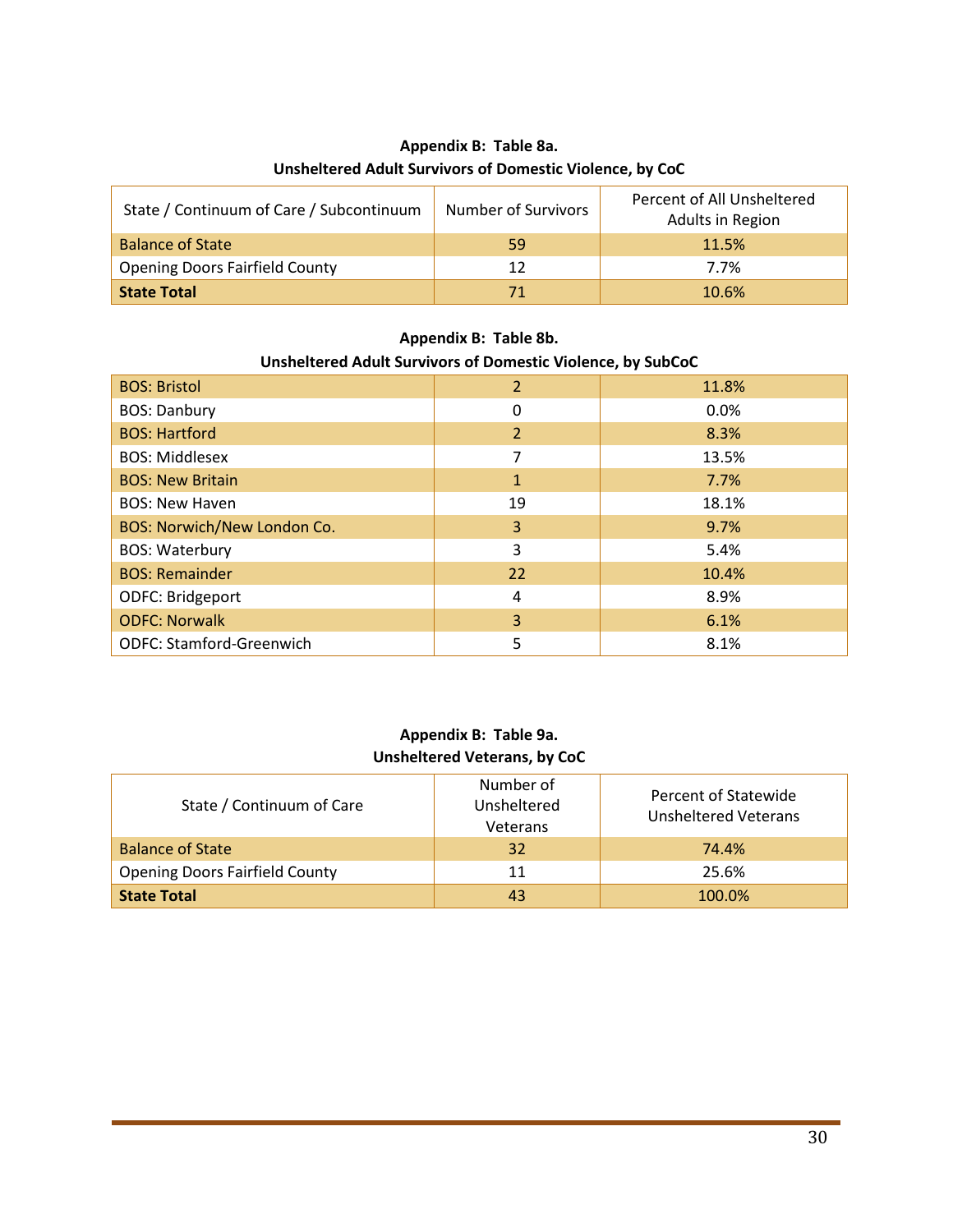| Subcontinuum                       | Number of Veterans | Percent of Statewide Veterans |
|------------------------------------|--------------------|-------------------------------|
| <b>BOS: Bristol</b>                | $\Omega$           | 0.0%                          |
| <b>BOS: Danbury</b>                | 0                  | 0.0%                          |
| <b>BOS: Hartford</b>               | 2                  | 4.7%                          |
| <b>BOS: Middlesex</b>              | 4                  | 9.3%                          |
| <b>BOS: New Britain</b>            | $\Omega$           | 0.0%                          |
| <b>BOS: New Haven</b>              | 9                  | 20.9%                         |
| <b>BOS: Norwich/New London Co.</b> | $\overline{2}$     | 4.7%                          |
| <b>BOS: Waterbury</b>              | 3                  | 7.0%                          |
| <b>BOS: Remainder</b>              | 12                 | 27.9%                         |
| ODFC: Bridgeport                   | 3                  | 7.0%                          |
| <b>ODFC: Norwalk</b>               | 5                  | 11.6%                         |
| <b>ODFC: Stamford-Greenwich</b>    | 3                  | 7.0%                          |

#### **Appendix B: Table 9b. Veterans in Emergency Shelter and Transitional Housing, by SubCoC**

#### **Appendix B: Table 10a. Unsheltered Chronically Homeless Veterans, by CoC**

| State / Continuum of Care / Subcontinuum | Number of Veterans | Percent of All Unsheltered<br>Veterans in Region |
|------------------------------------------|--------------------|--------------------------------------------------|
| <b>Balance of State</b>                  |                    | 9.4%                                             |
| <b>Opening Doors Fairfield County</b>    |                    | 18.2%                                            |
| <b>State Total</b>                       |                    | 11.6%                                            |

#### **Appendix B: Table 10b.**

#### **Unsheltered Chronically Homeless Veterans, by SubCoC**

| <b>BOS: Bristol</b>                | $\Omega$ | 0.0%  |
|------------------------------------|----------|-------|
| <b>BOS: Danbury</b>                | 0        | 0.0%  |
| <b>BOS: Hartford</b>               | 0        | 0.0%  |
| <b>BOS: Middlesex</b>              |          | 25.0% |
| <b>BOS: New Britain</b>            | 0        | 0.0%  |
| <b>BOS: New Haven</b>              | 2        | 22.2% |
| <b>BOS: Norwich/New London Co.</b> | 0        | 0.0%  |
| <b>BOS: Waterbury</b>              | 0        | 0.0%  |
| <b>BOS: Remainder</b>              | $\Omega$ | 0.0%  |
| ODFC: Bridgeport                   |          | 33.3% |
| <b>ODFC: Norwalk</b>               | 0        | 0.0%  |
| <b>ODFC: Stamford-Greenwich</b>    |          | 33.3% |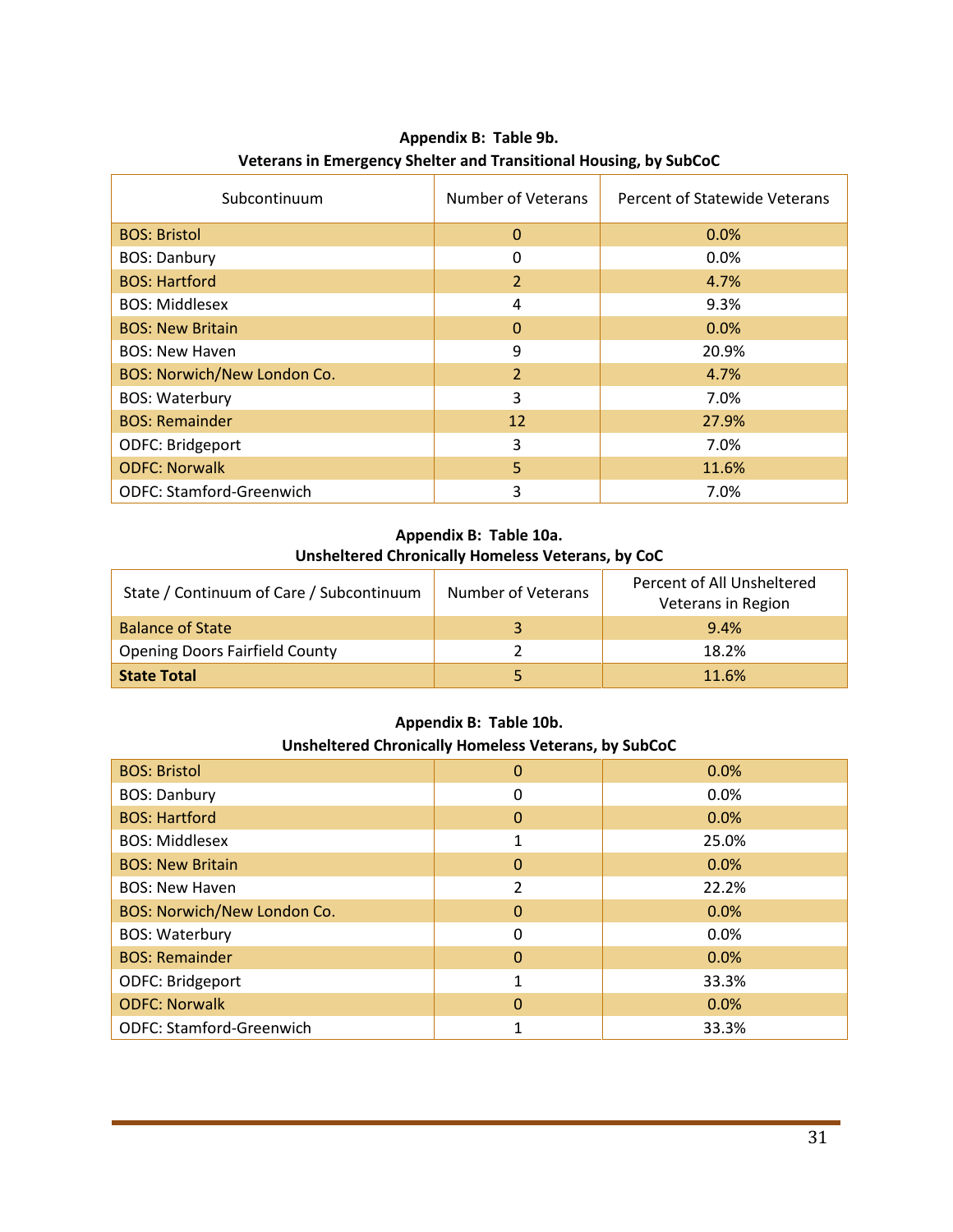<span id="page-33-0"></span>Appendix C: Count Methodologies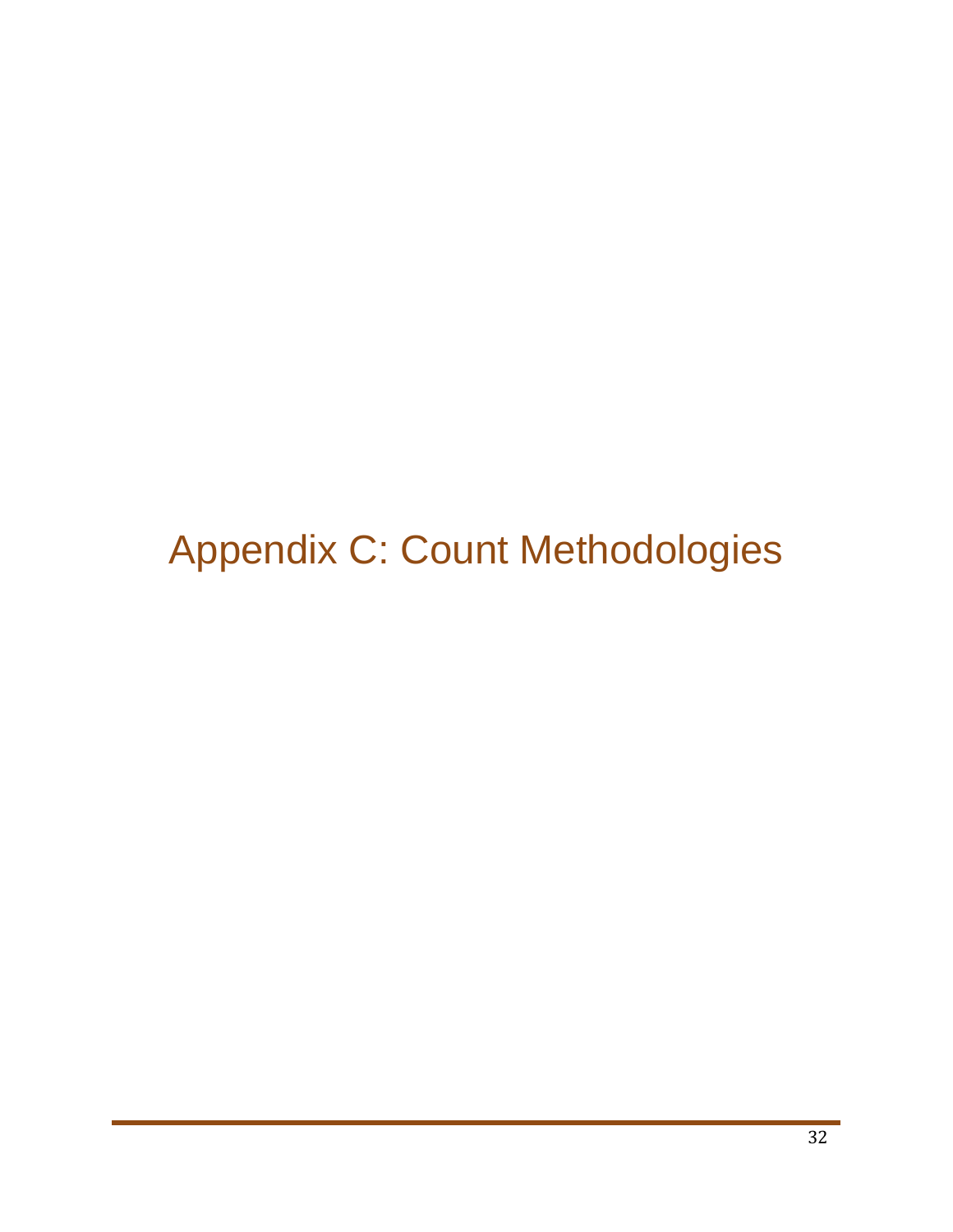## **Sheltered Data Methodology**

Consistent and rigorous methodology ensures that the Connecticut PIT data are reliable and comparable across years, and can be used to design effective interventions to help people experiencing homelessness. Connecticut has implemented a consistent and uniform statewide methodology for CT PIT implementation since 2008.

The Sheltered Count comprised the collection of three main components: demographic or characteristic data on adults in emergency shelters and transitional housing projects; client population counts among shelters, transitional housing projects, rapid rehousing projects, permanent supportive housing projects, and shelters dedicated to serving survivors of domestic violence; and bed and unit inventory for all project types.

#### **Collecting Client Demographics**

Information on key demographic characteristics is collected from all adults staying in Connecticut's emergency shelters and transitional housing projects on the night of the count. All required data elements collected for the purposes of CT PIT have been aligned with the everyday intake assessment that all emergency shelters and transitional housing projects use to enter clients. If data were properly and fully entered for all active emergency shelter clients on the night of the count, shelters had no additional demographic data to collect. For clients staying in Department of Veterans Affairs or domestic violence projects that do not or cannot participate in CT HMIS, demographic data was collected by survey.

Following CT PIT 2013, local university partner Dr. Stephen Adair, Professor of Sociology at Central Connecticut State University, conducted tests to assess the validity of extrapolating CT HMIS client data out to remaining non-CT HMIS participating shelters and transitional housing programs. The intention of extrapolation testing was to inform future counts as to whether or not extrapolation processes can reliably and significantly substitute where paper surveys were not completed. Results showed that extrapolation would be able to yield valid and reliable results. Just over 90 percent of eligible homeless projects in the state participate in CT HMIS. Because the vast majority of these projects enter client data into the statewide data system, a simple methodology was developed to extrapolate answer rates from participating projects to those that do not participate.

Additionally, this process is used to extrapolate information from records that are incomplete using calculations based on the number of adults compared to the number of useable surveys. A more detailed explanation of this follows.

#### **Calculations for Subpopulations**

HUD requires reporting on critical subpopulations. These categories include chronic homelessness among individuals, families, unaccompanied youth; adults with a serious mental illness; adults with a substance abuse; domestic violence; adults with HIV/AIDS; and chronic homelessness among veteran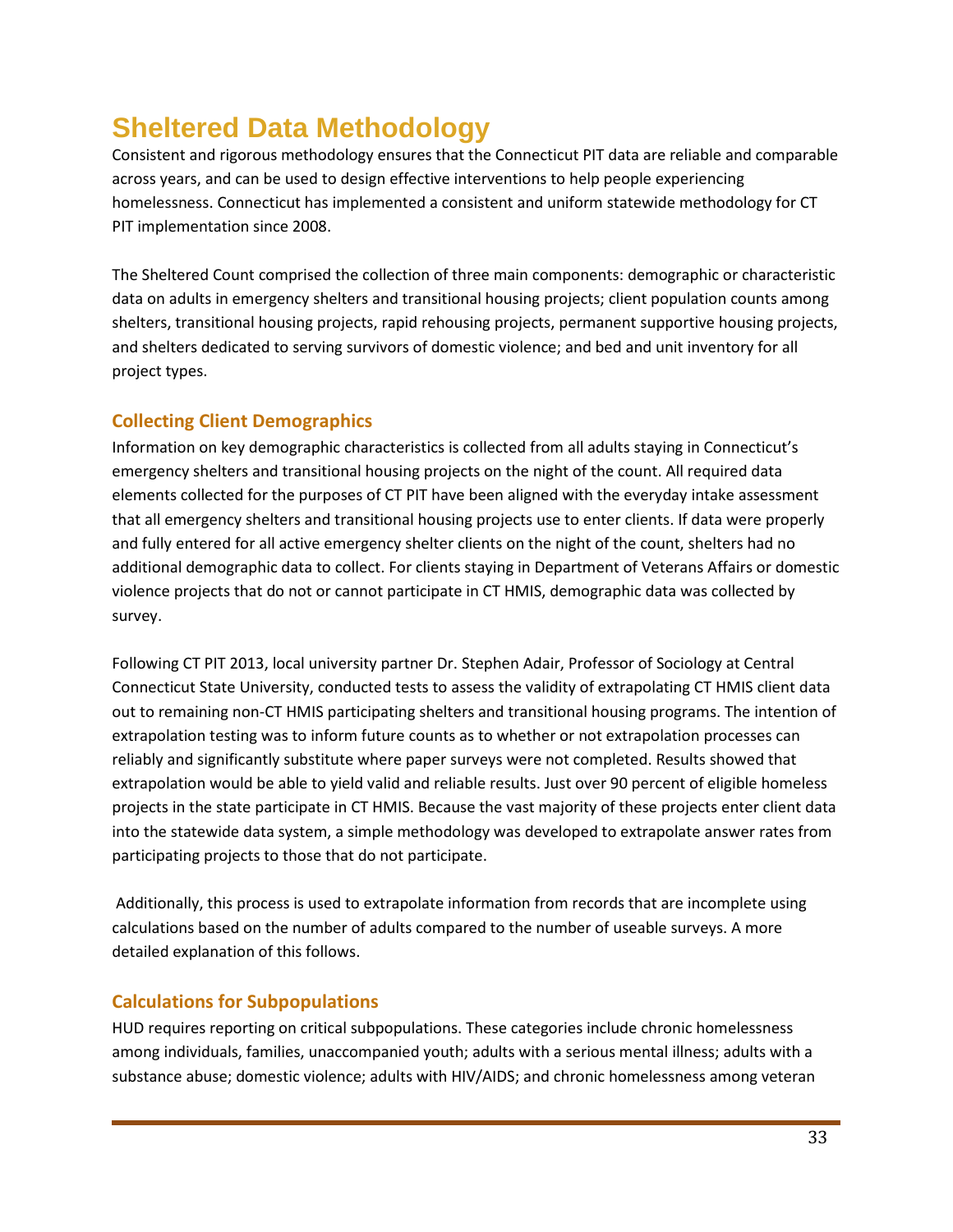individuals and veteran families.

For the 2016 Point-in-Time Count, HUD provided a new standard for calculating chronicity. As of January 15, 2016 in order to be chronically homeless a person must have a continuous length of time homeless of 1 year or longer—OR four or more episodes of homelessness in the last three years that total 12 months or longer—AND a qualifying disability that is of long/indefinite duration and substantially impairs a person's ability to live independently. The qualifying disabilities are: Physical Disability, Developmental Disability, Mental Health Condition, HIV/AIDS, Chronic Health Condition, and Substance Abuse. The only question that doesn't ask the duration/severity follow up question about impairment is HIV/AIDS. Having this diagnosis is enough with the time or episode qualification. The duration/severity follow up question to Developmental Disability is not required by HUD, however in CT, the answers to this question reflect an inconsistent level of understanding surrounding what it means to have a developmental disability. Because of this, the duration/severity follow up question must be included in the calculation to avoid over-inflation of the results.

The HIV/AIDS subpopulation comes from adults who answered "yes" to having an HIV or AIDS diagnosis. Again, there is no requirement for any follow up questions regarding the severity or expected duration for this category.

Adults with a Serious Mental Illness data comes from all adults who answered "yes" to "Do you have a mental health problem?" and "yes" to the follow up question asking "Is this expected to be of longcontinued and indefinite duration and substantially impairs your ability to live independently?"

Adults with a Substance Use Disorder data comes from all adults who answered "Alcohol Abuse," "Drug Abuse," or "Both Alcohol and Drug Abuse" to "Do you have any substance abuse issues?" and "yes" to the follow up question asking "Is this expected to be of long-continued and indefinite duration and substantially impairs your ability to live independently?"

Victims of Domestic Violence are people who answered "yes" to "Are you a victim of domestic violence?" or were in an emergency shelter or transitional housing project for domestic violence victims. Also, the calculation is only for adults who identify as Female or Transgender. Past data analysis indicated a high false positive rate when men were included in the calculation.

Chronically homeless veteran individuals or veteran families subpopulation data comes from those who answered "yes" to "Have you ever served in the US Armed Forces (Army, Navy, Air Force, Marines, or Coast Guard)?" or "Were you ever called into active duty as a member of the National Guard or as a Reservist?" and self-reported as chronically homeless as described previously.

#### **Extrapolation of HMIS Data to Inform Subpopulations**

Although data quality in CT HMIS improves dramatically each year with extensive validation programming aimed at preventing incomplete or missing data, some extrapolation is necessary to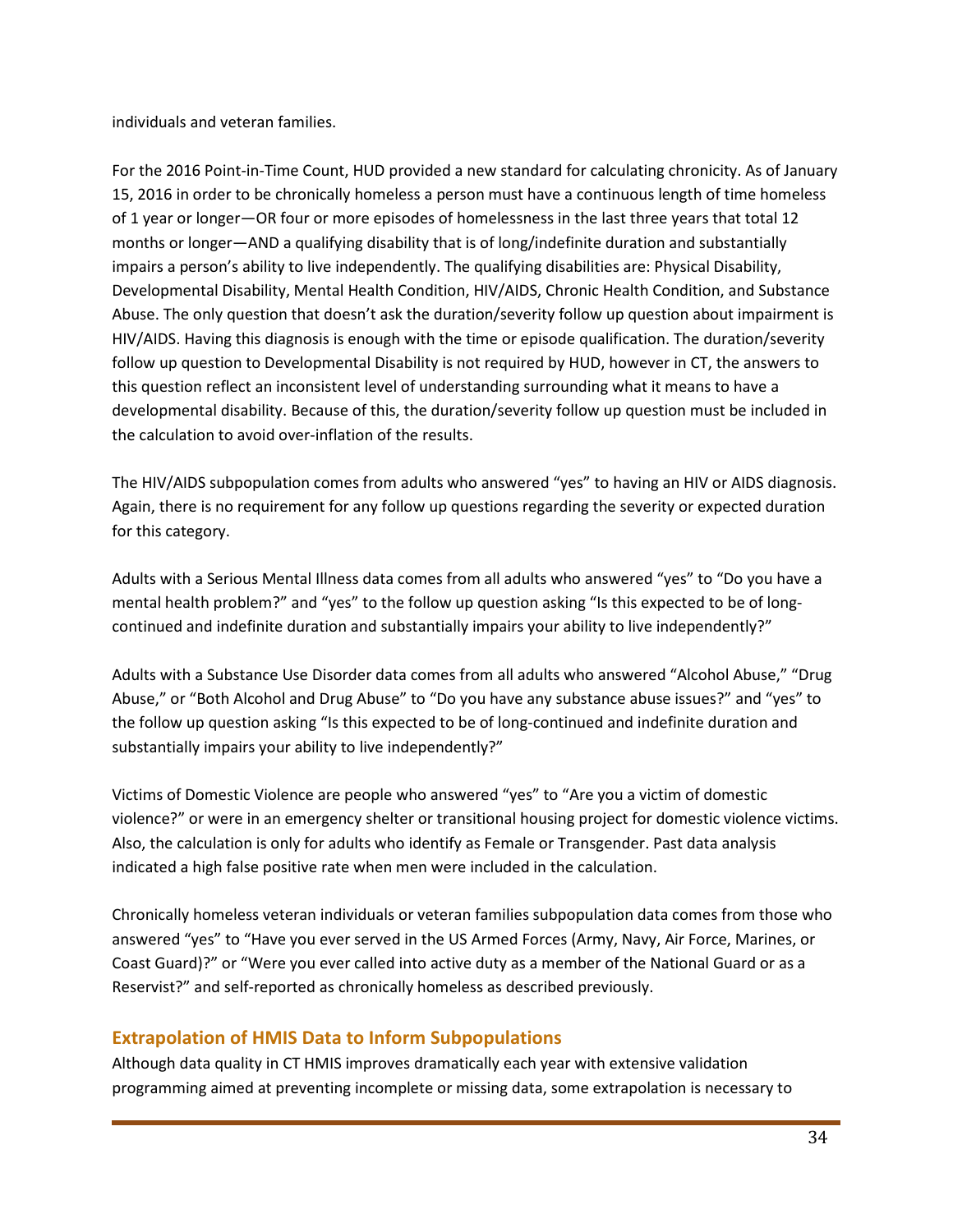account for imperfect data quality. The comprehensive methodology at calculating the subpopulations is as follows:

#### **PIT 2016 Subpopulation Calculations**

#### **Chronic Homeless Sub Pop**

Individual and Family surveys are separated based on the response to the question "If yes, HOW MANY children are staying with you tonight?"

Emergency Shelter Programs Only

#### **Surveys Included** (Numerator):

Surveys that meet the following criteria:

- Meet the criteria for CH
- Have a Yes answer to the question "We are conducting a survey that helps advocates obtain funding to end homelessness. Would you like to participate?"

#### **Surveys Useable** (Denominator):

Surveys that meet the following criteria:

- Have a Yes answer to the question "We are conducting a survey that helps advocates obtain funding to end homelessness. Would you like to participate?"
- Substantive answer to either question:
	- Have you been continuously homeless for a year or more?
	- In the last three years, HOW MANY TIMES have you been homeless?
- Substantive answer to one of the questions:
	- Do you have HIV or AIDS?
	- Do you have a Physical Disability?
	- Do you have a Developmental Disability?
	- Do you have a Chronic Health Condition?
	- Do you have a Mental Health Problem?
	- **Do you have any Substance Abuse Issues?**

#### **Rate** for extrapolation:

#### **Surveys Included** / **Surveys Useable**

#### **Extrapolation**:

Individuals: Rate \* Number of Adults (from PIT population count) Families: Rate \* Number of Adults (from PIT population count) \* Average family size (from PIT population count)

#### **DV Sub Pop**

Emergency Shelter and Transitional Housing Programs Only

Programs classified as serving DV are excluded from the surveys used for the **Rate** calculation and the population is added back at 100%

#### **Surveys Included** (Numerator):

Surveys that meet the following criteria:

- Have a Yes answer to the questions:
	- We are conducting a survey that helps advocates obtain funding to end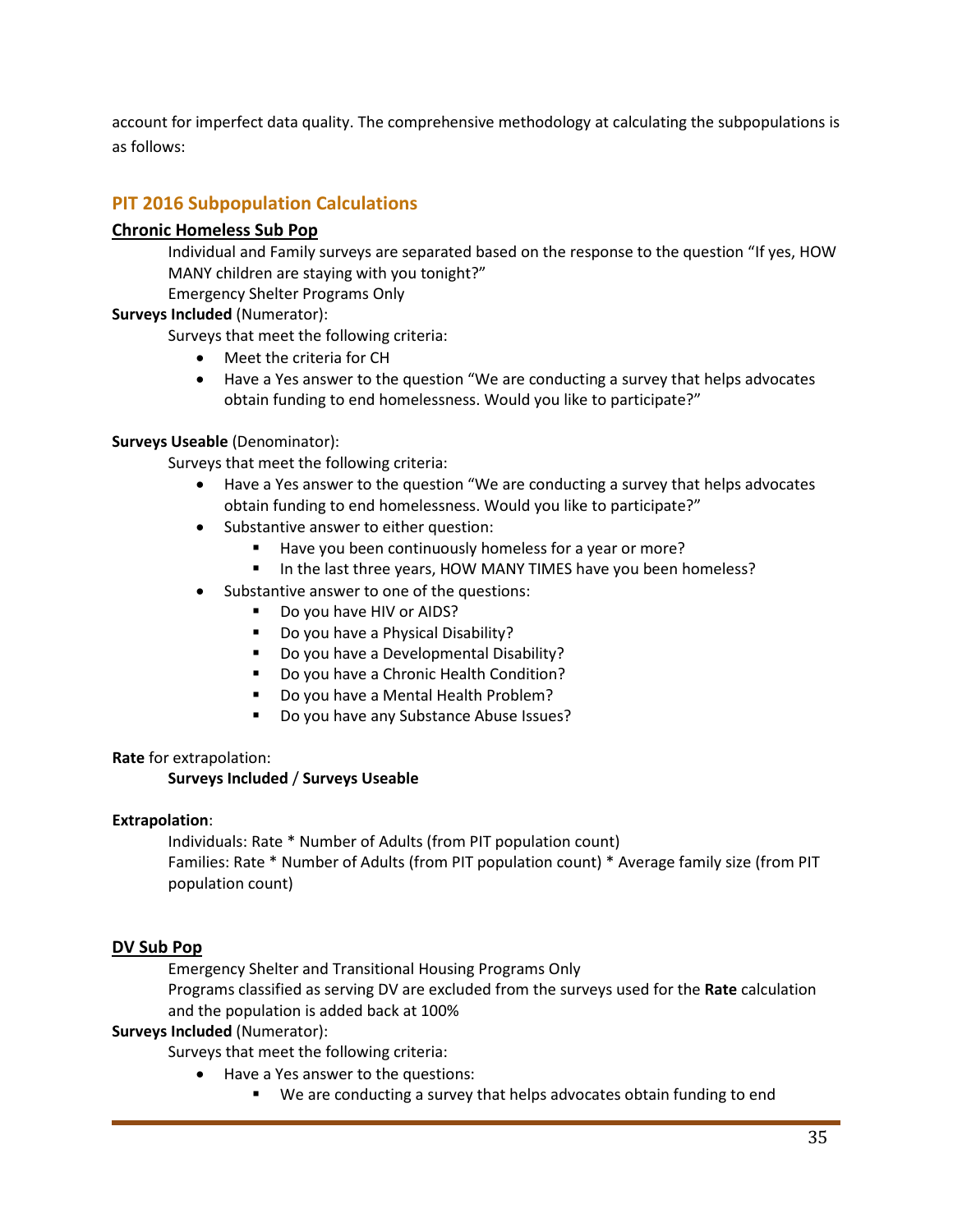homelessness. Would you like to participate?

- Are you a victim of Domestic Violence?
- Answered the question "How do you identify your GENDER?" as Female or Transgender

#### **Surveys Useable** (Denominator):

Surveys that meet the following criteria:

- Have a Yes answer to the question "We are conducting a survey that helps advocates obtain funding to end homelessness. Would you like to participate?"
- Have a Yes or No answer to the question "Are you a victim of Domestic Violence?"
- Answered the question "How do you identify your GENDER?" as Female or Transgender

#### **Rate** for extrapolation:

#### **Surveys Included** / **Surveys Useable**

#### **Extrapolation**:

(**Rate** \* Number of Adults (from PIT population count excluding DV programs)) + Number of Adults from PIT population count in DV Programs

#### **HIV Sub Pop**

Emergency Shelter and Transitional Housing Programs Only

Programs classified as serving HIV are excluded from the surveys used for the **Rate** calculation and the population is added back at 100%

#### **Surveys Included** (Numerator):

Surveys that meet the following criteria:

- Have a Yes answer to the questions:
	- We are conducting a survey that helps advocates obtain funding to end homelessness. Would you like to participate?
	- Do you have HIV or AIDS?

#### **Surveys Useable** (Denominator):

Surveys that meet the following criteria:

- Have a Yes answer to the question "We are conducting a survey that helps advocates obtain funding to end homelessness. Would you like to participate?"
- Have a Yes or No answer to the question "Do you have HIV or AIDS?"

#### **Rate** for extrapolation:

#### **Surveys Included** / **Surveys Useable**

#### **Extrapolation**:

(**Rate** \* Number of Adults (from PIT population count excluding HIV programs)) + Number of Adults from PIT population count in HIV Programs

#### **Substance Abuse Sub Pop**

Emergency Shelter and Transitional Housing Programs Only **Surveys Included** (Numerator):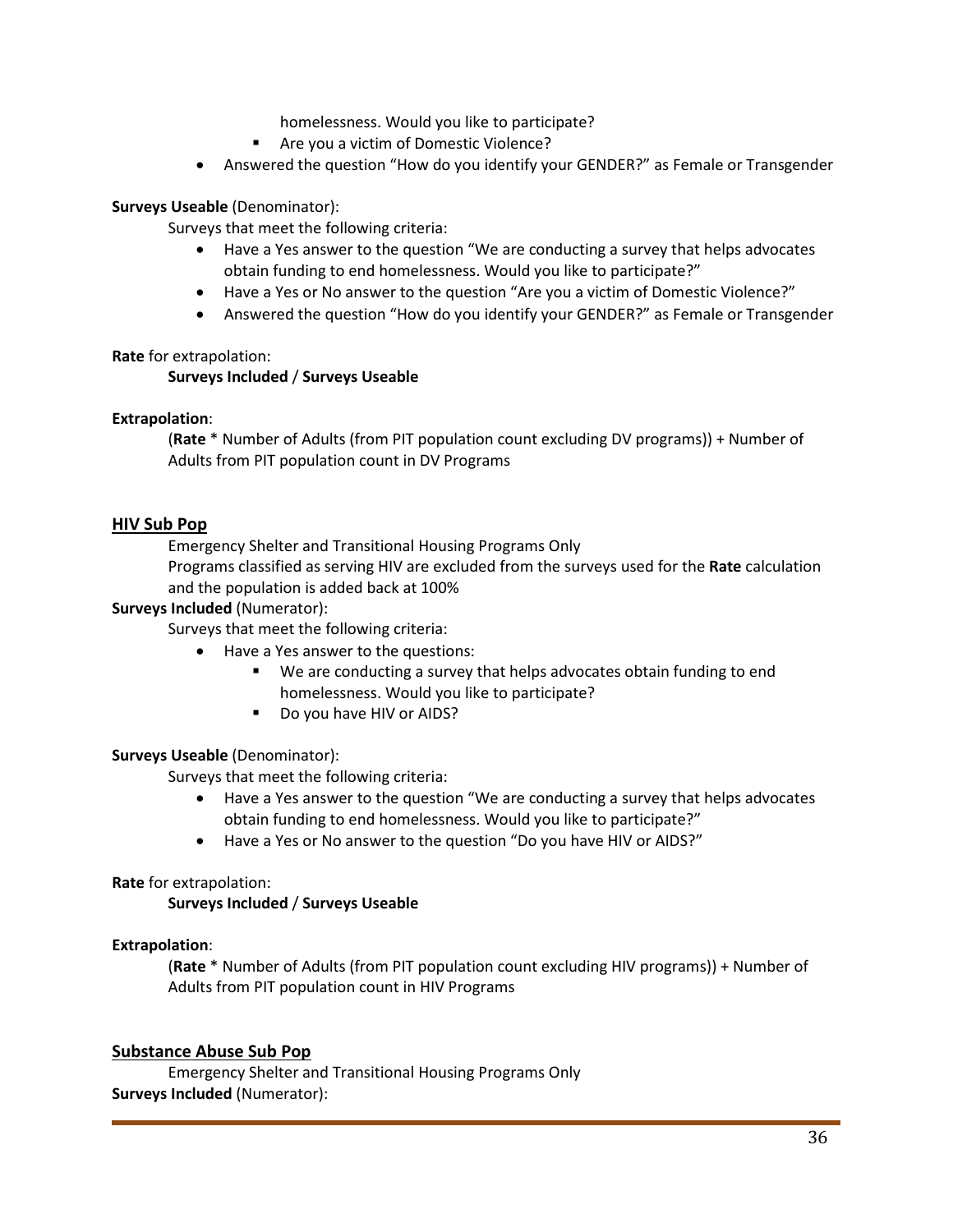Surveys that meet the following criteria:

- Have a Yes answer to the question "We are conducting a survey that helps advocates obtain funding to end homelessness. Would you like to participate?"
- Answered the question "Do you have any Substance Abuse Issues?" as any of Yes, Alcohol Abuse, Drug Abuse, Both Alcohol and Drug
- Have a Yes answer to the question "If yes, is this a long-term Substance Abuse Problem that impairs your ability to hold a job or live independently?"

#### **Surveys Useable** (Denominator):

Surveys that meet the following criteria:

- Have a Yes answer to the question "We are conducting a survey that helps advocates obtain funding to end homelessness. Would you like to participate?"
- Answered the question "Do you have any Substance Abuse Issues?" as any of Yes, Alcohol Abuse, Drug Abuse, Both Alcohol and Drug, No

**Rate** for extrapolation:

#### **Surveys Included** / **Surveys Useable**

#### **Extrapolation**:

**Rate** \* Number of Adults (from PIT population count)

#### **Mental Illness Sub Pop**

Emergency Shelter and Transitional Housing Programs Only

#### **Surveys Included** (Numerator):

Surveys that meet the following criteria:

- Have a Yes answer to the question "We are conducting a survey that helps advocates obtain funding to end homelessness. Would you like to participate?"
- Have a Yes answer to the questions:
	- Do you have a Mental Health Problem?
	- If yes, is this a long-term Mental Health Problem that impairs your ability to hold a job or live independently?

#### **Surveys Useable** (Denominator):

Surveys that meet the following criteria:

- Have a Yes answer to the question "We are conducting a survey that helps advocates obtain funding to end homelessness. Would you like to participate?"
- Have a Yes or No answer to the questions:
	- Do you have a Mental Health Problem?
	- If yes, is this a long-term Mental Health Problem that impairs your ability to hold a job or live independently?

#### **Rate** for extrapolation:

**Surveys Included** / **Surveys Useable**

#### **Extrapolation**:

**Rate** \* Number of Adults (from PIT population count)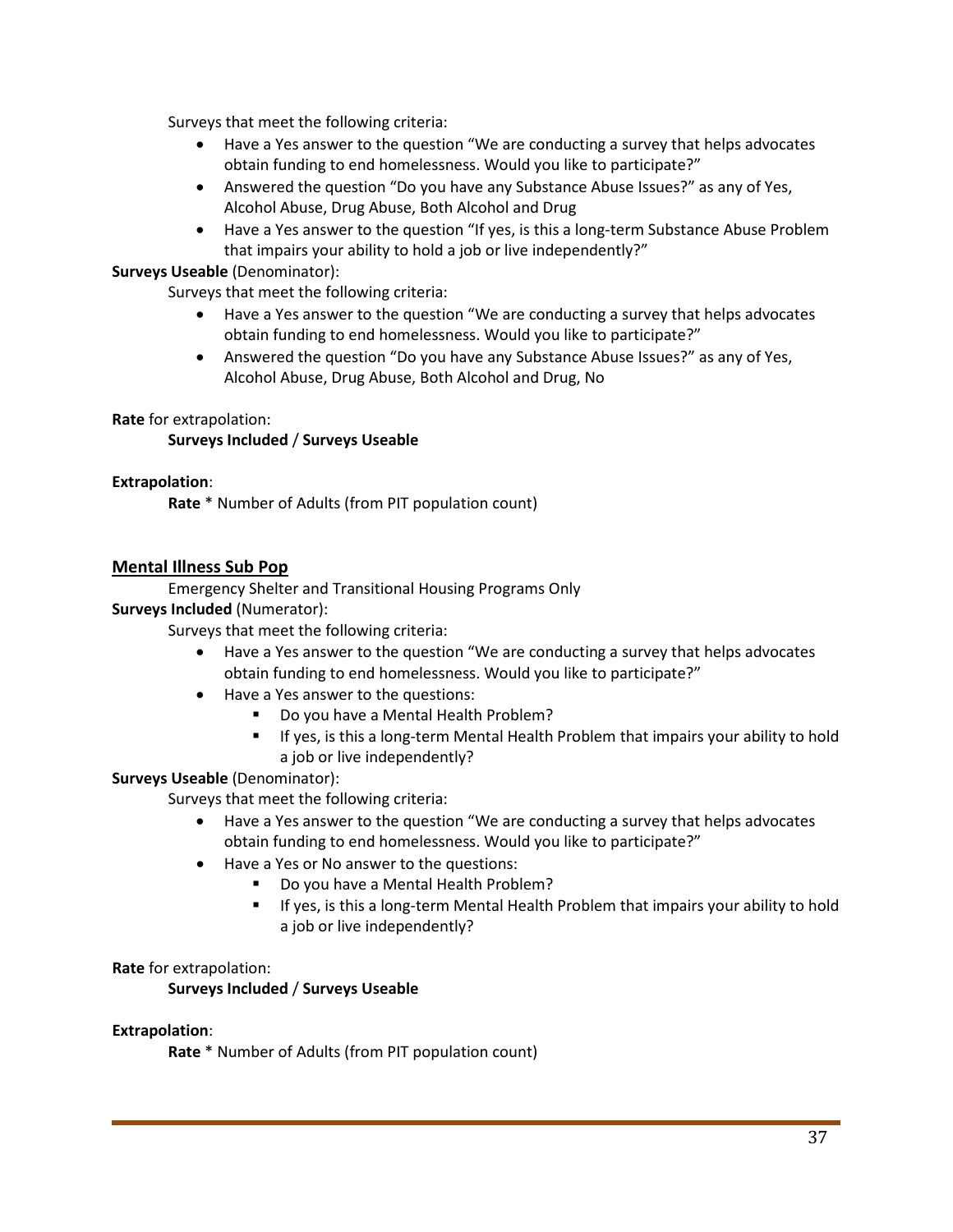#### **Chronic Homeless Veteran Sub Pop**

Individual and Family surveys are separated based on the response to the question "If yes, HOW MANY children are staying with you tonight?"

Emergency Shelter Programs Only

**Surveys Included** (Numerator):

Surveys that meet the following criteria:

- Meet the criteria for CH
- Have a Yes answer to the question "We are conducting a survey that helps advocates obtain funding to end homelessness. Would you like to participate?"
- Have a Yes answer to the question "Have you served in the U.S. MILITARY?"

#### **Surveys Useable** (Denominator):

Surveys that meet the following criteria:

- Have a Yes answer to the question "We are conducting a survey that helps advocates obtain funding to end homelessness. Would you like to participate?"
- Have a Yes answer to the question "Have you served in the U.S. MILITARY?"
- Substantive answer to either question:
	- Have you been continuously homeless for a year or more?
	- In the last three years, HOW MANY TIMES have you been homeless?
- Substantive answer to one of the questions:
	- Do you have HIV or AIDS?
	- Do you have a Physical Disability?
	- Do you have a Developmental Disability?
	- Do you have a Chronic Health Condition?
	- Do you have a Mental Health Problem?
	- Do you have any Substance Abuse Issues?

#### **Rate** for extrapolation:

#### **Surveys Included** / **Surveys Useable**

#### **Extrapolation**:

Individuals: Rate \* Number of Adults (from PIT population count) Families: Rate \* Number of Adults (from PIT population count) \* Average family size (from PIT population count)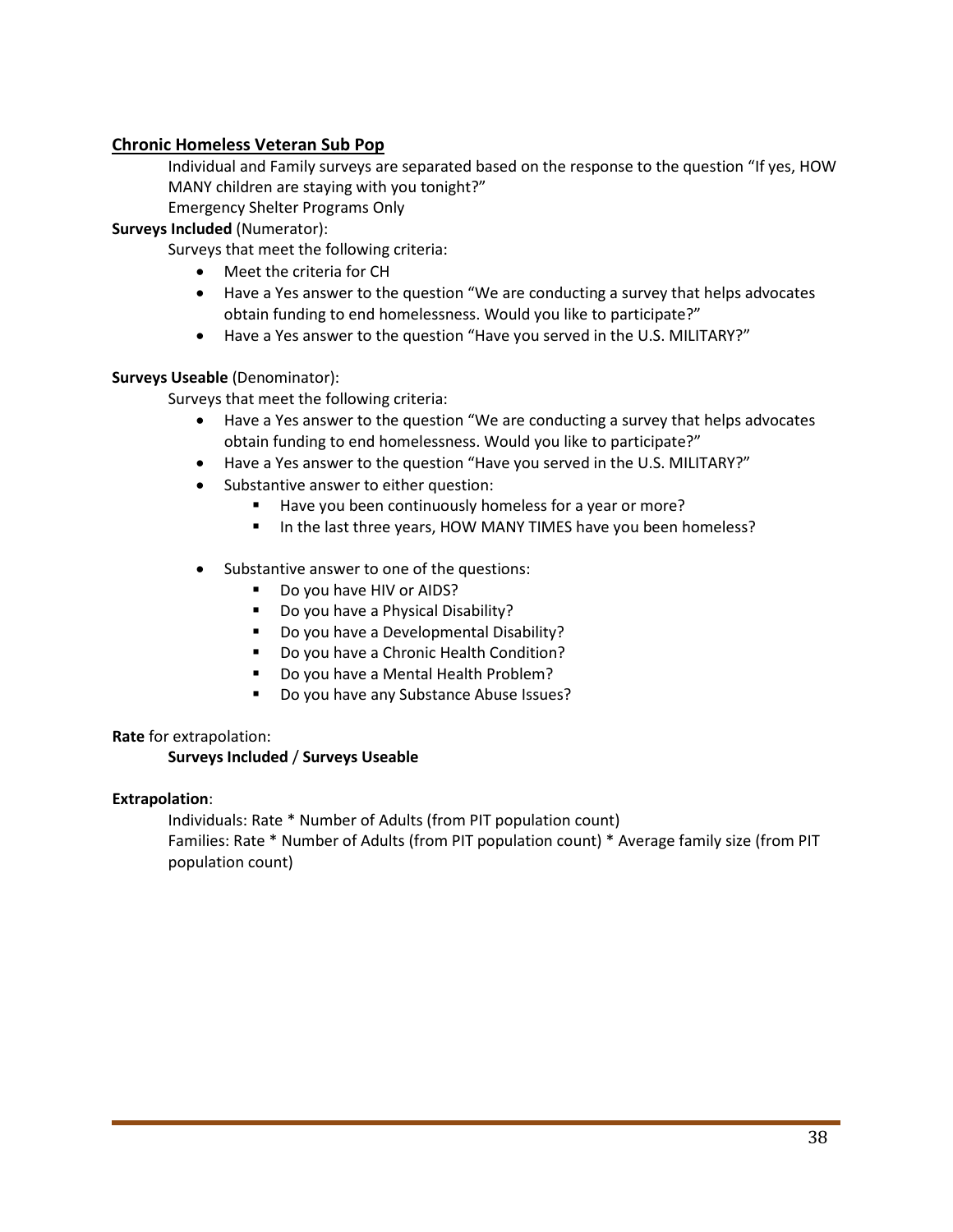**Data Collection Methodology for the Connecticut 2016 Point-In-Time Unsheltered Homeless Count**

**Prepared for Connecticut Coalition to End Homelessness (CCEH)**

 **By Stephen Adair Department of Sociology Central Connecticut State University New Britain, CT 06050 April 21, 2016** 

Table 1: Overview of the Number of Block Groups, Number of Surveys Completed, and Statistical Projection by Region for 2016 Point-in-Time Count of the Unsheltered Homeless in Connecticut

| $\mathcal{A}_{\mathcal{F}_{\mathcal{P},\mathcal{J}(\mathbb{C}\mathbb{J})}}$ | B. Tatal humber of<br>blooks | C. Number of biochs<br><b>Carriegge</b> | D. Mander of yes<br>$\delta k_{\rm O2} k_{\rm P}$ | <b>Mackethom</b> 2015<br>E. Nuruher of yez<br><b>CONDL</b> | F.Mawy de signaged<br>$\delta k \delta \delta$ | <b>B. Number of bischz</b><br><b>kor sampling</b> | <i><del>sampled</del></i> blooks<br>H. Number uf | I. filamber of taxal<br><b>Shakitra</b> | J. Manyber of Eurerys<br><b>In sampled blooks</b> | K. Mandew or Surveys<br><i><b><i>h</i></b> desig Blanks</i> | $L_{53}$ $S_{65}$<br><b>Projecting</b> | M. Tolal Minber |  |
|-----------------------------------------------------------------------------|------------------------------|-----------------------------------------|---------------------------------------------------|------------------------------------------------------------|------------------------------------------------|---------------------------------------------------|--------------------------------------------------|-----------------------------------------|---------------------------------------------------|-------------------------------------------------------------|----------------------------------------|-----------------|--|
| <b>Bridgeport</b>                                                           | 194                          | 57                                      | 33                                                | 33.                                                        | 0                                              | 161                                               | 24                                               | 25                                      | 4                                                 | 21                                                          | 20                                     | 45              |  |
| <b>Bristol</b>                                                              | 43                           | 12                                      | 6                                                 | 4                                                          | 2.                                             | 37                                                | 6                                                | 12                                      | 1                                                 | 11                                                          | 5.                                     | 17              |  |
| <b>Greater Danbury</b>                                                      | 49                           | 19                                      | 13                                                | 11                                                         | 2.                                             | 36                                                | 6                                                | ٥                                       | ٥                                                 | o                                                           | 4                                      | 4               |  |
| Hartford                                                                    | 96                           | 32                                      | 19                                                | 13                                                         | 6                                              | 77                                                | 13                                               | 15                                      | 4                                                 | 11                                                          | 9.                                     | 24              |  |
| Hartford - North                                                            | 71                           | 11                                      | 6                                                 | 1                                                          | 5.                                             | 65                                                | 5                                                | 10                                      | 0                                                 | 10                                                          | 9                                      | 19              |  |
| Hartford - West                                                             | 205                          | 15                                      | ٥                                                 | ٥                                                          | 0                                              | 205                                               | 15                                               | ٥                                       | ٥                                                 | ٥                                                           | 28                                     | 28              |  |
| <b>Hartford-East</b>                                                        | 109                          | 17                                      | 9                                                 | 4                                                          | 5                                              | 100                                               | 8                                                | 0                                       | ٥                                                 | ٥                                                           | 14                                     | 14              |  |
| Litchfield                                                                  | 143                          | 30                                      | 20                                                | 15                                                         | 5.                                             | 123                                               | 10                                               | 29                                      | 1                                                 | 28                                                          | 17                                     | 46              |  |
| Manchester                                                                  | 48                           | 14                                      | 8                                                 | 8                                                          | ٥                                              | 40                                                | 6                                                | 4                                       | 2                                                 | 2                                                           | 5                                      | 9               |  |
| Meridan                                                                     | 147                          | 12                                      | 1                                                 | 1                                                          | o                                              | 146                                               | 11                                               | 1                                       | o                                                 | 1                                                           | 20                                     | 21              |  |
| Middletown                                                                  | 118                          | 29                                      | 13                                                | 13                                                         | 0                                              | 105                                               | 16                                               | 39.                                     | o                                                 | 39                                                          | 13                                     | 52              |  |
| <b>New Britain</b>                                                          | 60                           | 15                                      | 7.                                                | 6                                                          | 1.                                             | 53                                                | 8                                                | 6                                       | 0                                                 | 6                                                           | $\overline{7}$                         | 13              |  |
| <b>New Haven</b>                                                            | 105                          | 39                                      | 28                                                | 28                                                         | o                                              | 77                                                | 11                                               | 95                                      | 24                                                | 71                                                          | 10                                     | 105             |  |
| New Haven - East                                                            | 83                           | 15                                      | 10                                                | 10                                                         | o                                              | 73                                                | 5                                                | 4                                       | ٥                                                 | 4                                                           | 10                                     | 14              |  |
| New Haven - North/S                                                         | 173                          | 16                                      | з                                                 | з                                                          | ٥                                              | 170                                               | 13                                               | 0                                       | ٥                                                 | o                                                           | 23                                     | 23              |  |
| New Haven - West                                                            | 105                          | 11                                      | з                                                 | з                                                          | 0                                              | 102                                               | 8                                                | 2                                       | 0                                                 | 2                                                           | 14                                     | 16              |  |
| Norwalk-Fairfield Co                                                        | 240                          | 42                                      | 4                                                 | 4                                                          | ٥                                              | 236                                               | 38                                               | 20                                      | 8                                                 | 12                                                          | 29                                     | 49              |  |
| Norwich-New Londor                                                          | 187                          | 44                                      | 18                                                | 14                                                         | 4                                              | 169                                               | 26                                               | 10                                      | 6                                                 | 4                                                           | 21                                     | 31              |  |
| Stamford-Greenwich                                                          | 137                          | 39                                      | 21                                                | 16                                                         | 5                                              | 116                                               | 18                                               | 48                                      | 10                                                | 38                                                          | 14                                     | 62              |  |
| Tolland                                                                     | 98                           | 11                                      | 4                                                 | 4                                                          | o                                              | 94                                                | 7.                                               | ٥                                       | ٥                                                 | o                                                           | 13                                     | 13              |  |
| Waterbury                                                                   | 82                           | 20                                      | 9                                                 | 9                                                          | 0                                              | 73                                                | 11                                               | 47                                      | 1                                                 | 46                                                          | 9                                      | 56              |  |
| Windham                                                                     | 88                           | 8                                       | 1                                                 | 1                                                          | 0                                              | 87                                                | 7                                                | ٥                                       | ٥                                                 | o                                                           | 12                                     | 12              |  |
| <b>Totals</b>                                                               | 2581                         | 508                                     | 236                                               | 201                                                        | 35                                             | 2345                                              | 272                                              | 367                                     | 61                                                | 306                                                         | 306                                    | 673             |  |

The 2016 point-in-time count of the unsheltered homeless in Connecticut largely canvassed the same census block groups that had been covered in 2015. There were a few minor exceptions to this as regional coordinators were able to make some modifications where they considered it likely to find an unsheltered homeless person. Reusing most of the same block groups simplified the preparations for the count as a new random sample did not have to be drawn and the maps for canvassing could be reused. This decision likely had little impact on the overall validity of this count, but any minor problems associated with reusing the same sampled blocks would continue to multiply if the same sampled blocks continued to be canvassed in future years.

In 2016, the canvassers also used a GPS tracking device to record the census block where a homeless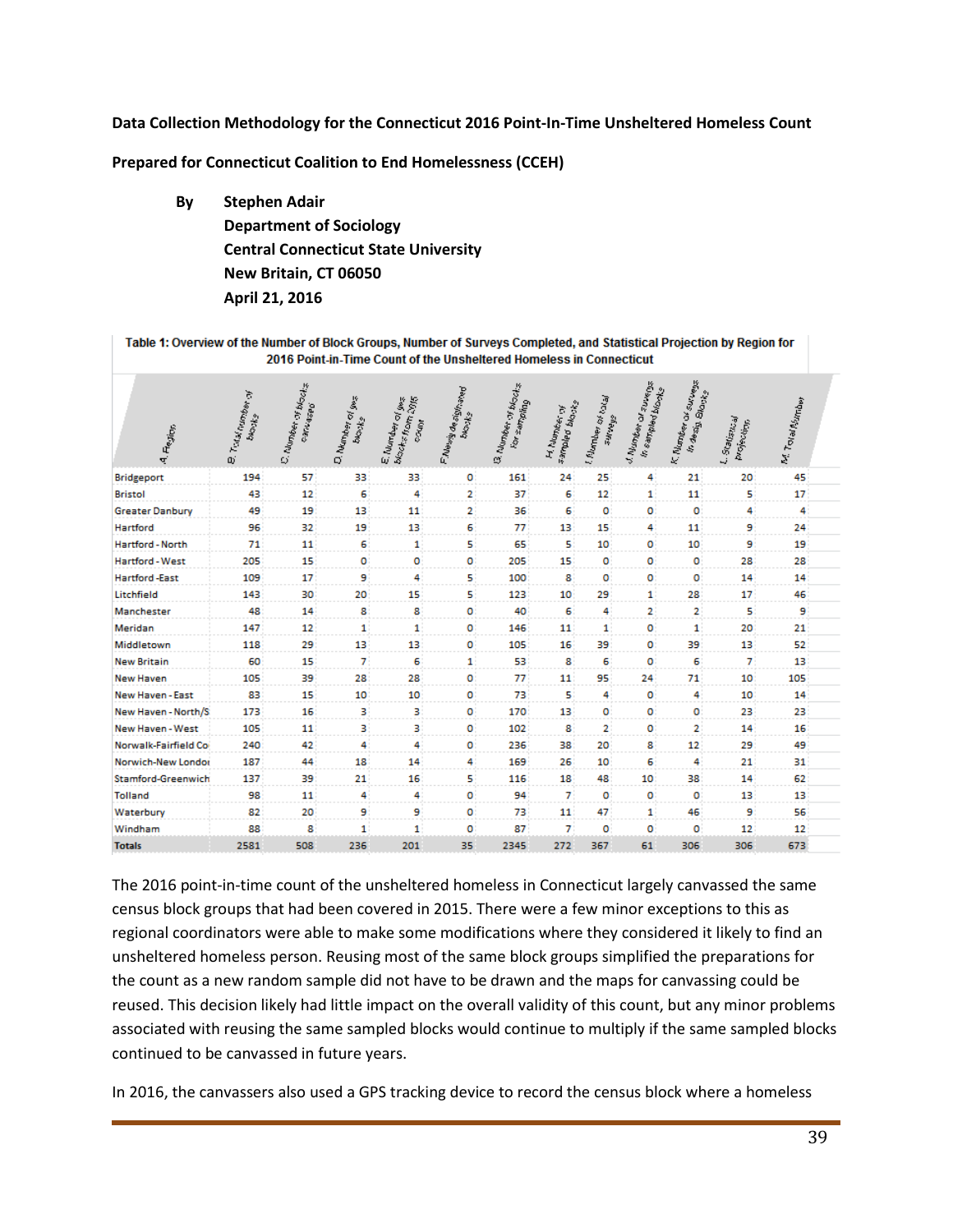person completed the survey. This change was, in part, an effort to correct the problem found in previous surveys, which was that in a small number of cases, the canvasser made an error in recording the correct census tract number. The use of the GPS in this year's survey proved problematic, as nearly a quarter of the surveys had an incorrect census block number. In all cases, this error could be corrected and the eventual census block number was recorded into the data file.

For the 2016 PIT count, regional coordinators for the 2 Continuum of Care (CoC) regions, 12 Balance of State (BOS) regions that were formerly CoCs, and 11 BOS regions were given a list of census block groups that were canvassed as a designated or a sampled block in 2015. The regional coordinators were able to add additional census blocks to the designated blocks if they thought they would be likely to find an unsheltered homeless person. On the night of the count, coordinators and/or volunteer canvassers could also intentionally seek and survey unsheltered homeless outside of the designated blocks, so long as this was noted on the survey. Completed surveys from such blocks were treated as if they had been collected in a designated block.

The aim of this methodology is to encourage the coordinators and the canvassers to seek out people and regions with intentionality to find as many unsheltered homeless people as possible, and then to sample randomly the remaining regions in the state. Surveys completed by a homeless person in a sampled region are used to make projections for the geographic parts of the state that are not canvassed.

The methodology for the point-in-time (PIT) count of the unsheltered homeless population in Connecticut in 2016 used the same sampled blocks that were used in 2015, which followed the design used in 2011 and 2013.

Table 1 provides an overview of the number of block groups, the number of blocks canvassed, the number of surveys completed, the statistical projections, and estimates of the total number of unsheltered homeless for Connecticut in 2016.

A total of 367 surveys were completed; 306 were completed from the designated blocks and 61 from the sampled blocks. Based on the sample, an additional 306 homeless people were projected across the state in the uncanvassed census blocks. The total count of the unsheltered homeless in 2016 was 673.

Across the state, 236 (of 2581) census blocks were identified as designated blocks. This left 2345 blocks from which a sample would be drawn. In each of the 11 original BOS regions, 7.5 percent of the total census blocks were sampled using a generated list of random numbers for the 2015 count and reused this year. In each of the 11 other regions, 15 percent of the total census blocks were sampled. In future counts, this distinction regarding the percentage of blocks sampled may need to be modified, as it represents the continuation of the tradition represented by the CoCs. In 2016, 272 of the 2345 blocks were canvassed on the night of the count as part of the sample. In all, 508 blocks were canvassed.

The PIT count for 2016 saw a slight increase in the number of unsheltered homeless compared to 2015. In 2016, 306 surveys were completed from the 236 designated blocks – an average of 1.3 surveys per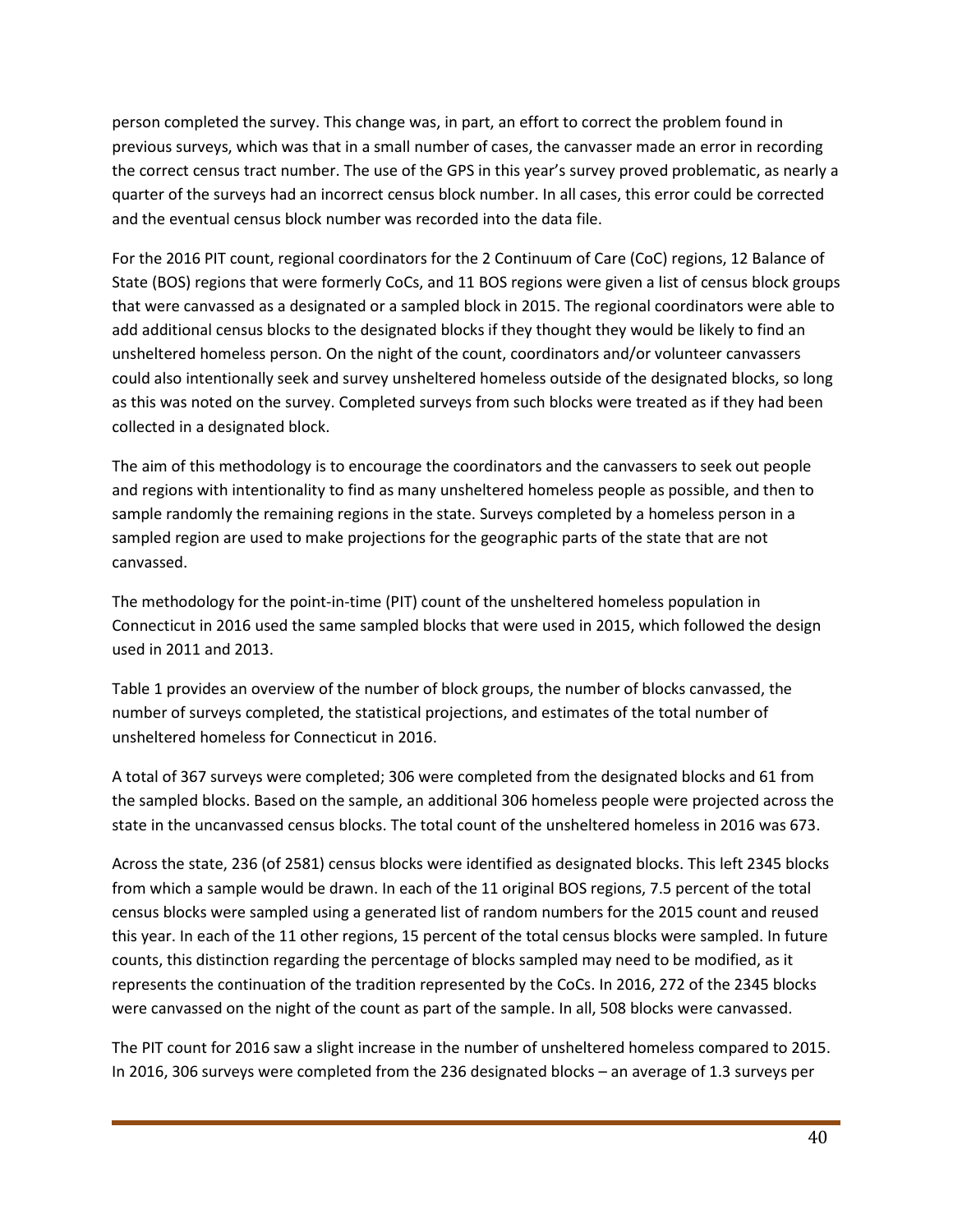designated block. This is similar to 2015, in which 267 surveys were completed from the 223 designated blocks – an average of 1.2 surveys were completed per each designated block. Also, there was a small change in the counts from the sampled blocks. In 2016, 61 surveys were completed from the 272 sampled blocks – an average of .22 per block; whereas in 2015, 72 surveys were completed from the 269 sampled blocks -- an average of .27 per block

The overall count in 2015 of the unsheltered homeless in 2015 was 606, which was significantly less than the count in 2013 of 1036. On the night of the count in 2015, the weather had been especially cold and the snow was deep, and it was speculated that this may have contributed to the lower count. The weather in 2016, however, was not especially cold or snowy, so perhaps real gains have been made since 2013 in reducing the number of the unsheltered homeless.

As in previous years, the statistical projection was based on an averaging across the regions and thus projections are not sensitive to variations in local conditions, housing markets, rates of poverty, social services, or innovative programs. The projections almost certainly overly "homogenize" the results across the state.

In the 2016 unsheltered PIT count, 272 blocks were sampled for canvassing out of a population of 2345 non-designated blocks. In 26 of these 272 blocks (.0956), at least one unsheltered homeless person was surveyed. The interpolated median number of homeless people surveyed in these 26 blocks was 1.54. To obtain the statistical projection, the number of blocks in each region that were not canvassed was multiplied by .0956 and by 1.55 (or .1476) (Note: A multiplier of .240 (61/254) would also be logically defensible as the mean number of surveys per sampled block. The mean, however, is skewed by a couple of blocks in which a large number of surveys were completed. The multiplier of .240 would significantly increase the total number in the statistical projection. Using an interpolated median for the multiplier is more conservative and consistent with the practice used in 2011 and 2013.).

#### **Detailed information on the calculations for Table 1:**

Column B lists the total number of census blocks found in each region based on the configuration used in the 2010 US Census.

Column C identifies the total number of block groups that were canvassed in each region. The number is equal to the sum of columns D and H.

Column D is the number of designated blocks in each region and is the sum of columns E and F.

Column E is the total number of blocks that a homeless person was found in 2015 and was carried over by the regional coordinators into the 2016 count.

Column F is the newly designated blocks by the regional coordinator. Blocks selected to be canvassed on the night of the count are included in this column.

Column G is the total number population of blocks that are subject to canvassing based on the random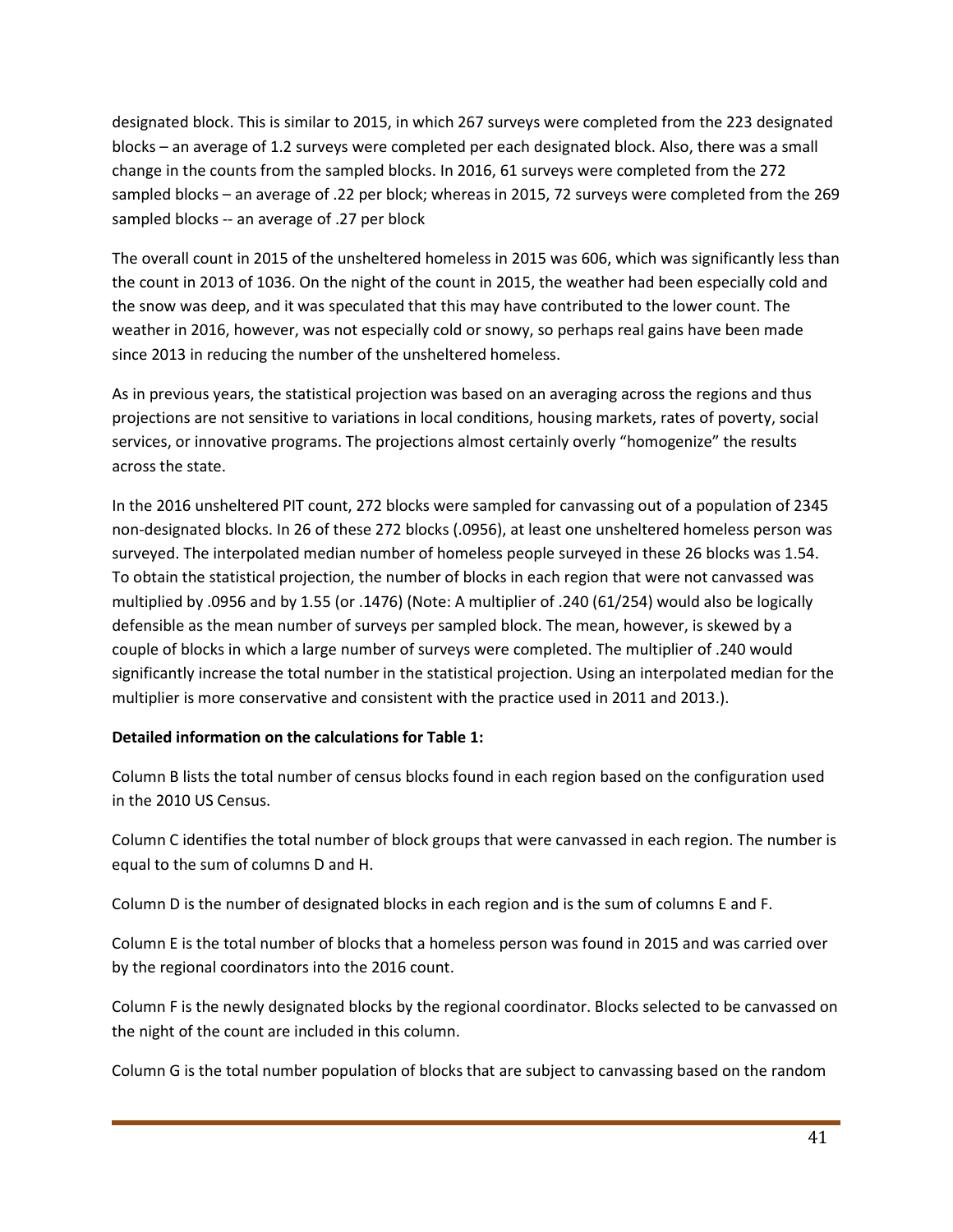sample of blocks in each region. It is equal to the number in column B minus the number in column D.

Column H lists the number of sampled blocks. The value was determined by multiplying the number in Column E times .075 in each BOS region and by .15 in each CoC region (or previous CoC region and then rounding to the nearest whole number.

Column I is the total number of surveys completed. Column J is the number collected from the sampled blocks and K is the number from the designated blocks. The total in column I is equal to number in J plus K.

Column L contains the statistical projections, which estimates the number of unsheltered homeless that would have been found in each region if all the block groups in each region were canvassed. The value is equal to the value in column G – column H times 1.476.

Column M is the total number of homeless by adding the totals in column L plus column I.

Notes: The totals in column K and L are both equal to 306 – this is coincidental. The numbers are all recorded as whole numbers. Excel may carry hidden decimal places resulting in some small discrepancies in the total columns that might appear here and in the subpopulations.

#### **Notes on the Subpopulations**

All numbers for subpopulations were based on cross-tabulation tables created in SPSS. The tables crossed the various subpopulations by region and by whether or not the surveys were collected in a designated or a sampled block. Rates for the various subpopulations were determined based on the totals from the survey and then multiplied by the projected number for the region to determine the projected number for the region.

Many of the surveys were not complete and a large portion of the results for the subpopulation questions are missing. For the subpopulations, rates were determined from the crosstabulation tables. These rates were then multiplied by the number of missing cases plus the number projected

This method was modified a bit for the age groups 18-24 and 25 and over, as an age undetermined category is provided. For reporting, all projected and missing cases are reported as undetermined.

A challenge for some of the subpopulations is that HUD requests some information for households and some for all adult persons. Although there are only a small number of households with more than one adult, this created a challenge to quantify properly as it appears (cannot be sure) that in all cases with more than one adult, both adults were surveyed. It would be helpful if this item could be clarified in future surveys.

As for the overall count, using the same multiplier in all regions for the projected and missing values overly 'homogenizes' the projected count, because the conditions of the homeless may vary from place